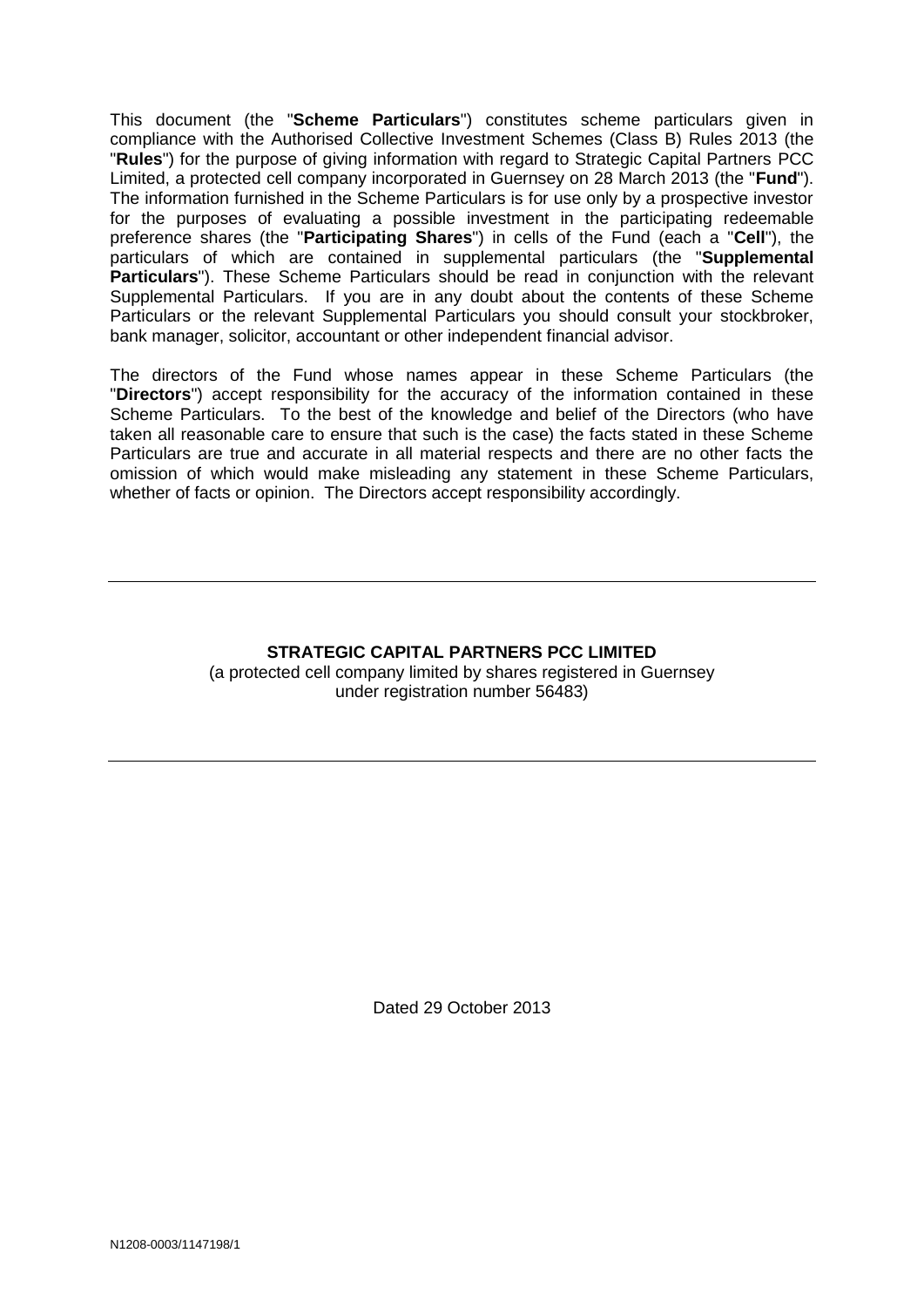#### **IMPORTANT INFORMATION**

No broker, dealer or other person has been authorised by the Fund or by any of its agents to issue any advertisement or to give any information or to make any representations in connection with the offering or sale of Participating Shares other than those contained in these Scheme Particulars and the relevant Supplemental Particulars and, if issued, given or made, such advertisement, information or representations must not be relied upon as having been authorised by the Fund or any of its agents. Statements made in these Scheme Particulars and the relevant Supplemental Particulars are based on the law and practice in force at the date of the relevant document and are subject to changes therein. Neither the delivery of these Scheme Particulars or Supplemental Particulars nor the issue of Participating Shares shall, under any circumstances, imply that there has been no change in the circumstances affecting any of the matters contained in these Scheme Particulars or the relevant Supplemental Particulars since the date of the relevant document.

These Scheme Particulars and the relevant Supplemental Particulars do not constitute, and may not be used for the purposes of, an offer or solicitation to anyone in any jurisdiction in which such offer or solicitation is not authorised or to any person to whom it is unlawful to make such offer or solicitation. The distribution of these Scheme Particulars and the relevant Supplemental Particulars and the offering of Participating Shares in certain jurisdictions may be restricted and accordingly persons into whose possession such documents come are required to inform themselves about and to observe such restrictions.

None of the Participating Shares has been or will be registered under the United States of America Securities Act of 1933 (as amended), and, except as described herein, none of the Participating Shares may be offered or sold, directly or indirectly, in the United States of America, its territories or possessions or any area subject to its jurisdiction including the Commonwealth of Puerto Rico (the "**United States**") or to any resident thereof (including any corporation, partnership or other entity created or organised in or under the laws of the United States or any political subdivision thereof) or any estate or trust that is subject to United States federal income taxation regardless of the source of its income. In addition, the Fund has not been and will not be registered under the United States Investment Company Act of 1940 (as amended) and the Manager has not been registered under the United States Investment Advisors Act of 1940 (as amended).

The Guernsey Financial Services Commission (the "**GFSC**") has authorised the Fund as a Class B Collective Investment Scheme under the Protection of Investors (Bailiwick of Guernsey) Law, 1987, as amended (the "**POI Law**"). It must be distinctly understood that in giving this authorisation the GFSC does not vouch for the financial soundness or the correctness of any of the statements made or opinions expressed with regard to the Fund. Investors in the Fund are not eligible for the payment of any compensation under the Collective Investment Schemes (Compensation of Investors) Rules 1988 made under the POI Law. Investors in any Cell of the Fund must be over the age of 18.

An investment in any Cell should be regarded as a long-term investment. The value of Participating Shares may fall as well as rise. There can be no guarantee that the Manager's objective for each of the Cells of the Fund will be achieved and investors may not get back the amount originally invested. Investors are referred to the section headed "RISK FACTORS" on page 14 below.

Distribution of these Scheme Particulars and relevant Supplemental Particulars is not authorised in any jurisdiction after the date of publication of the Fund's first report and financial statements unless such documents are accompanied by the Fund's most recent annual report and financial statements or, if more recent, its interim report and financial statements.

1673787.2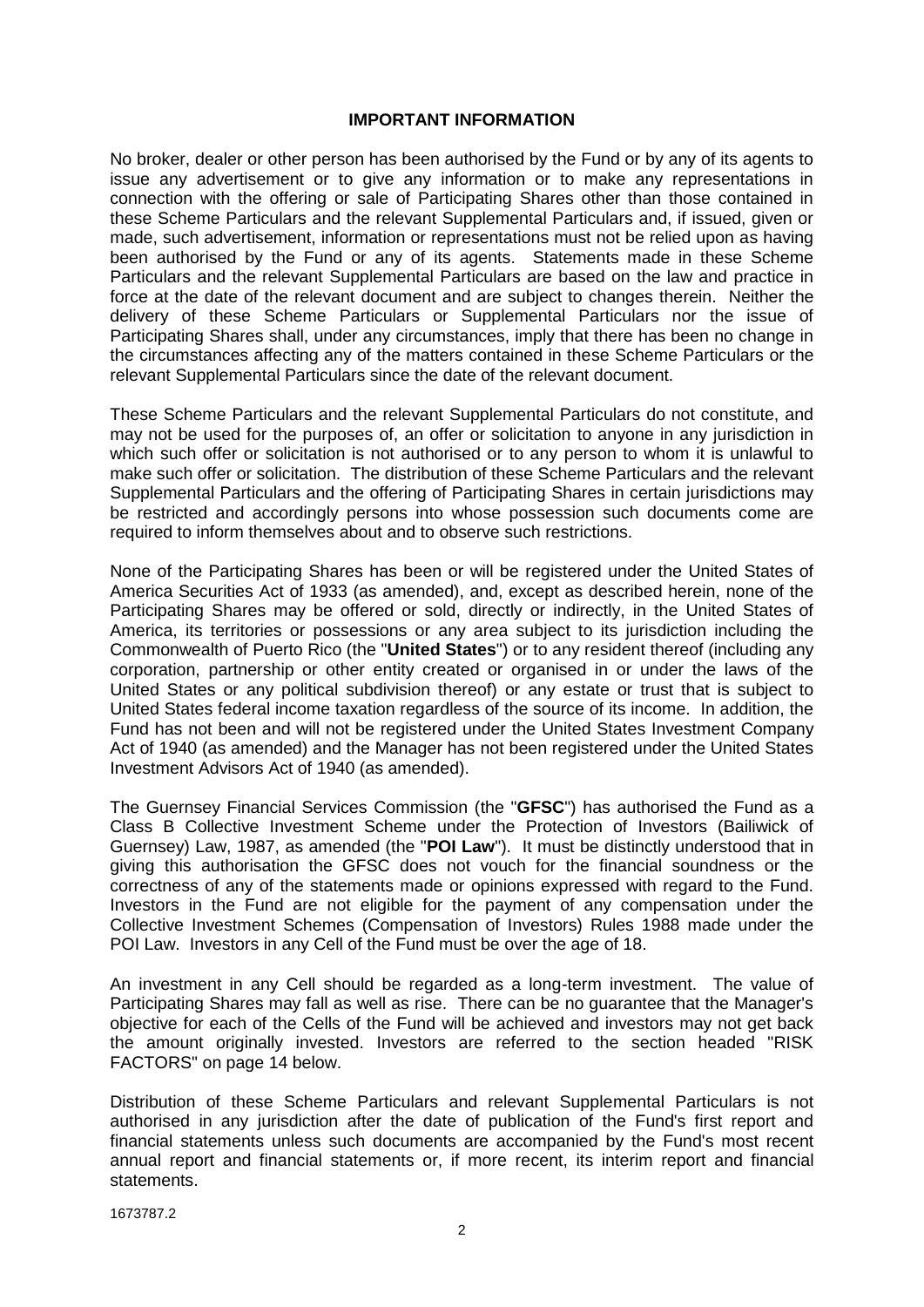Prospective investors should not treat the contents of these Scheme Particulars or any Supplemental Particulars as advice relating to legal, taxation, investment, exchange control or any other matters and are recommended to consult their own professional advisors concerning the consequences of their acquiring, holding or disposing of Participating Shares.

### **Stock Exchange Listing**

Shares referable to certain Cells may be listed on a stock exchange. Further details are set out in the relevant Supplemental Particulars.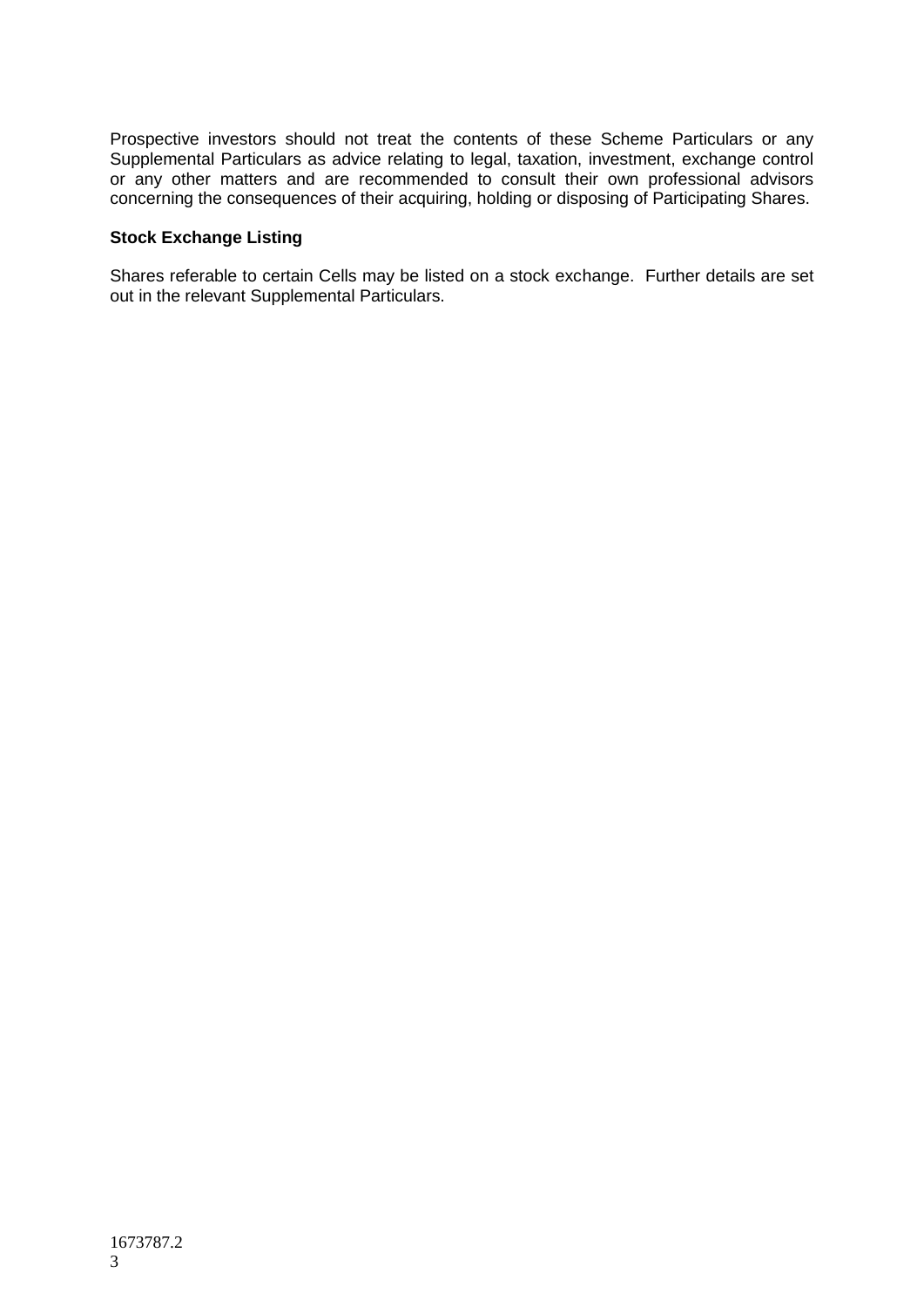# **TABLE OF CONTENTS**

| <b>DEFINITIONS</b>                                     | 5  |
|--------------------------------------------------------|----|
| <b>DIRECTORY</b>                                       | 9  |
| THE FUND                                               | 10 |
| <b>OVERVIEW</b>                                        | 10 |
| <b>INVESTMENT POLICIES AND INVESTMENT RESTRICTIONS</b> | 11 |
| THE MULTI AND SINGLE MANAGER CONCEPTS                  | 11 |
| <b>CURRENCY HEDGING</b>                                | 11 |
| <b>BORROWINGS</b>                                      | 11 |
| <b>DIVIDEND POLICY</b>                                 | 12 |
| <b>RISK FACTORS</b>                                    | 12 |
| SUBSCRIPTION, REDEMPTION AND CONVERSION OF SHARES      | 15 |
| MANAGEMENT AND ORGANISATION                            | 22 |
| <b>FEES AND EXPENSES</b>                               | 29 |
| <b>CONFLICTS OF INTEREST</b>                           | 31 |
| <b>TAXATION</b>                                        | 32 |
| ADDITIONAL INFORMATION                                 | 35 |
| <b>MISCELLANEOUS</b>                                   | 44 |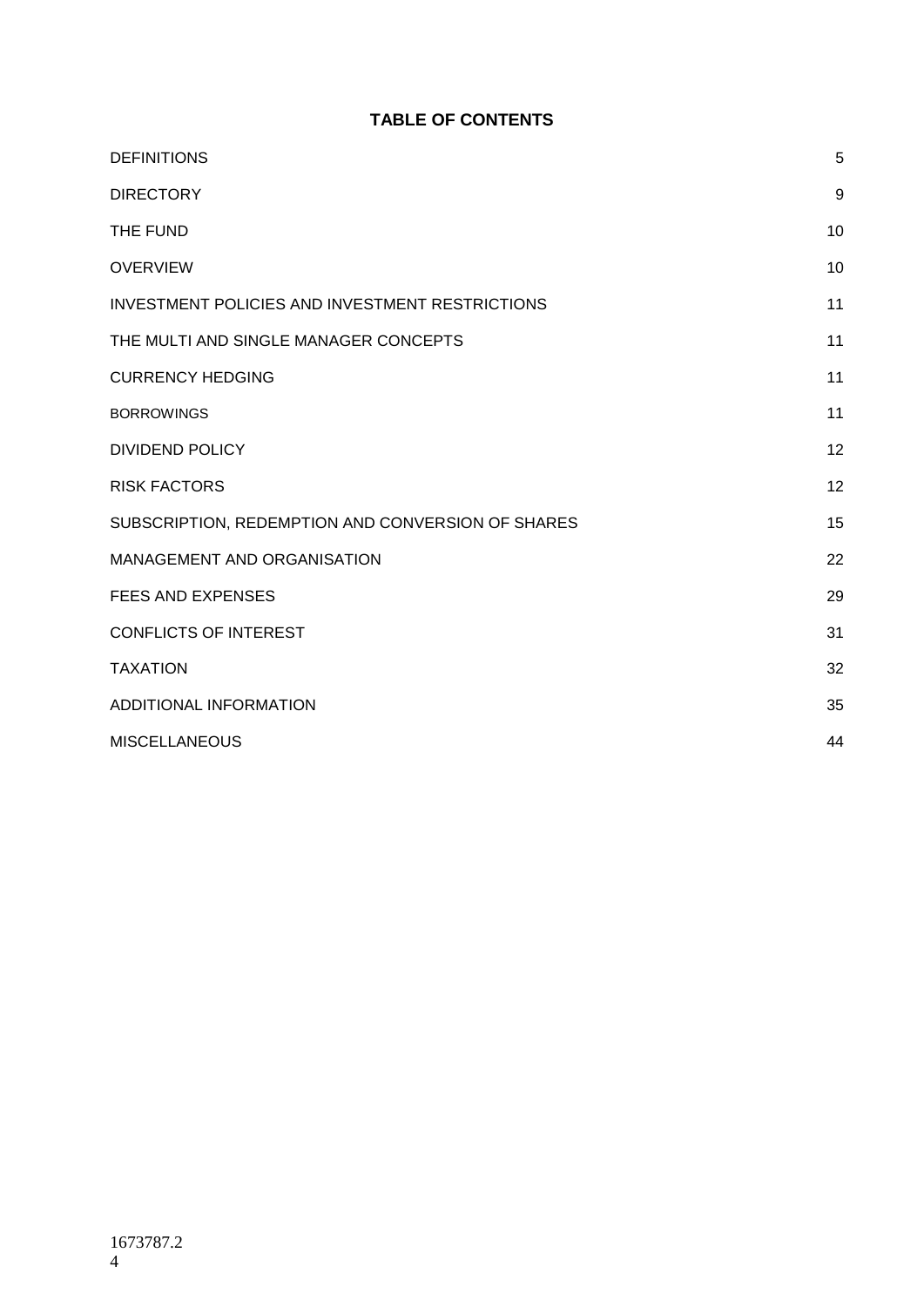# **DEFINITIONS**

<span id="page-4-0"></span>The following words shall have the meanings opposite them unless the context in which they appear requires otherwise:

| 1940 Act                                       | United States of America Investment Companies Act of 1940,<br>(as amended).                                                                                                                                                                                                                                                                                                                                |
|------------------------------------------------|------------------------------------------------------------------------------------------------------------------------------------------------------------------------------------------------------------------------------------------------------------------------------------------------------------------------------------------------------------------------------------------------------------|
| 1933 Act                                       | United States of America Securities Act of 1933 (as<br>amended).                                                                                                                                                                                                                                                                                                                                           |
| Administrator                                  | The Designated Manager of the Fund, being Fund<br>Corporation of the Channel Islands Limited.                                                                                                                                                                                                                                                                                                              |
| <b>Administration Fee</b>                      | The periodic fee payable to the Administrator.                                                                                                                                                                                                                                                                                                                                                             |
| <b>Articles</b>                                | The articles of incorporation of the Fund for the time being.                                                                                                                                                                                                                                                                                                                                              |
| <b>Base Currency</b>                           | The currency in which different classes of Participating Shares<br>may be denominated by the Directors.                                                                                                                                                                                                                                                                                                    |
| <b>Business Day</b>                            | Any day on which banks in Guernsey are open for normal<br>banking business (excluding Saturdays, Sundays and bank<br>holidays).                                                                                                                                                                                                                                                                            |
| <b>Cell</b>                                    | A Cell created by the Fund for the purposes of segregating<br>and protecting cellular and core assets of the Fund.                                                                                                                                                                                                                                                                                         |
| <b>Collective Investment</b><br><b>Vehicle</b> | An arrangement that enables a number of investors to "pool"<br>their assets and to share the associated costs and have these<br>professionally managed by an independent manager<br>including, for the avoidance of doubt, Exchange Traded<br>Funds, investment trusts and participatory interests and other<br>forms of participation in all such arrangements or vehicles<br>whether or not other Cells. |
| <b>Companies Law</b>                           | The Companies (Guernsey) Law 2008, as amended.                                                                                                                                                                                                                                                                                                                                                             |
| Company                                        | Strategic Capital Partners PCC Limited, a protected cell<br>company established in Guernsey under registered number<br>56483 and having its registered office at Roseneath, the<br>Grange, St Peter Port, Guernsey, GY1 2QJ.                                                                                                                                                                               |
| <b>Custodian</b>                               | Deutsche Bank International Limited, Guernsey Branch.                                                                                                                                                                                                                                                                                                                                                      |
| <b>Dealing Day</b>                             | An Investment Dealing Day or a Redemption Dealing Day (as<br>more fully described in the relevant Supplemental Particulars).                                                                                                                                                                                                                                                                               |
|                                                | The Directors shall have the power at any time to determine<br>special Investment Dealing Days or Redemption Dealing<br>Days, other than the dates specified in the relevant<br>Supplemental Particulars in respect of a subscription,<br>redemption or conversion request submitted to the Manager. It<br>is expected that such special Dealing Days shall only be used                                   |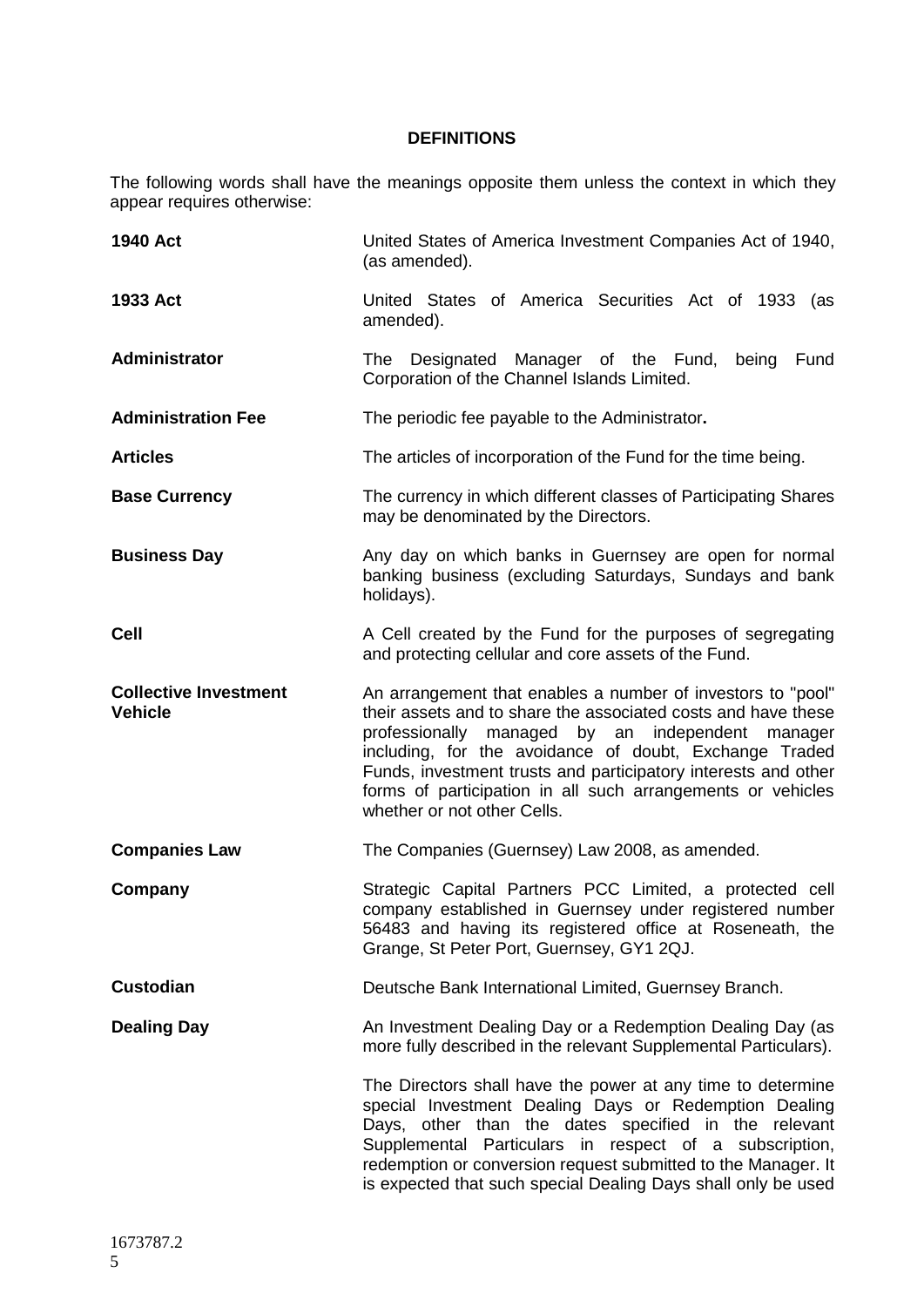|                                                                       | in specific circumstances or for specific purposes where it is<br>believed that the implementation of the special Dealing Day is<br>necessary in the best interests of the Shareholders of the<br>relevant Cell.                                                                                                                                                                                                           |
|-----------------------------------------------------------------------|----------------------------------------------------------------------------------------------------------------------------------------------------------------------------------------------------------------------------------------------------------------------------------------------------------------------------------------------------------------------------------------------------------------------------|
| <b>Directors</b>                                                      | The directors for the time being of the Fund.                                                                                                                                                                                                                                                                                                                                                                              |
| <b>Eligible Investor</b>                                              | Any person other than a Prohibited Person.                                                                                                                                                                                                                                                                                                                                                                                 |
| <b>Exchange Traded Funds or</b> Exchange traded funds.<br><b>ETFs</b> |                                                                                                                                                                                                                                                                                                                                                                                                                            |
| <b>Extraordinary Resolution</b>                                       | A resolution of a general meeting of the Fund (or, as the case<br>may be, a Class) passed by a majority of not less than three<br>quarters of the votes recorded including, where there is a poll,<br>any votes cast by proxy, or a resolution in writing passed by<br>holders of shares representing not less than three quarters of<br>the NAV of the Fund (or in the case of a class meeting, of the<br>relevant cell). |
| <b>Fund</b>                                                           | Strategic Capital Partners PCC Limited.                                                                                                                                                                                                                                                                                                                                                                                    |
| <b>Guernsey</b>                                                       | The Island of Guernsey.                                                                                                                                                                                                                                                                                                                                                                                                    |
| <b>Investment Advisor</b>                                             | Such person or persons that may be appointed by the<br>Manager to advise on a specific Cell or Cells and as set out in<br>the relevant Supplemental Particulars.                                                                                                                                                                                                                                                           |
| <b>Investment Dealing Day</b>                                         | For each Cell, any Business Day on which Participating<br>Shares of that Cell may be issued, as specified in the relevant<br>Supplemental Particulars.                                                                                                                                                                                                                                                                     |
| <b>Investments</b>                                                    | The assets and rights from time to time of each Cell or SPV<br>held by the Custodian pursuant to the Custodian Agreement.                                                                                                                                                                                                                                                                                                  |
| <b>Launch Date</b>                                                    | The date on which Participating Shares are first issued for<br>each Cell.                                                                                                                                                                                                                                                                                                                                                  |
| <b>Manager</b>                                                        | The Principal Manager of the Fund, being Vida Financial<br>Services Limited.                                                                                                                                                                                                                                                                                                                                               |
| <b>Management Fee</b>                                                 | The periodic fee payable to the Manager by the Fund.                                                                                                                                                                                                                                                                                                                                                                       |
| <b>Management Shareholders</b>                                        | The holders of management shares issued by the Company,<br>representing the Core, namely Vantage limited and the<br>Administrator.                                                                                                                                                                                                                                                                                         |
| <b>Net Asset Value or NAV</b>                                         | The value of the assets of a Cell less the liabilities attributable<br>to that Cell determined in accordance with the Articles and<br>described in these Scheme Particulars.                                                                                                                                                                                                                                               |
| <b>Ordinary Resolution</b>                                            | A resolution of a general meeting of the Fund (or as the case<br>may be a class), passed by an absolute majority of the votes<br>recorded including, where there is a poll, any votes cast by<br>proxy or a resolution in writing passed by holders of shares                                                                                                                                                              |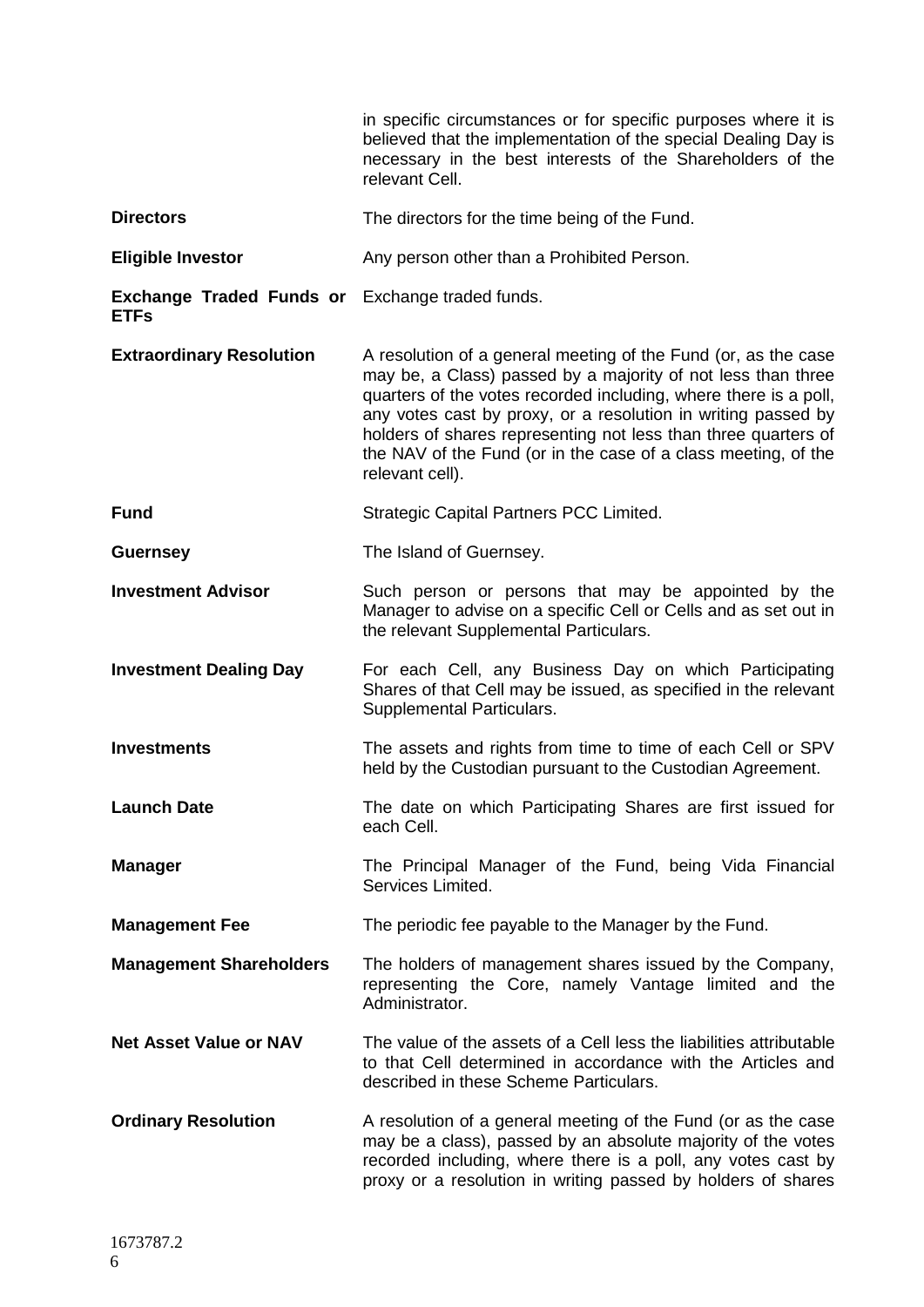|                                  | representing more than half of the NAV of the Fund (and/or in<br>the case of a class meeting, of the relevant Cell).                                                                                                                                                                                                                                                                                                                                                                                                                                                                                                                                                                                                                                                                                         |
|----------------------------------|--------------------------------------------------------------------------------------------------------------------------------------------------------------------------------------------------------------------------------------------------------------------------------------------------------------------------------------------------------------------------------------------------------------------------------------------------------------------------------------------------------------------------------------------------------------------------------------------------------------------------------------------------------------------------------------------------------------------------------------------------------------------------------------------------------------|
| <b>OTC</b>                       | Over the counter trading, which is trading financial instruments<br>such as stocks, bonds, commodities or derivatives directly<br>between two parties.                                                                                                                                                                                                                                                                                                                                                                                                                                                                                                                                                                                                                                                       |
| <b>Participating Shares</b>      | In relation to a Cell, participating redeemable preference<br>shares in the capital of that Cell.                                                                                                                                                                                                                                                                                                                                                                                                                                                                                                                                                                                                                                                                                                            |
| <b>POI Law</b>                   | Protection of Investors (Bailiwick of Guernsey) Law, 1987, as<br>amended.                                                                                                                                                                                                                                                                                                                                                                                                                                                                                                                                                                                                                                                                                                                                    |
| <b>Prime Broker</b>              | Such broker which the Company may from time to time<br>approve in respect of a Cell to provide prime brokerage<br>services.                                                                                                                                                                                                                                                                                                                                                                                                                                                                                                                                                                                                                                                                                  |
| <b>Prime Brokerage Agreement</b> | Such prime brokerage customer documents entered into<br>between the Company on behalf of a Cell and the Prime<br>Broker setting out the terms of the prime brokerage<br>arrangement.                                                                                                                                                                                                                                                                                                                                                                                                                                                                                                                                                                                                                         |
| <b>Prohibited Person</b>         | Any person, as determined by the Directors, to whom a sale<br>or transfer of Participating Shares would be in breach of the<br>laws or requirements of any jurisdiction or governmental<br>authority or in circumstances (whether taken alone or in<br>conjunction with other persons or any other circumstances<br>appearing to the Directors to be relevant) which, in the opinion<br>of the Directors might result in the Fund and/or its<br>Shareholders as a whole incurring any liability to taxation or<br>suffering any other regulatory, pecuniary, legal or material<br>administrative disadvantage that the Fund<br>might not<br>otherwise have suffered or incurred, and for this purpose US<br>Persons, unless the Directors in any particular case otherwise<br>agree, are Prohibited Persons. |
| <b>Redemption Dealing Day</b>    | For each cell, any Business Day on which Shareholders in<br>that Cell are entitled to have their Participating Shares<br>redeemed, as specified in the relevant Supplemental<br>Particulars.                                                                                                                                                                                                                                                                                                                                                                                                                                                                                                                                                                                                                 |
| <b>Redemption Notice Period</b>  | For each Cell, the notice required to be given by a<br>Shareholder of their intention to redeem Participating Shares,<br>as specified in the Supplemental Particulars.                                                                                                                                                                                                                                                                                                                                                                                                                                                                                                                                                                                                                                       |
| <b>Redemption Price</b>          | The price per Participating Share at which Participating<br>Shares will be redeemed, calculated in accordance with the<br>Articles and as set out in these Scheme Particulars.                                                                                                                                                                                                                                                                                                                                                                                                                                                                                                                                                                                                                               |
| Registrar                        | Fund Corporation of the Channel Islands Limited.                                                                                                                                                                                                                                                                                                                                                                                                                                                                                                                                                                                                                                                                                                                                                             |
| <b>Rules</b>                     | The Authorised Collective Investment Schemes (Class B)<br><b>Rules 2013.</b>                                                                                                                                                                                                                                                                                                                                                                                                                                                                                                                                                                                                                                                                                                                                 |
| <b>S</b> Shares                  | In relation to a Cell, participating, non-redeemable preference                                                                                                                                                                                                                                                                                                                                                                                                                                                                                                                                                                                                                                                                                                                                              |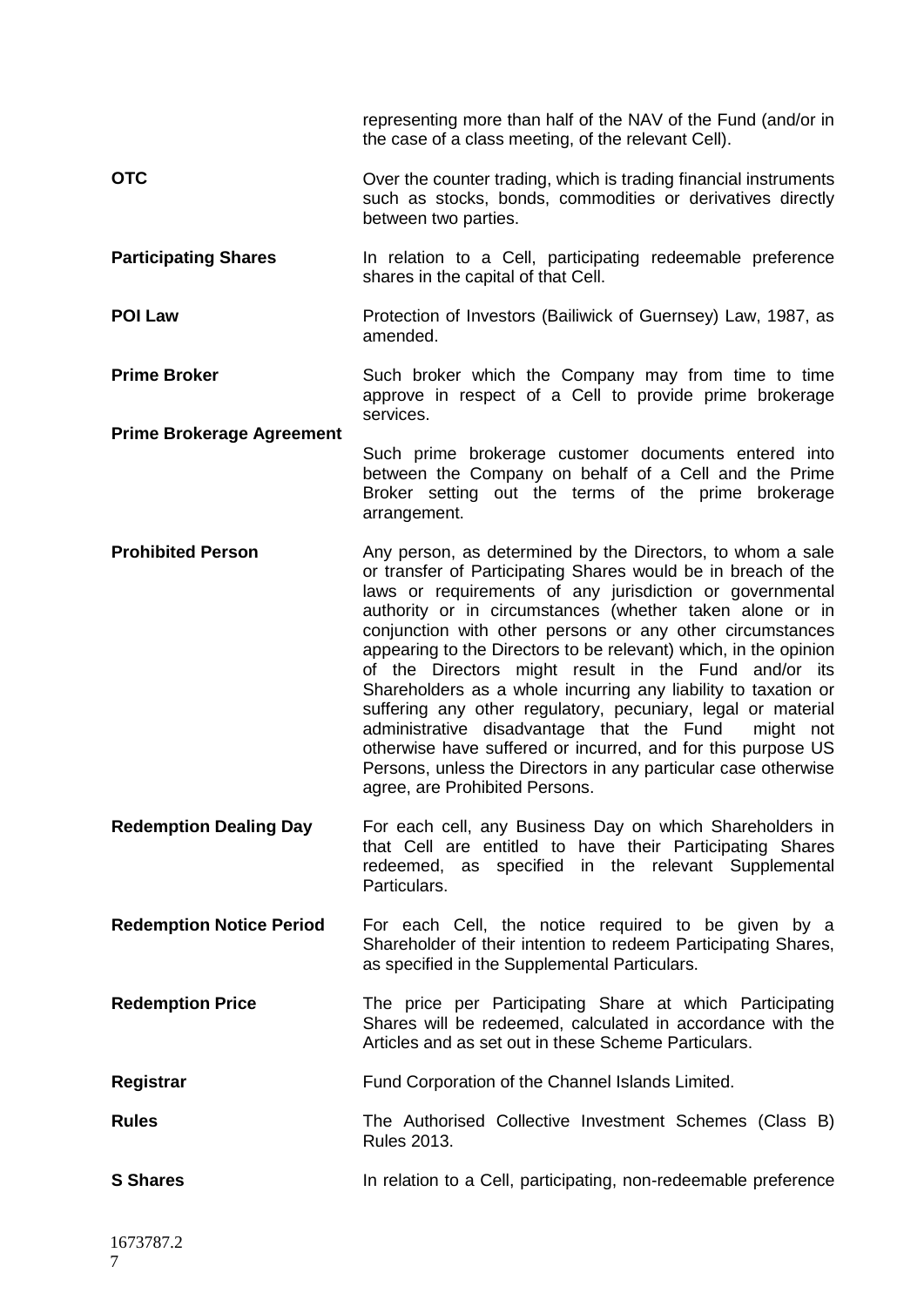|                                                | shares in the capital of that Cell.                                                                                                                                                                                                                                                                                                                             |
|------------------------------------------------|-----------------------------------------------------------------------------------------------------------------------------------------------------------------------------------------------------------------------------------------------------------------------------------------------------------------------------------------------------------------|
| <b>Scheme Particulars</b>                      | This document.                                                                                                                                                                                                                                                                                                                                                  |
| <b>Shareholder</b>                             | A registered holder of a Participating Share.                                                                                                                                                                                                                                                                                                                   |
| <b>SPV</b>                                     | A special purpose vehicle, being any company established as<br>a subsidiary of the Company for the purpose of facilitating<br>investments by one Cell into other Cells.                                                                                                                                                                                         |
| <b>Subscription Price</b>                      | The price per Participating Share at which Participating<br>Shares will be issued, calculated in accordance with the<br>Articles and as set out in these Scheme Particulars.                                                                                                                                                                                    |
| <b>Subscription Notice Period</b>              | For each Cell, the notice required to be given to the Fund by<br>prospective investors of their wish to acquire Participating<br>Shares, as specified in the relevant Supplemental Particulars.                                                                                                                                                                 |
| <b>Supplemental Particulars</b>                | The supplemental particulars setting out the strategies, terms<br>and conditions and specific details that are applicable to a<br>particular Cell or Cells.                                                                                                                                                                                                     |
| <b>US Person</b>                               | Shall have the meaning set out on page 21.                                                                                                                                                                                                                                                                                                                      |
| <b>Valuation Point</b>                         | The point in time at which the portfolio of each Cell is valued<br>for the purpose of calculating the Net Asset Value,<br>Subscription Prices and the Redemption Prices of the<br>Participating Shares or for the purpose of calculating the fees<br>payable to the Manager or Custodian (as more fully described<br>in the relevant Supplemental Particulars). |
| <b>World Federation of</b><br><b>Exchanges</b> | The World Federation of Exchanges.                                                                                                                                                                                                                                                                                                                              |

- References in this document to "\$", "US\$", "US Dollars", "Dollars" and "Cents" are references to the lawful currency of the United States of America, references to "£" and "Sterling" are to Pounds Sterling of the United Kingdom and references to "€" and "Euro" are references to the Euro, the lawful currency of certain European member states.
- Any reference in this document to a law, ordinance, statute, statutory provision or subordinate legislation ("**legislation**") shall, except where the context otherwise requires, be construed as referring to such legislation as amended and in force from time to time and to any legislation which re-enacts or consolidates (with or without modification) any such legislation.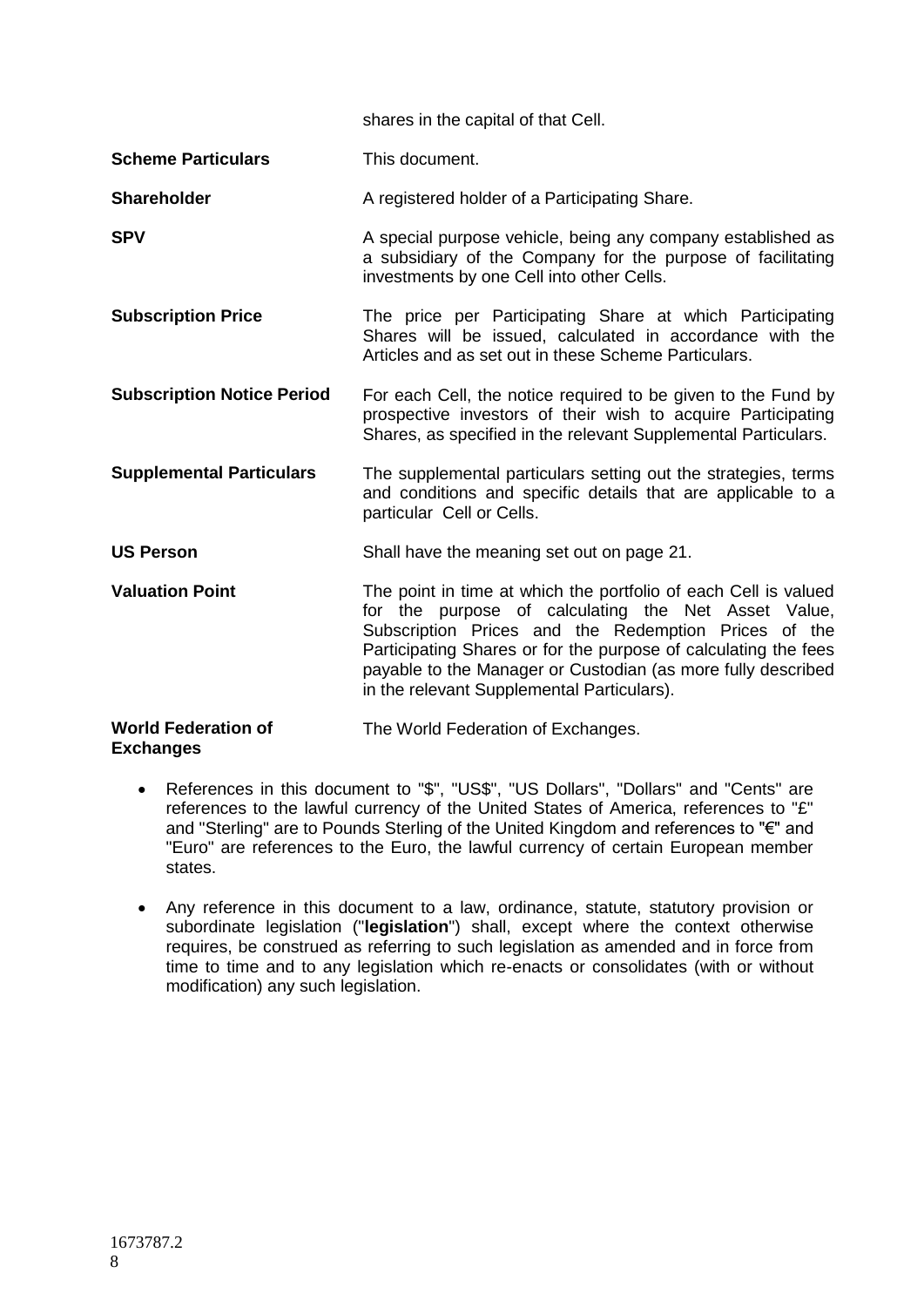# **DIRECTORY**

### <span id="page-8-0"></span>**Directors**

Paul Everitt Roger Parry Jonathan Wilson

For the purposes of this document, the address of all of the Directors is the registered office of the Fund.

### **Manager**

Vida Financial Services Limited Roseneath The Grange St Peter Port **Guernsey** GY1 2QJ

### **Custodian and banker**

Deutsche Bank International Limited, Guernsey **Branch** Lefebvre Court Lefebvre Street St Peter Port **Guernsey** GY1 3WT

#### **Legal Advisors in Guernsey**

Babbé PO Box 69 La Vieille Cour La Plaiderie St Peter Port **Guernsey** GY1 4BL

# **Registered office**

Roseneath The Grange St Peter Port **Guernsey** GY1 2QJ

# **Auditors**

KPMG Channel Islands Limited PO Box 20 20 New Street St Peter Port **Guernsey** GY1 4AN

# **Administrator, secretary and**

**registrar** Lumiere Fund Services Limited PO Box 268 Mill Court La Charroterie St Peter Port **Guernsey** GY1 3QZ

#### **Investment advisor(s)**

Please refer to the relevant Supplemental Particulars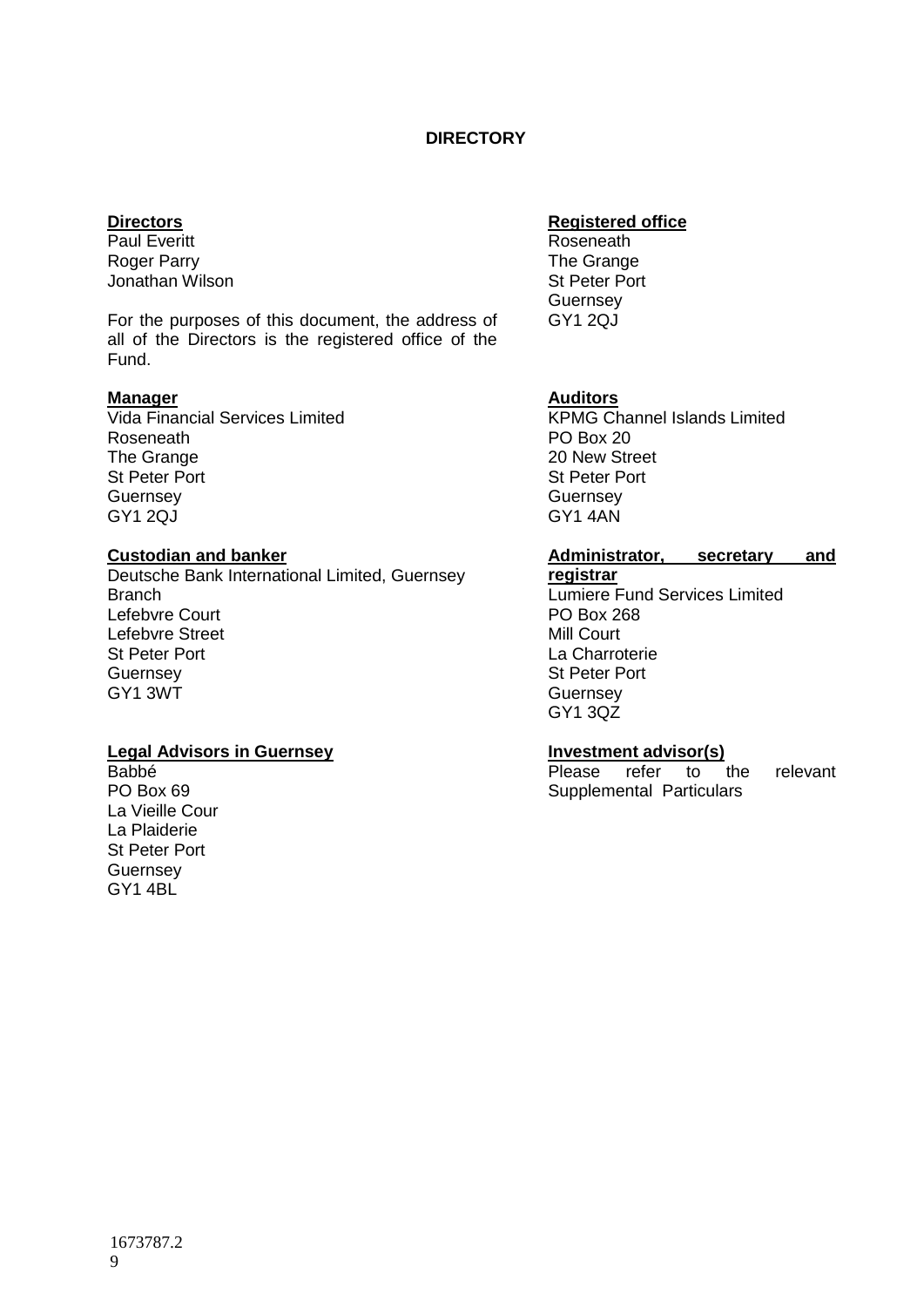# **THE FUND**

#### <span id="page-9-0"></span>**Introduction**

The Fund is an open-ended protected cell company, limited by shares, which was registered in Guernsey on 28 March 2013. The Fund is an umbrella fund. The provisions of the Companies Law enable a protected cell company to which it applies to create one or more cells for the purpose of segregating and protecting the assets within those cells so that, on the footing that the company complies with the conditions laid down by the Companies Law, liabilities of the company attributable to one cell can only be satisfied out of the assets of that cell and even if those assets are insufficient, recourse cannot be had to the assets of any other cell or the core, save in accordance with the provisions of the Companies Law.

The Fund has established a number of Cells as set out in the relevant Supplemental Particulars. New Cells may be created from time to time with different investment objectives and on different terms to other Cells and Supplemental Particulars will be issued for each Cell.

In addition, certain Cells may invest in other Cells and other Collective Investment Vehicles as part of their investment strategy or may act as feeder cells ("**Feeder Cells**"), to provide investors with the opportunity to invest in the investment strategy of other Cells of the Fund (each a "**Master Fund**") denominated in a particular currency which may be hedged back into another currency to eliminate as far as possible exposure to fluctuations in the Base Currency of the Master Cells.

Any Cell may use a wholly owned subsidiary SPV for the holding of investments. Should the Investment Manager or Investment Advisor decide that a cell of the Company will invest in other cells in the Company, Investors will receive a notice advising them of this as soon as practicable after the relevant decision by the Investment Advisor has been taken and the directors of the Fund will procure that Investors are advised of any additional charges or conflict of interests which may arise.

Where Cells invest in other Cells or other Collective Investment Schemes ("**CIS**") managed or operated by the Administrator/Manager (or by a person in the same group as the Administrator/Manager or of whom the Administrator/Manager is a controller) the Administrator/Manager will procure that any preliminary charge payable on investment in such investee cells or CIV or any redemption charge payable are not suffered directly or indirectly by the investing cell or any investors in that investing cell. Subject to that, where cells invest in other cells, there may be annual charges borne by the investing Cell and where cells invest in CIS other than those mentioned above, there may be preliminary/initial redemption and/or annual charges to the investing cell, in each case such charges to be disclosed in the relevant Supplemental Particulars of the investee cell or scheme particulars (if any) of the relevant CIS or to be available on request from the Administrator. Details of such charges are disclosed in the relevant Supplemental Particulars of the Cell or scheme particulars of the CIS.

#### **OVERVIEW**

<span id="page-9-1"></span>The Fund is offering, through these Scheme Particulars and the relevant Supplemental Particulars, Participating Shares in its Cells, and prospective investors are referred to the relevant Supplemental Particulars for details of the strategies, terms and conditions and specific details that are applicable to the Cells. The details contained in the relevant Supplemental Particulars take precedence over any other terms or conditions contained in these Scheme Particulars.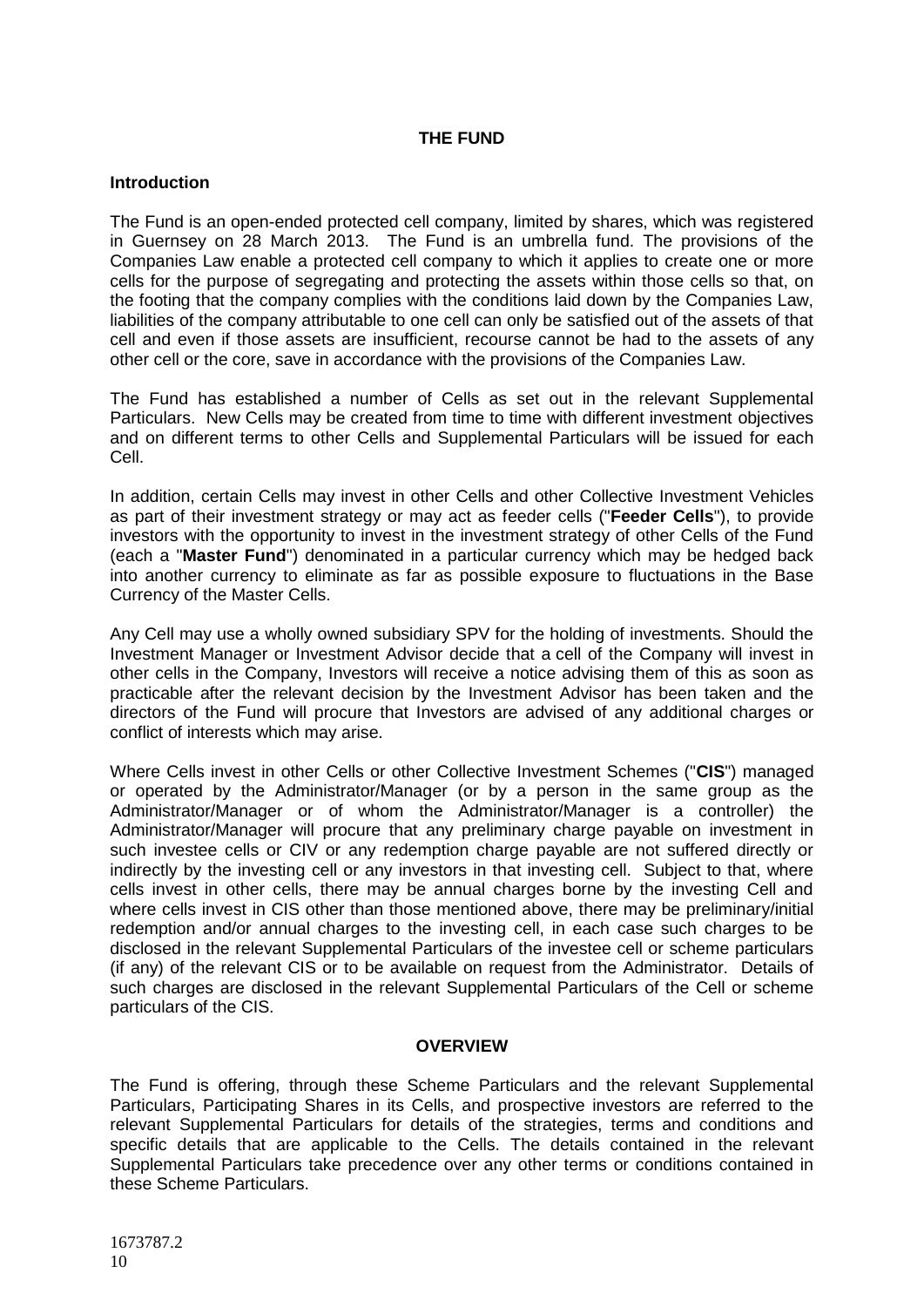Participating Shares in each Cell can be subscribed on the relevant Investment Dealing Days at a price equal to the Net Asset Value per Share after deducting an initial charge of up to *5*.25% (as applicable) of the transaction amount.

# **INVESTMENT POLICIES AND INVESTMENT RESTRICTIONS**

### <span id="page-10-0"></span>**Investment objectives and policies**

The purpose of the Fund is to facilitate a structure of separate authorised Cells, with each Cell having its own distinct investment objectives, restrictions and risk profile.

The investment objective of each Cell is set out in the relevant Supplemental Particulars.

Subject always to the provisions of the Rules, the Directors will have the power from time to time to change the investment objectives and policies of any Cell.

#### **Investment strategy**

The investment strategies for each of the Cells will be set out in the relevant supplemental particulars.

#### **Investment Restrictions**

The Investment restrictions applicable to each Cell, if any, are set out in the relevant Supplemental Particulars.

The Manager will undertake to monitor the underlying investments to ensure that, in aggregate, restrictions applicable to a Cell are not breached. Where any such restrictions are breached, the Manager will ensure that immediate corrective action is taken except where such breach is due to appreciations or depreciations, changes in exchange rates, or by reason of the receipt of rights, bonuses, benefits in the nature of capital or by reason of any other action affecting every holder of that investment, in which case corrective action will be taken within 6 months of the breach.

# **THE MULTI AND SINGLE MANAGER CONCEPTS**

<span id="page-10-1"></span>Dependent upon market conditions, strategy and geographical focus of the investments in respect of a particular Cell or a number of Cells, the Manager may appoint investment management firms or investment advisors adopting either a diversified multi manager style or a specific single manager focused style. Whilst it is hoped that multi management diversification will yield above average long-term investment performance through reduced volatility over time, a focused strategy may be preferable in certain market situations and for certain asset types in relation to certain Cells.

# **CURRENCY HEDGING**

<span id="page-10-2"></span>A Cell may enter into hedging transactions where it has acquired investments not denominated in its base currency. Currency risk may be hedged, at the discretion of the Manager. The margins and premiums payable for such transactions shall not exceed the Net Asset Value of the relevant Cell.

# **BORROWINGS**

<span id="page-10-3"></span>The borrowings limits for cells are set out in the relevant Supplemental Particulars.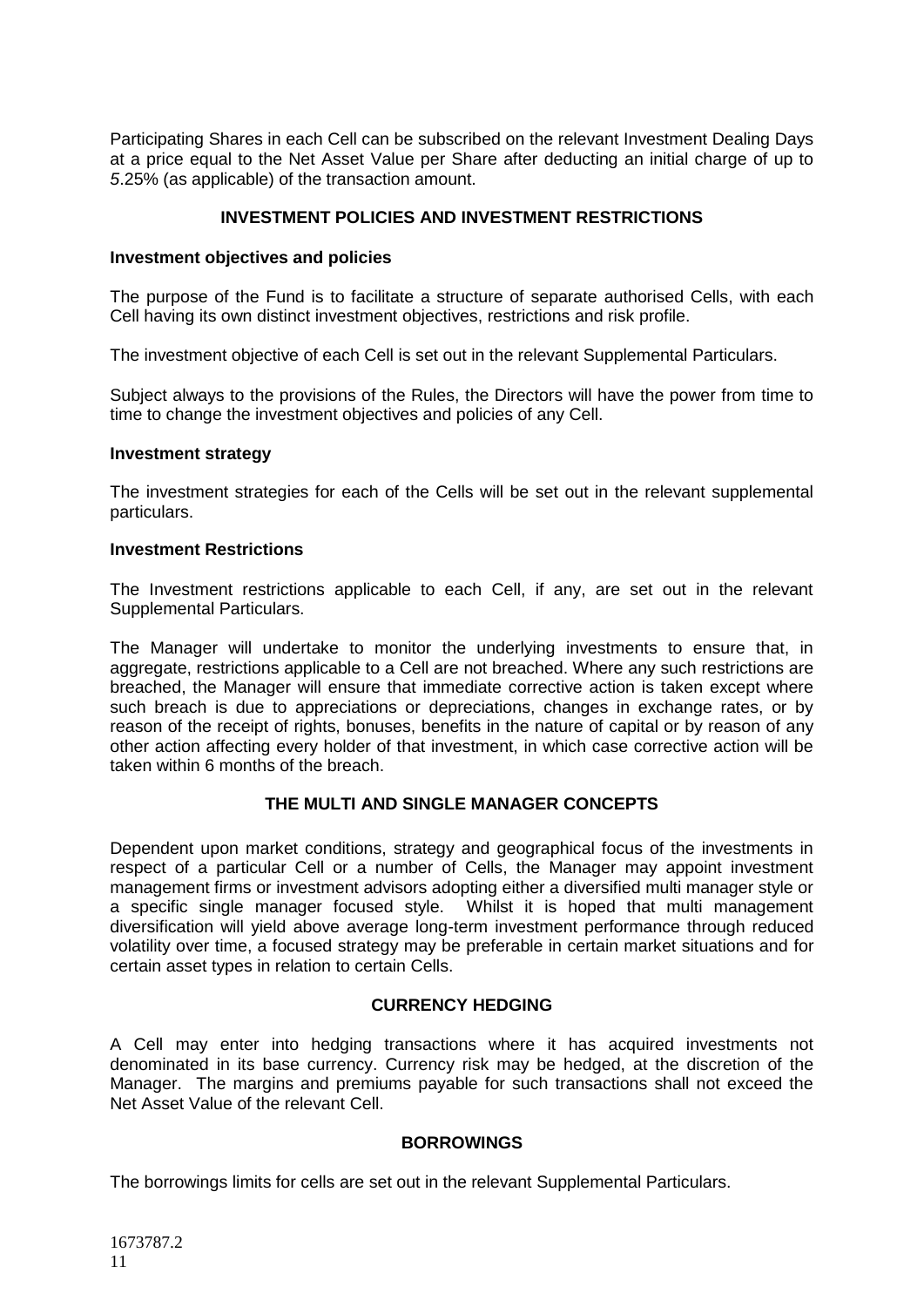# **DIVIDEND POLICY**

<span id="page-11-0"></span>For individual Cells, the Directors may declare and pay dividends although it is anticipated that in the majority of the Cells, income will be accumulated. Any relevant dividend policy of a Cell will be disclosed in the relevant Supplemental Particulars. To the extent that a dividend may be declared, it will be paid in compliance with any applicable laws.

#### **RISK FACTORS**

<span id="page-11-1"></span>Investors should be aware of the risks inherent in investing in the Fund and should have sufficient financial awareness to evaluate such risks, particularly those associated with Funds adopting Alternative Strategies. Persons not able to assess the various advantages and risks associated with an investment in the Fund should not consider such an investment. Potential investors who are in any doubt as to the risks involved in investment in the Fund are recommended to obtain independent financial advice before making an investment.

#### *Recognition of protected cell company structure*

Potential investors should be aware that the segregation of assets and liabilities permitted under Guernsey law might not necessarily be recognised in jurisdictions where the Fund's assets are located. The Manager will seek to reduce this risk where appropriate by requiring that where an actual or potential liability is incurred, the Investment Advisor agrees that recourse may only be made against the Cell in respect of which the relevant liability is incurred.

#### *General risk factors*

The value of Participating Shares (and the income from them) may fall as well as rise and investors may not get back, on redemption or otherwise, the amount originally invested. Accordingly, an investment in any Cell should only be made by persons who are able to bear the risk of loss of capital invested.

No assurance can be given that the Cells will succeed in meeting their respective investment objectives or that the Manager's assessments of the short-term or long-term prospects, volatility and correlation of the types of investments referred to in these Scheme Particulars will prove accurate.

A Cell may invest in assets that are denominated in currencies that are different from its Base Currency. The ability of a Cell to hedge currency risks may be affected by limited forward markets for the hedging of the Base Currency against the currency of investment.

Where applicable, Cells may invest in Funds which may trade on a leveraged basis in a highly volatile market. Investment in Alternative Strategies is speculative, and should be considered only by financially sophisticated investors who are able, independently of any information in these Scheme Particulars and the relevant Supplemental Particulars, to evaluate the risks and merits of this investment. No assurance can be given that the Fund's investment objective of maximising return on a certain risk level will be achieved.

In the normal course of business of investment vehicles following Alternative Strategies, managers trade various financial instruments and enter into various investment activities with differing risk profiles. With respect to the investment strategy utilised by a hedge fund manager, there is always some and occasionally a significant degree of market risk.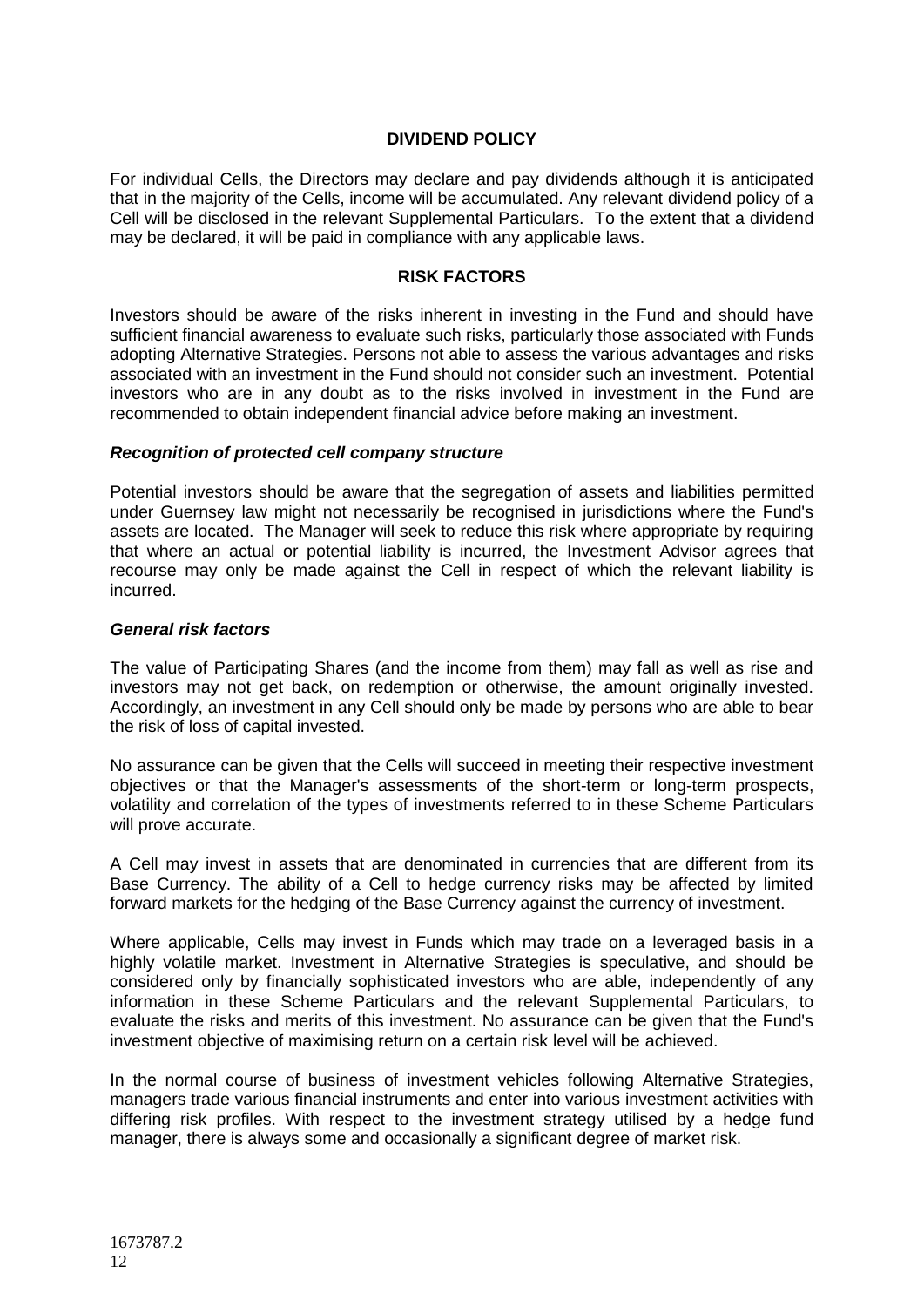The markets and certain hedge funds in which Cells may invest primarily may prove to be highly volatile from time to time as a result of, for example, sudden changes in government policies on taxation and currency repatriation or changes in legislation relating to the level of foreign ownership in companies and this may affect the price at which a Cell may liquidate positions.

The value of a Cell's assets may be affected by uncertainties such as international political developments, changes in government policies, taxation, restrictions on foreign investment and currency fluctuations and other developments in the laws and regulations of the countries in which the Cell's assets are invested.

Providers of alternative investment products show varying degrees of opacity in their activities. This lack of transparency is designed to protect the investments of the hedge fund. However, there is a risk that this lack of transparency may mask changes in strategy, along with the nature, extent and development of the related risks.

If there are substantial redemption requests within a limited period of time, it may be difficult for the Manager to provide sufficient funds to meet such redemption's without liquidating positions prematurely at an inappropriate time or on unfavourable terms and thereafter it may be more difficult for the Fund to generate returns since it will be operating on a smaller asset base.

Each Cell will take a credit risk on parties with whom it trades and will also bear the risk of settlement default for currency overlay only.

The two primary risks for any fixed interest instruments are the risks that the underlying parties to a portfolio either default on their debt i.e. credit risk, or are not liquid enough to fulfil their obligations in a timely fashion i.e. liquidity risk.

Since some of the Cells do not intend to pay dividends, an investment in these Cells may not be suitable for investors seeking income returns for financial or tax-planning purposes.

Whilst it may be possible for the Manager to hedge some of the risks outlined above, it will not be obliged to do so and, if such hedging is carried out, there can be no assurance that it will be successful and it may negate certain profits which the Fund may otherwise have earned or even incur a loss. In particular, certain Cells may enter into forward foreign exchange contracts to hedge against the possibility that their base currency may suffer a decline against the currencies in which underlying investments may be denominated. Forward foreign exchange contracts are not uniform as to the quantity or time at which a currency is to be delivered and are not traded on exchanges. Rather, they are individually negotiated transactions. Transactions in forward foreign exchange contracts are not regulated by any regulatory authority nor are they guaranteed by an exchange or clearing house. The Fund will bear the cost of all hedging. Furthermore, it may not always be possible to hedge certain risks in many of the less developed markets in which the Fund may invest, as exchange-traded futures and options are not available in certain markets.

Investments on international markets may fluctuate in price under the influence of a variety of issues such as currency rates and interest rates, exchange controls, taxes and other economic and political developments. Other factors such as the availability of information on, and the size and liquidity of, international markets may limit the intended diversification of the Fund's resources.

The Fund has no obligation to redeem Participating Shares at the subscription price originally paid and redeeming investors may not receive the amount originally invested.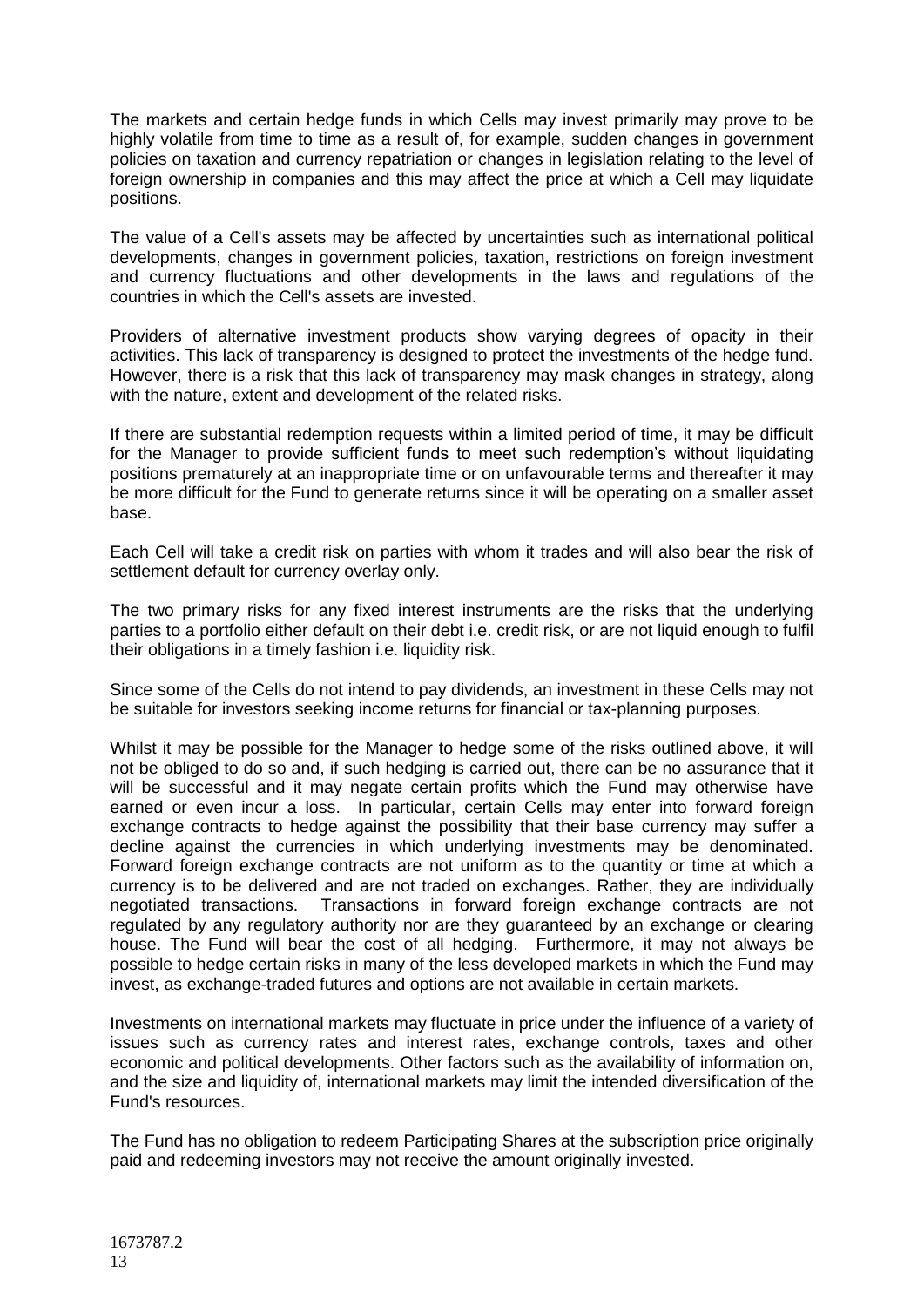# *Other Cell-Specific Risks*

There may be additional risks peculiar to individual Cells. Investors should refer to the relevant Supplemental Particulars.

### *Interest rate risk*

The price of securities tends to be sensitive to interest rate fluctuations and unexpected fluctuations in interest rates could cause the corresponding prices of a position to move in directions that were not initially anticipated.

### *Speciality risks of Alternative Strategies*

In contrast to traditional investments, where the focus is on the purchase and sale of securities based on proprietary research (for long positions only), the Alternative Strategies employed by the investment vehicles in which the Fund may invest can also involve short selling (short positions) and the application of leverage by borrowing and the use of derivative financial instruments.

The Cells may contract with managers who utilise derivative financial instruments (e.g. options, futures, forward transactions and swaps) and pursue investment strategies that may entail special risks.

Since the Cell investments are not confined to conventional forms of investment (long equities and bonds only), but also include investments in derivatives (futures, options, swaps, etc.) the Cells may display lower correlation to general capital market trends than traditional equity funds do.

# *Liquidity risks*

It is important for investors to be aware that many Alternative Strategy instruments do not trade on liquid and or regulated markets. If there are substantial redemption requests within a limited period of time, it may be difficult for the Manager to provide sufficient funds to meet such redemptions without liquidating positions prematurely at an inappropriate time or on unfavourable terms that may also result in sustained adverse price changes of the Cell investments. Therefore, investors either redeeming or retaining their Participating Shares in a Cell may suffer significant losses in periods during which a substantial number of Participating Shares in the same Cell are redeemed.

# *Prime brokers*

Some Cells may use the services of prime brokers for trading and custody of assets. Some prime brokers are not obliged to segregate client assets from proprietary assets and in the event of the insolvent liquidation of such prime brokers, any assets which may not clearly be identified as client assets may be available to the liquidator, leaving the relevant Cell with only an unsecured claim in the insolvency ranking no more than *pari passu* with the claims of other unsecured creditors.

**The foregoing factors are not exhaustive and do not purport to be a complete explanation of all the risks and considerations involved in investing in the Fund. In particular, the Fund's performance may be affected by changes in market or economic conditions, and legal, regulatory and tax requirements. The Cells will be responsible for paying the fees, charges and expenses referred to in the Scheme Particulars and Supplemental Particulars regardless of the level of profitability.**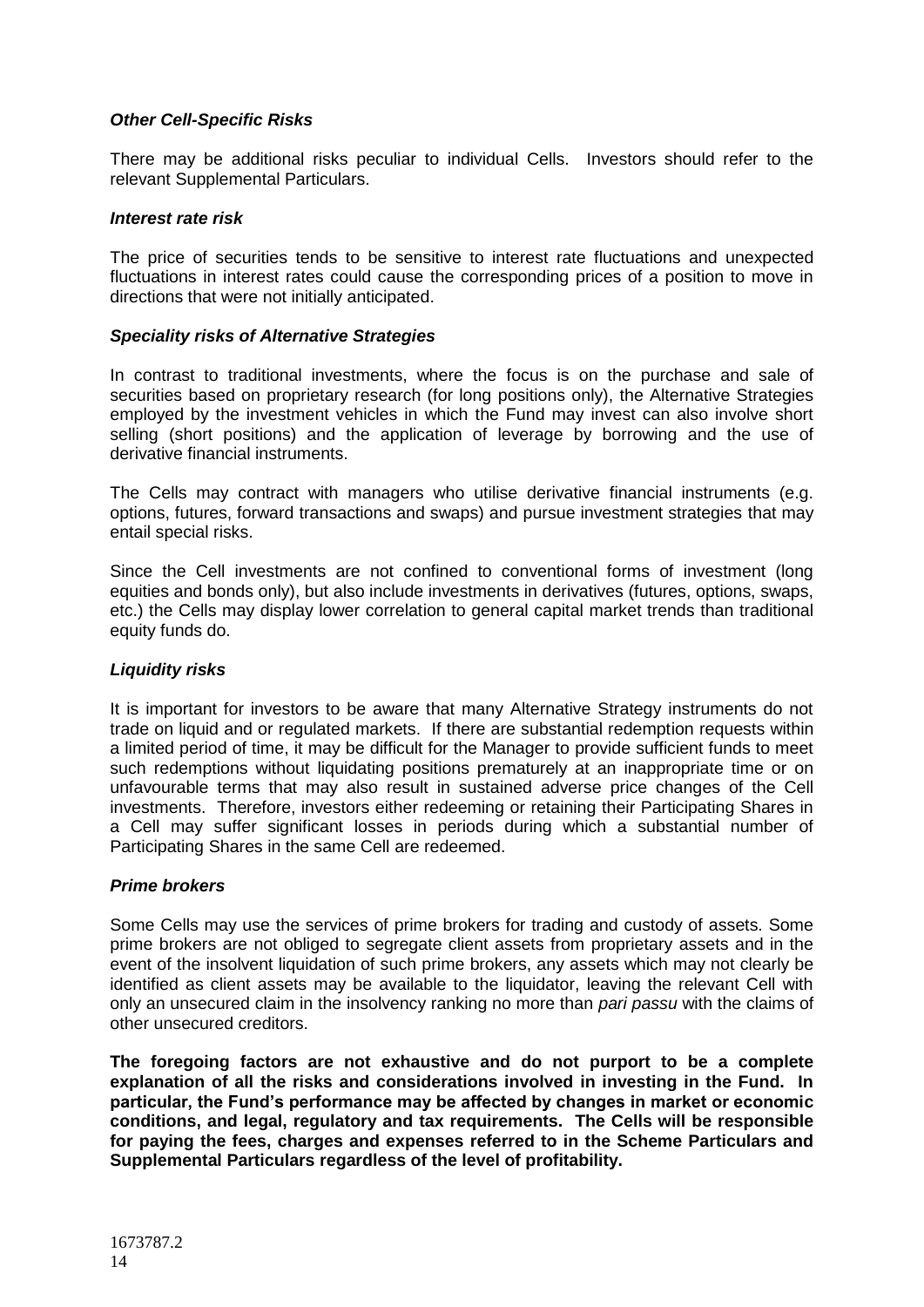# **SUBSCRIPTION, REDEMPTION AND CONVERSION OF SHARES**

### <span id="page-14-0"></span>*Subscriptions*

Participating Shares of each Cell will be available for subscription by Eligible Investors on each Investment Dealing Day at a price (the "**Subscription Price**") calculated as follows:

The Manager will determine the Net Asset Value of each Cell as at the Valuation Point for the Investment Dealing Day concerned and divide the resulting amount by the number of Participating Shares in issue or deemed to be in issue. The value per Share thus produced is truncated to the nearest four decimal places to arrive at the Subscription Price. The benefit of any truncation will be retained by the Fund for the account of the relevant Cell. The quoted Subscription Price of the Participating Shares will be exclusive of any initial charge. Under the terms of the Articles, the Manager is permitted, when calculating the Subscription Price, to add an allowance for the duties and charges which would be incurred on the assumption that the investments held for the relevant Cell had been acquired at the relevant Valuation Point. Fractions of Participating Shares will be allotted if excess subscriptions are received.

The Subscription Procedure for each Cell is subject to the specific terms and conditions in the relevant Supplemental Particulars relating to such Cell.

### *Initial charge*

The Articles permit the Directors to require an initial charge to be paid to the Manager or to the Fund on behalf of the Manager in respect of each Participating Share to be allotted, of such amount as may be agreed between the Directors and the Manager but not exceeding 5.25% (where applicable) of the Subscription Price of the Participating Shares concerned. The Articles further permit the Directors to differentiate between applicants as to the amount of the initial charge to be paid to the Manager and as to the amount to be levied in respect of each Cell.

#### *Application procedure*

Investors can subscribe for Participating Shares in a Cell on any Investment Dealing Day for the Cell. Applications may be made subject to the Subscription Price for Participating Shares on the relevant Investment Dealing Day, being a certain value or a certain number of Participating Shares. Applications must be made on the form approved for such purpose by the Fund and attached to either these Scheme Particulars or the relevant Supplemental Particulars. Application forms will also be available from the Administrator's and Manager's websites.

Applications may be sent by post, fax or email, although the Administrator reserves the right to require original documentation be received prior to accepting any subscription or processing a redemption.

The application procedure for each Cell is subject to the specific terms and conditions in the relevant Supplemental Particulars relating to such Cell.

#### *Regulatory considerations*

The Manager and the Fund comply with applicable anti-money laundering and counter terrorist financing laws. In particular, they must meet the criteria set by the GFSC from time to time in accordance with the Criminal Justice (Proceeds of Crime) (Financial Services Business) (Bailiwick of Guernsey) Regulations 2007, as amended. Neither the Manager nor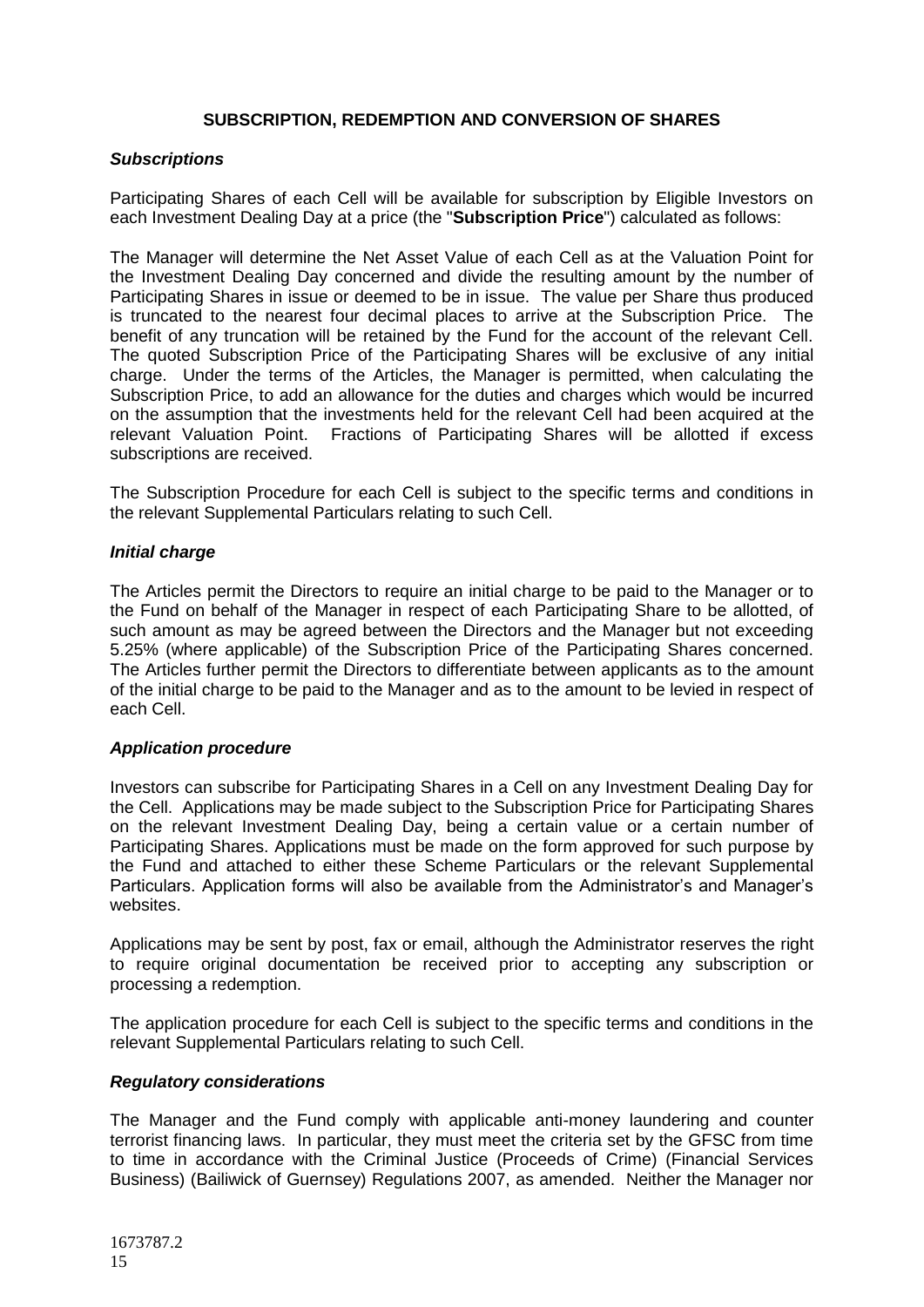the Fund accepts cash, or money derived from or intended for use in any illegal activity. To comply with its anti-money laundering and counter terrorist financing obligations, the Manager will seek - and investors will be required to provide - information and documentation to ensure anti-money laundering and counter terrorist financing compliance.

By investing in the Fund, investors agree to provide truthful information and documentation, upon request, regarding their identity, residential address, background, source of investment income, and any other matters that the Manager deems necessary to comply with applicable anti-money laundering and counter terrorist financing laws. Applicants who are investing on behalf of a third party are required to acknowledge that they have obtained sufficient information about that third party to determine that the party (a) is not involved in illegal activities, and (b) is investing funds from a legitimate source.

# *Payment*

Applications should include confirmation that application monies have been remitted by telegraphic transfer to the appropriate bank account appearing in the Application Form (attached hereto or to the relevant Supplemental Particulars) or be accompanied by a cheque or banker's draft in the base currency of the relevant Cell made payable to the Fund Corporation of the Channel Islands Limited – Client Account defined in the relevant Application Form for the amount to be invested, or U.S. Dollar, Sterling, Euro and Australian Dollar drafts will be cleared by negotiation at the cost of the applicant. It should be noted that there may be a delay in clearing such cheques or drafts.

All cheques and banker's drafts will be presented for payment on receipt. The Administrator reserves the right to retain Application Forms and any surplus application monies pending clearance of applications. The right is reserved to reject an application or to accept any application in part only or to treat as valid any applications which do not fully comply with the terms and conditions of application. If any application is not accepted, the amount paid on application will be returned, less any relevant costs, without interest, by post to the first address given in the application at the applicant's risk. The Administrator will also require verification of the identity of applicants and the source of funds. If satisfactory evidence is not produced, subscriptions may be cancelled. If a subscription is cancelled, any funds received by the Administrator shall be returned without interest, less any charges to the remitting bank, to the account of the remitter quoting the applicant's name. Funds remitted by bank draft will be returned by post at the applicant's risk by bank draft to the paying bank without interest, less any charges for the account of the drawer, quoting the applicant's name.

# *Contract notes and certificates*

A contract note will normally be sent by post to the applicant on acceptance of the application within seven Business Days after the relevant Investment Dealing Day, unless otherwise specified in relation to a particular Cell in the relevant Supplemental Particulars, providing details of the transaction and a Shareholder number, which should be quoted in any correspondence by the Shareholder with the Manager.

All Participating Shares will be issued in registered form and the relevant share register will be conclusive evidence of ownership. Certificates will not be issued.

Any changes to a Shareholder's personal details must be notified immediately to the Administrator in writing. The Administrator reserves the right to require an indemnity or verification countersigned by a bank, stockbroker or other party acceptable to it before the Administrator can accept instructions to alter the share register.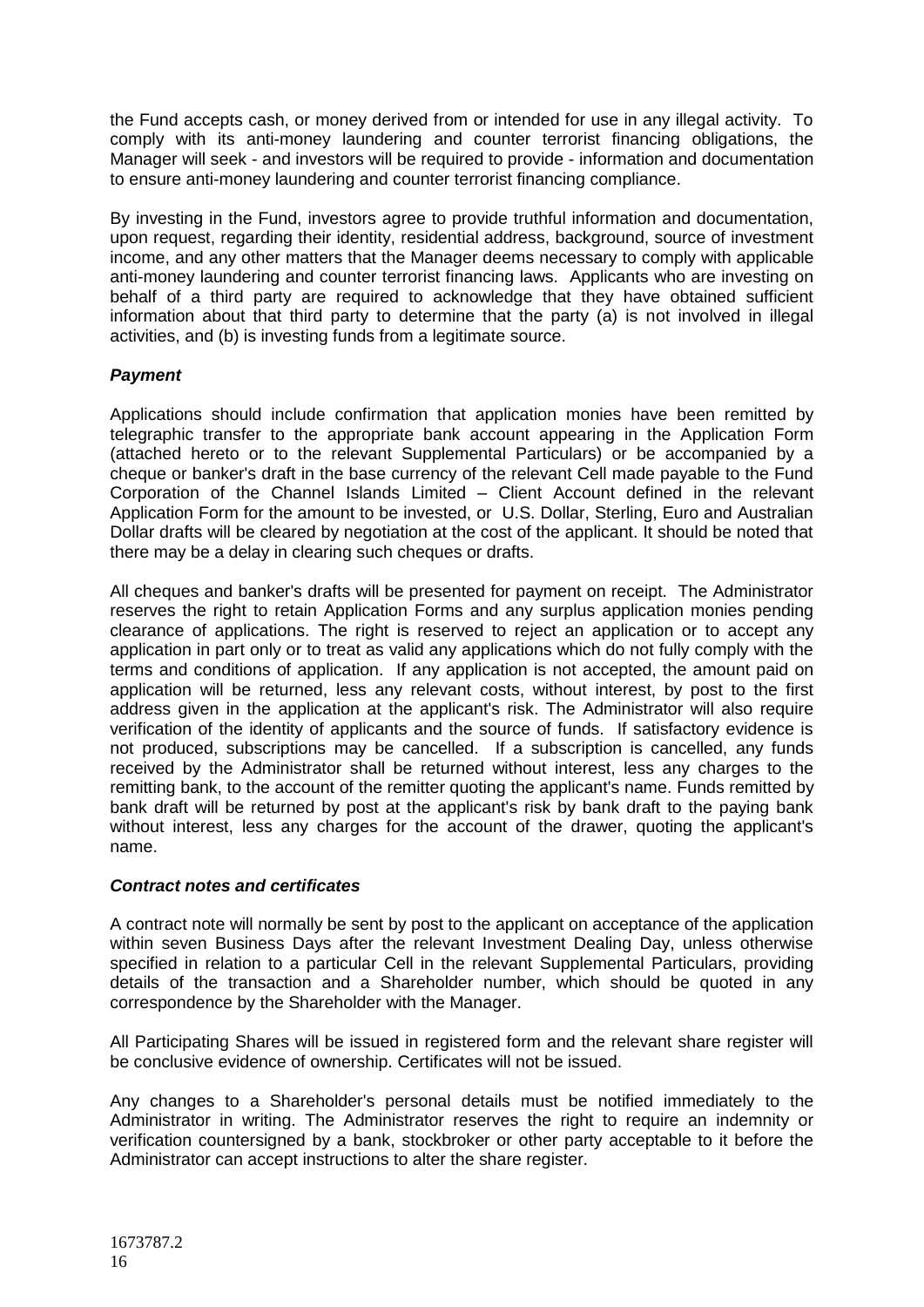# *Redemption procedure*

Subject to any Redemption Notice Period specified in the relevant Supplemental Particulars, Participating Shares may normally be redeemed at the ruling price on any Redemption Dealing Day for the relevant Cell. Notice of redemption of Participating Shares may be given by facsimile or in writing to the Administrator and must specify the relevant Cell, the number or value of Participating Shares to be redeemed and should quote the relevant Shareholder reference number. The Administrator will be deemed to be authorised to make such redemption if instructed to do so by any person purporting to be the Shareholder and reciting the relevant Shareholder reference number.

Redemption of part of a holding of Participating Shares of any Cell may be refused if, as a result of such redemption, a Shareholder would then hold Participating Shares in the Cell concerned with a value of less than £500 or its equivalent in the Base Currency of the relevant Cell.

Redemption will take place on the applicable Redemption Dealing Day provided that all the above requirements have been satisfied. If instructions are given or the notice is received by the Administrator later than the notice period, specified in the relevant Supplemental Particulars, the redemption will normally take place on the next following Redemption Dealing Day for the Cell.

Provided that the redemption request is in order, payment of the redemption proceeds will be made as per the Redemption Proceeds Payment as defined in the relevant Supplemental Particulars. (Timing of the payment of redemption proceeds depends on the Cell in question. Please refer to the specific Redemption Proceeds Payment conditions set out in the relevant Supplemental Particulars). Settlement will be effected by telegraphic transfer in accordance with the redeeming Shareholder's instructions. All redemption monies will be paid in the base currency of the Cell in respect of which Participating Shares are being redeemed. In all cases, payment will be effected at the risk of the redeeming Shareholder and their expense as regards bank charges. In addition, it should be noted that payments will only be made to the relevant Shareholder, and not to any third party whatsoever.

Redemptions must be made on the form approved from time to time for such purpose by the Fund.

#### *Redemption Price*

Participating Shares will be redeemed at the Redemption Price which is determined by reference to the Net Asset Value per Share calculated as at the Valuation Point for the relevant Redemption Dealing Day for the Cell, as defined in the relevant Supplemental Particulars. The Redemption Price for any Share is arrived at by dividing the Net Asset Value of the relevant Cell by the number of Participating Shares of that Cell in issue or deemed to be in issue, and truncating the resulting amount to the nearest four decimal places. The benefit of any truncation will be retained by the Fund for the account of the relevant Cell.

Under the terms of the Articles, the Directors are permitted, when calculating the Redemption Price, to deduct an allowance for duties and charges that would be incurred if the investments held for the relevant Cell were to be sold at the relevant Valuation Point.

Particular cells may include in their terms the ability to charge an exit charge to redeeming investors. Such terms will be set out in the relevant Supplemental Particulars.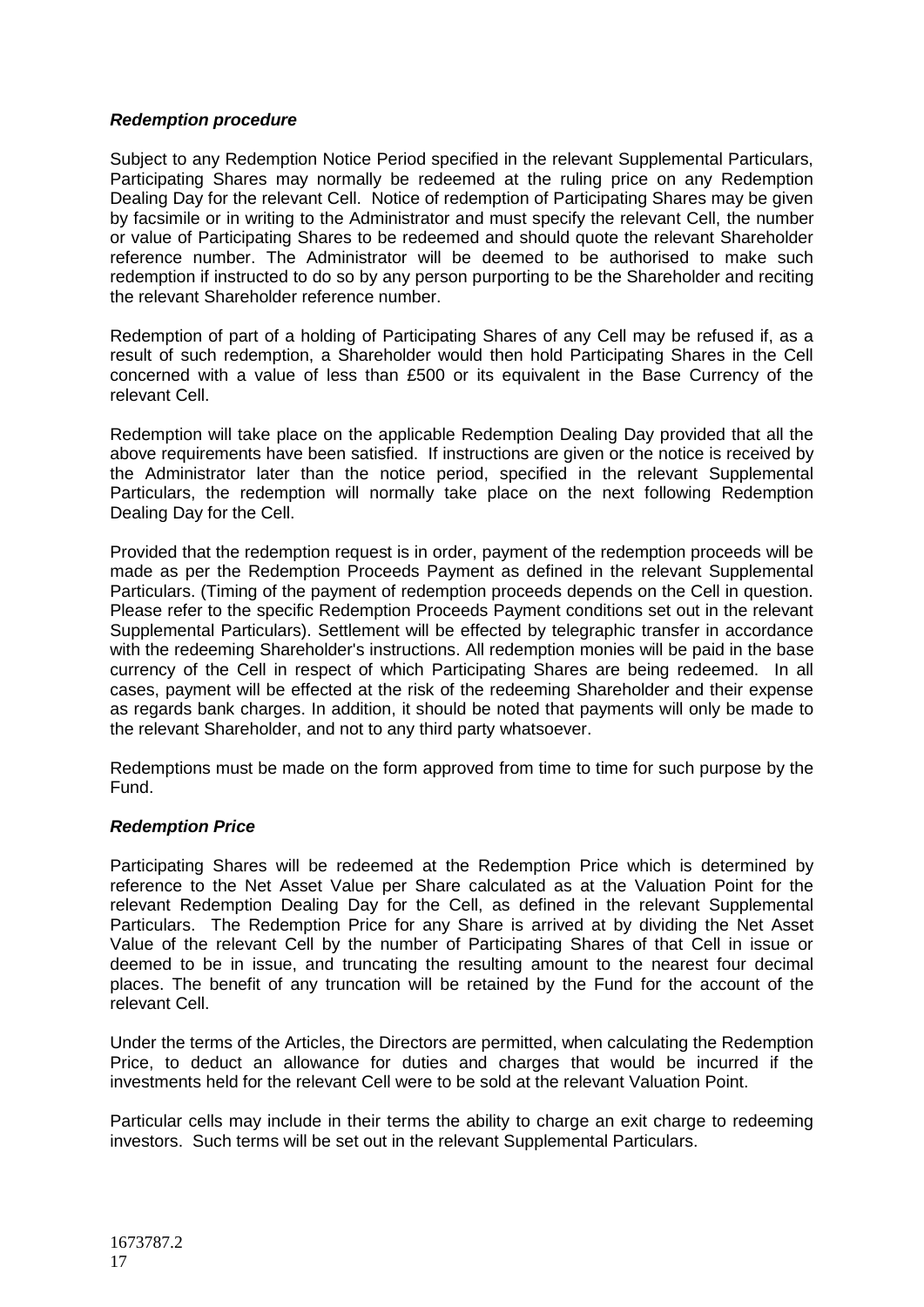# *Deferral of conversions and redemptions*

The Directors may limit the total number of Participating Shares in a Cell, which may be redeemed or converted on any Redemption Dealing Day to 10 per cent. (or such higher percentage as the Directors may determine) of the total number of Participating Shares in issue in that Cell. The limitation will be applied *pro rata* to all Shareholders who have requested redemptions or conversions to be effected on or as at such Redemption Dealing Day so that the proportion of each holding redeemed or converted is the same for all such Shareholders. Any Participating Shares which, by virtue of this limitation, are not realised or converted on any particular Redemption Dealing Day shall be carried forward for redemption or conversion on the next following Redemption Dealing Day at the Redemption Price ruling on that next Redemption Dealing Day. In respect of any Redemption Dealing Day to which redemption or conversion requests ("**Deferred Requests**") are deferred, such requests will be dealt with in priority to other requests for redemption or conversion of Participating Shares on that day ("**Other Requests**") until the Deferred Requests have been satisfied in full. The deferral powers described in this paragraph shall apply mutatis mutandis to any Other Requests which, as a result of the above limit, have not been satisfied in full on any Redemption Dealing Day.

# *Compulsory redemption*

The Directors of the Fund have power under the Articles in their absolute discretion compulsorily to redeem at any time the Participating Shares of any investor (i) which, as a result of a redemption of any part of the investor's holding, have a value of less than £10,000 or the equivalent thereof in the Base Currency of the Cell concerned or (ii) who holds Participating Shares directly or beneficially in breach of any law or requirement of any country governmental or regulatory authority or (iii) whose existence as a Shareholder in the Fund causes or threatens to cause the Fund or any Cell to incur any liability to taxation or to suffer any pecuniary or other disadvantage in any jurisdiction which it would otherwise not have expected to incur or suffer or (iv) whose existence as a Shareholder may cause the Fund to be classified as an "investment company" under the 1940 Act.

If, following the period of six months after the creation of a Cell, the Net Asset Value of that Cell is less than £1,000,000 (or the equivalent thereof) on each Redemption Dealing Day falling within a period of 12 consecutive weeks the Directors may compulsorily redeem all the shares of that Cell in existence on 90 days' clear notice.

# *Special Dealing Days*

The Directors shall have the power at any time to determine special Investment Dealing Days or Redemption Dealing Days, other than the dates specified in the relevant Supplemental Particulars in respect of a subscription, redemption or conversion request submitted to the Manager. It is expected that such special Dealing Days shall only be used in specific circumstances or for specific purposes where it is believed that the implementation of the special Dealing Day is necessary in the best interests of the Shareholders of the relevant Cell.

# *Calculation of Net Asset Value*

The Net Asset Value will be calculated by the Manager for each Cell at each relevant Valuation Point respectively. Under the Articles, the Net Asset Value of each Cell is determined by deducting the value of the total liabilities of the Cell concerned from the value of the total assets of that Cell. Total assets include all cash, accounts receivable, accrued interest and the current market values of all investments. Total liabilities include any fees payable to the Manager, the Custodian, the Administrator, the Auditor and any Prime Broker,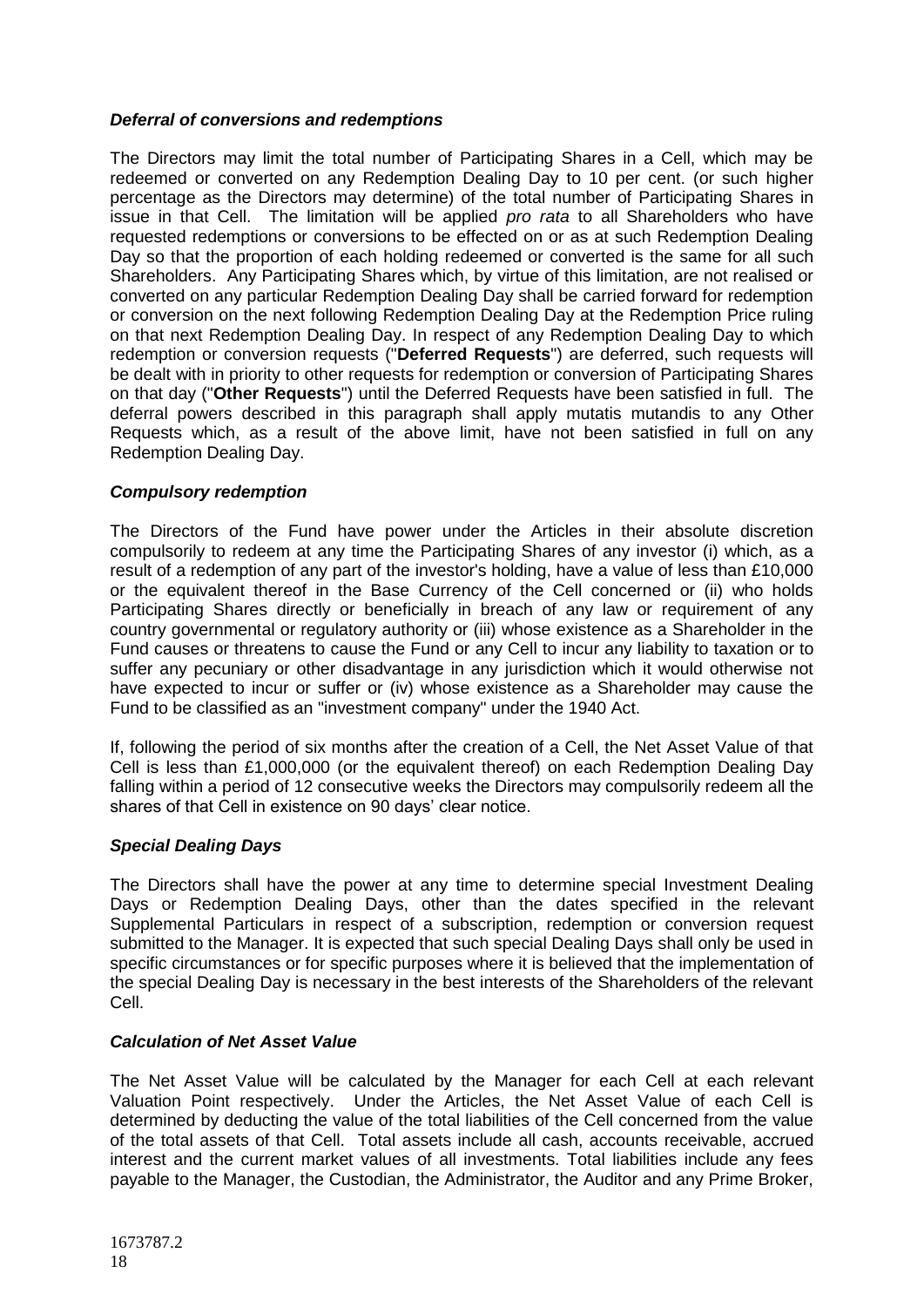all borrowings, provision for taxes (if any), allowances for contingent liabilities and any other costs and expenses reasonably and properly incurred by the Manager in effecting the acquisition or disposal of securities.

# *Publication of prices*

The Subscription Price (exclusive of any initial charge) and the Redemption Price in respect of the immediately preceding Investment Dealing Day or Redemption Dealing Day, respectively, will be available on request from the Manager and the Administrator. Indicative Subscription Prices and Redemption Prices may be calculated on each Business Day and if calculated as such, will be available from the Administrator. These indicative prices should be used for information purposes only. Investors should not act on indicative prices, and are advised to confirm prices with the Administrator on each applicable Dealing Day, as defined in the relevant Supplemental Particulars hereto.

If any Participating Shares of any Cell are listed on the Channel Islands Stock Exchange, LBG (the "**CISX**"), the Net Asset Value per Share shall be notified to the CISX as soon as practicable once calculated.

# *Conversion procedure*

Subject to the relevant Cell having sufficient share capital available for issue, Shareholders will be entitled to exchange Participating Shares in one Cell (the "**Original Cell**") for Participating Shares in any other Cell then in existence or agreed to be brought into existence (the "**New Cell**"), subject to the terms and conditions in the relevant Supplemental Particulars.

Instructions for the conversion of Participating Shares may be given by post, fax or e-mail to the Administrator at its address stated in the Directory and such instructions must specify the number or value and the class of Participating Shares to be converted, the class of Participating Shares into which they are to be converted and should quote the relevant Shareholder number. The Administrator will be deemed to be authorised to make such conversion if instructed to do so by any person purporting to be the Shareholder and reciting the relevant Shareholder number. The Conversion Notice Period for each Cell is specified in the relevant Supplemental Particulars. Any conversion request received after 12 noon (or such other time as the Directors may determine either generally or in relation to a Cell or in any specific case) on any Business Day may be deemed to have been received on the next following Business Day. At the option of the Manager, conversions may be processed as a redemption on one Investment Dealing Day funding a subsequent investment on a following Investment Dealing Day only once the redemption proceeds have been made available to fund the subscription.

The conversion will be effected at the Subscription and Redemption Prices of Participating Shares in the relevant Cells in accordance (or nearly as may be in accordance) with the formula:

$$
NS = \{OS \times (RP \times CF)\} \div SP
$$

where:

- *NS* is the number of Participating Shares of the New Cell to be allotted;
- *OS* is the aggregate number of Participating Shares of the Original Cell to be converted comprised in the conversion notice;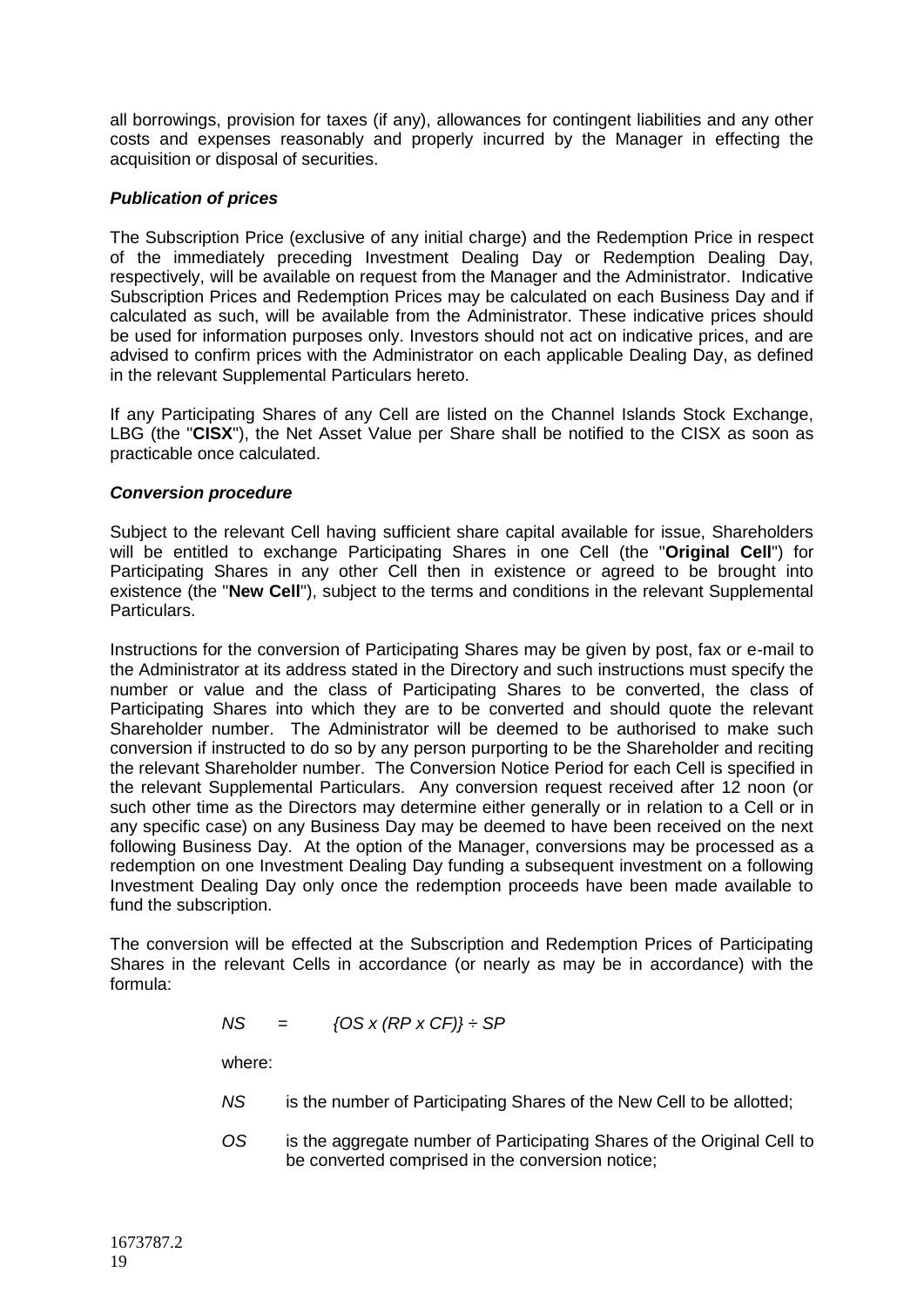- *RP* is the Redemption Price per share of the Original Cell ruling on the relevant Redemption Dealing Day;
- *CF* is the currency conversion factor determined by the Manager on the relevant Redemption Dealing Day as representing the effective rate of exchange applicable between the base currencies of the relevant Cells; and
- *SP* is the Subscription Price per share for the New Cell ruling on the relevant Investment Dealing Day plus any initial charge payable thereon.

Contract notes confirming the conversion between the Cells will be issued.

# *Conversion charges*

A conversion charge of up to £200 may be levied and Shareholders will bear any risks and costs incurred in exchanging the redemption proceeds of the holding of the Original Cell into the appropriate currency for the payment of the Subscription Price for the holding in the New Cell, where the original and New Cells have different base currencies.

# *Suspension of calculation of Net Asset Value and dealing*

The Directors may declare a suspension of the determination on any Dealing Day of the Net Asset Value for Participating Shares and the issue, redemption and conversion of Participating Shares of any Cell or any class within a Cell in the event that:

- (a) one or more Stock Exchanges which provides the basis for valuing any of the assets of the relevant Cell is closed other than for or during holidays, or if dealings on such Stock Exchange are restricted or suspended;
- (b) as a result of political, economic, military or monetary events or any other cause or circumstance whatsoever outside the control, responsibility and power of the Company, disposal of the assets of the relevant Cell is not reasonably practicable without being seriously detrimental to the interests of shareholders or if, in the opinion of the Directors, a fair price cannot be calculated for the assets of the relevant Cell;
- (c) there is a breakdown of the means of communication normally used for the valuation of a significant portion of investments of the relevant Cell or if for any reason the value of any asset of the relevant Cell may not be determined as rapidly and as accurately as required;
- (d) as a result of exchange restriction or other restrictions affecting the transfer of funds, transactions on behalf of the relevant Cell are rendered impracticable, or purchases, sales, deposits and withdrawals of the relevant Cell's assets cannot be effected at the normal rates of exchange;
- (e) Redemption Notices received by the Company in respect of Participating Shares in a Cell exceed ten per cent. (10%) of the Net Asset Value of the relevant Cell;
- (f) a resolution to wind up the Company has been passed;
- (g) a resolution or determination to wind up the relevant Cell has been duly passed or made; or
- (h) for any other reasons which the Directors may determine from time to time.

Following a suspension, the calculation of the Subscription and Redemption Prices will commence at the Valuation Point for the next Investment Dealing Day after the last day of the suspension period. The fees of the Custodian, the Manager, the Administrator, the Auditor and the Prime Broker will continue to accrue and, if possible, be paid during the period of suspension and will be calculated by reference to the last valuation prior to the suspension coming into effect.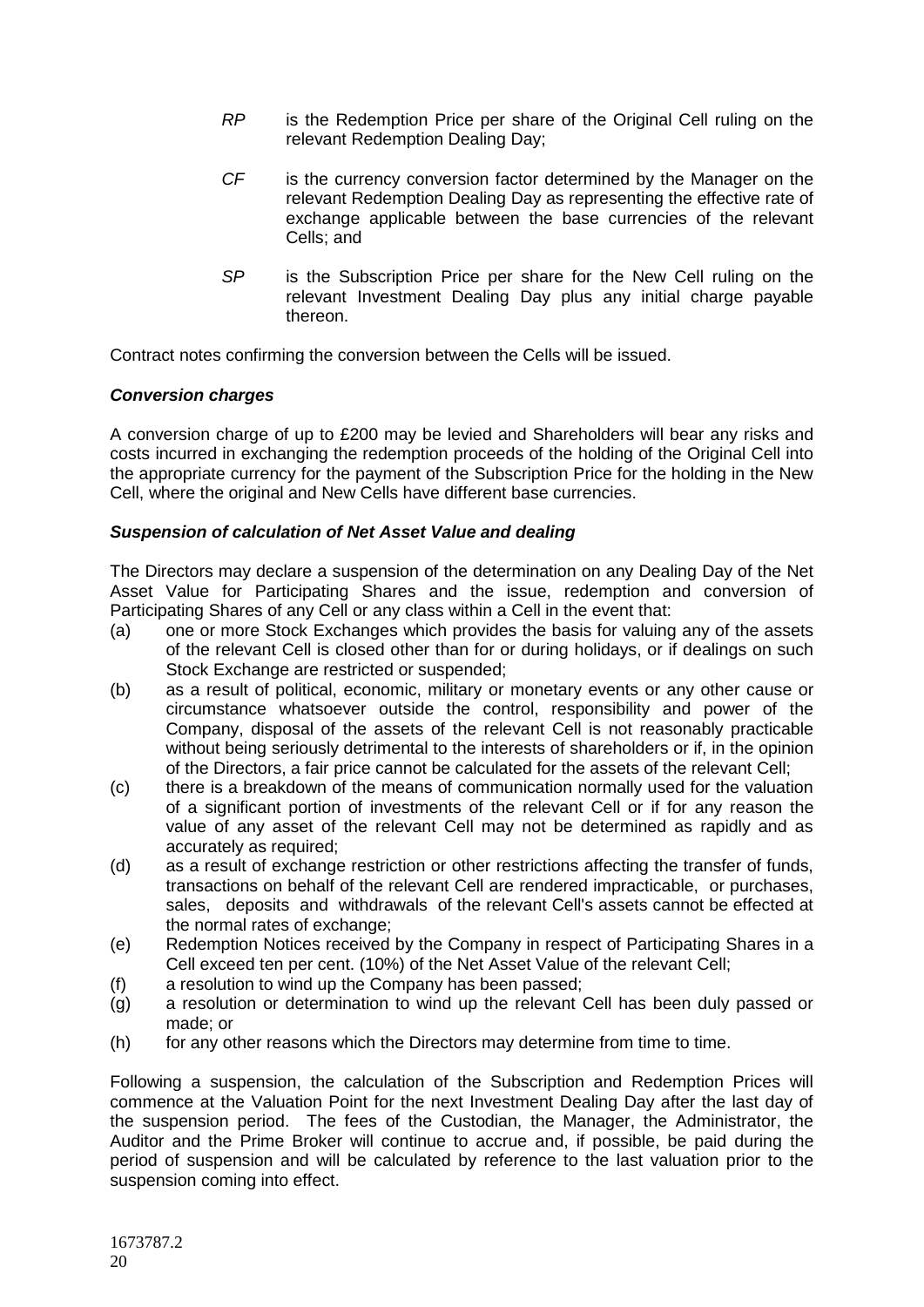Where possible, all reasonable steps will be taken to bring any period of suspension to an end as soon as possible.

In the event that the Manager exercises its discretion to suspend the calculation of the Net Asset Value or the redemption of Shares, an announcement shall be posted on the Channel Islands Stock Exchange, LBG website and the listing may be suspended.

### *Side Pockets*

In circumstances where an underlying asset of a Cell has become illiquid or difficult to value, the Directors may consider, in their discretion, with the consent of the Custodian, and in accordance with the Articles, create additional S Shares with a preferential interest in any profits arising from such underlying illiquid asset. The "S" Shares shall be issued by the Manager of the Fund for the members of that Cell pro rata their existing shareholding of Participating Shares in the Cell and shall not be redeemable at the option of their holders. Fees arising from the costs of the administration and/or winding up of the general class of Cell shares may be applied to the assets of those shares only and any fees arising from the administration and/or winding up of the "S" Shares may be applied to the assets of the special class of shares (once valued and realised). In the event of the redemption of all the Participating Shares in any Cell which also contains "S" Shares, the Directors may retain such illiquid assets in the Cell or transfer the illiquid asset into a separate vehicle for the benefit of the "S" shareholders until the relevant underlying assets are either realised or their value is subsequently determined as zero. The reasonable costs and expenses of the Manager relating to the maintenance of "S" Shares or any relating trust shall be met from the proceeds of sale of any such illiquid asset, if any.

# *Eligible Investors and "US Persons"*

Each investor must represent and warrant to the Directors that, *inter alia*, he is able to acquire and hold Participating Shares without violating applicable laws.

The Manager will not knowingly offer or sell Participating Shares to any investor to whom such offer or sale would be unlawful, might result in any Cell or the Fund incurring any liability to taxation or suffering any other pecuniary disadvantage which any Cell or the Fund might not otherwise incur or suffer or would result in the Fund being required to register under the 1940 Act. Participating Shares may not be held by any person in breach of the law or requirements of any country or governmental authority including, without limitation, exchange control regulations.

The Fund will not be registered under the 1940 Act. Based on interpretations of the 1940 Act by the staff of the United States Securities and Exchange Commission relating to foreign investment entities, if the Fund has more than 100 beneficial owners of its Participating Shares who are US Persons, it may become subject to the 1940 Act. The Directors will not knowingly permit US Persons to be shareholders.

#### *Meaning of "US Person"*

For the purpose of these Scheme Particulars, but subject to such applicable law and to such changes as may be notified by the Manager to applicants for Participating Shares and transferees, a US Person shall have the same meaning as in Regulation S, as amended from time to time, of the 1933 Act. Regulation S currently defines a "US Person" as: (a) any natural person who is a resident of the United States; (b) any partnership or corporation organised or incorporated under the laws of the United States; (c) any estate of which any executor or administrator is a US Person as defined in sub-paragraphs (a) and (b) herein; (d)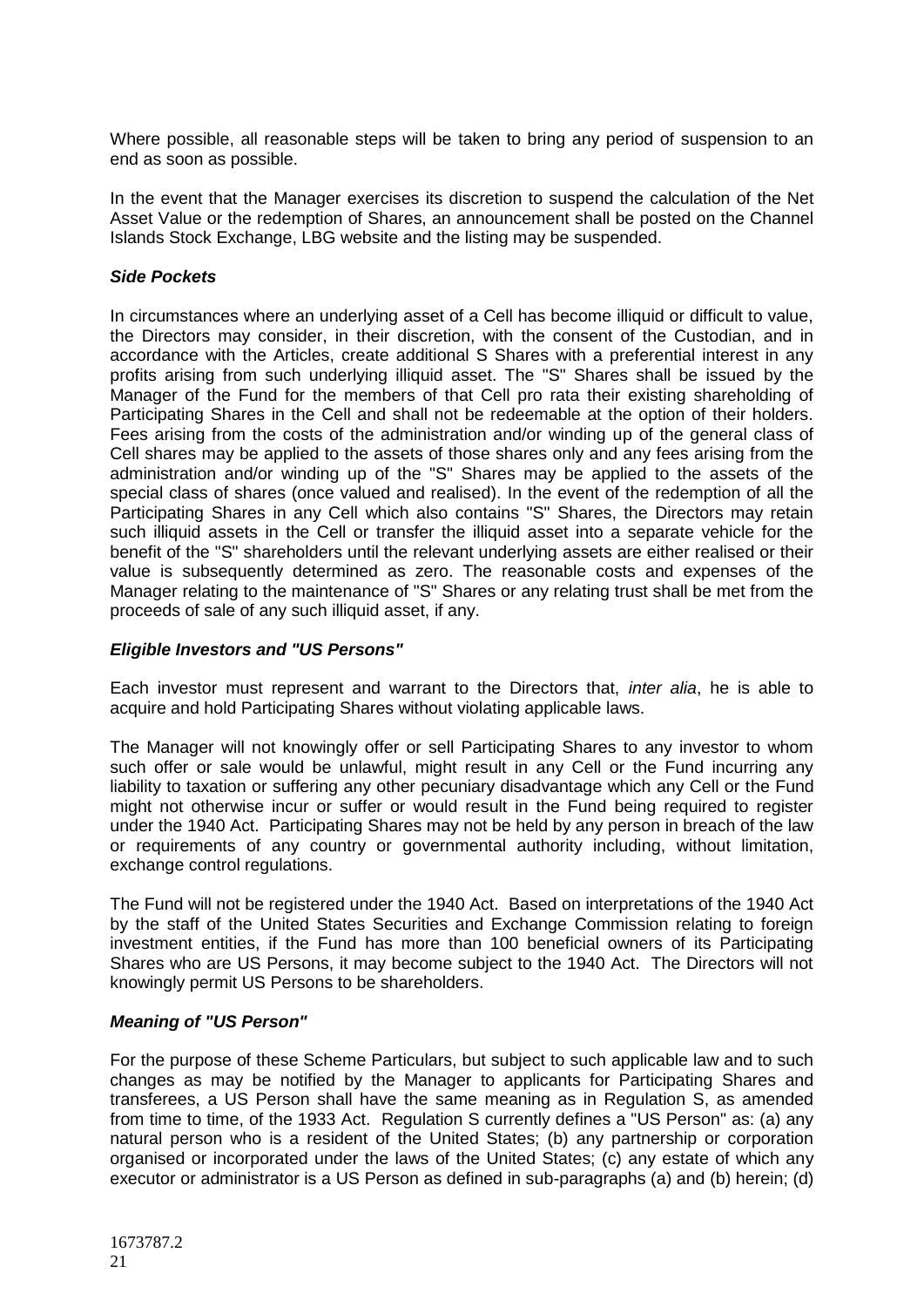any trust of which any trustee is a US Person as defined in sub-paragraphs (a) and (b) herein; (e) any agency or branch of a foreign entity located in the United States; (f) any nondiscretionary account or similar account (other than an estate or trust) held by a dealer or similar fiduciary for the benefit or account of a US Person; (g) any discretionary account or similar account (other than an estate or trust) held by a dealer or other fiduciary organised, incorporated or, if an individual, resident in the United States; or (h) any partnership or corporation (i) if organised or incorporated under the laws of any foreign jurisdiction and (ii) formed by a US Person principally for the purpose of investing in securities not registered under the 1933 Act, unless it is organised or incorporated, and owned, by accredited investors (as defined in Rule 501(a) under the 1933 Act) who are not natural persons, estates or trusts. "US Person" does not include: (a) a discretionary account or similar account (other than an estate or trust) held for the benefit or account of a non-US Person by a dealer or other professional fiduciary organised, incorporated or, if an individual, resident in the United States; (b) any estate of which any professional fiduciary acting as executor or administrator is a US Person if (i) an executor or administrator of the estate who is not a US Person has sole or shared investment discretion with respect to the assets of the estate and (ii) the estate is governed by foreign law; (c) any trust of which any professional fiduciary acting as trustee is a US Person if a trustee who is not a US Person has sole or shared investment discretion with respect to the trust assets, and no beneficiary of the trust (and no seller if the trust is revocable) is a US Person; (d) an employee benefit plan established and administered in accordance with the law of a country other than the United States and customary practices and documentation of such country; or (e) any agency or branch of a US Person located outside the United States if (i) the agency or branch operates for valid business reasons and (ii) the agency or branch is engaged in the business of insurance or banking and is subject to substantive insurance or banking regulation, respectively, in the jurisdiction where located.

# *Transfers of Shares*

The Participating Shares are freely transferable although the Directors have discretion to refuse to register a transfer of Participating Shares in certain circumstances under the provisions of the Articles. The Directors will not exercise such discretion unreasonably.

# **MANAGEMENT AND ORGANISATION**

# <span id="page-21-0"></span>*Directors of the Fund*

The Directors of the Fund, all of whom are non-executive directors, are as follows:

# **Mr Paul Everitt**

Mr Everitt was born in 1968, is English and lives in Guernsey. He is currently Managing Director of Fund Corporation, the Fund's Administrator, of which he was a founding member in 2007. Mr Everitt has specialised in fund administration since moving to Guernsey in 1998 and has extensive experience of the industry, having worked previously for Northern Trust, Barclays Wealth and Mourant. He originally qualified as a chartered accountant in London with BDO and now holds a number of directorships of funds and investment companies.

# **Mr Roger Parry**

Roger Parry is a founding member of Fund Corporation, the Administrator of the Fund, and has specialised in fund administration services since 2001. Prior to establishing Fund Corporation in 2007, Roger was Head of Fund Services for Barclays Wealth in Guernsey, responsible for all client relationships and the Guernsey administration team. He also occupied several client board positions, including manager boards and those of Cayman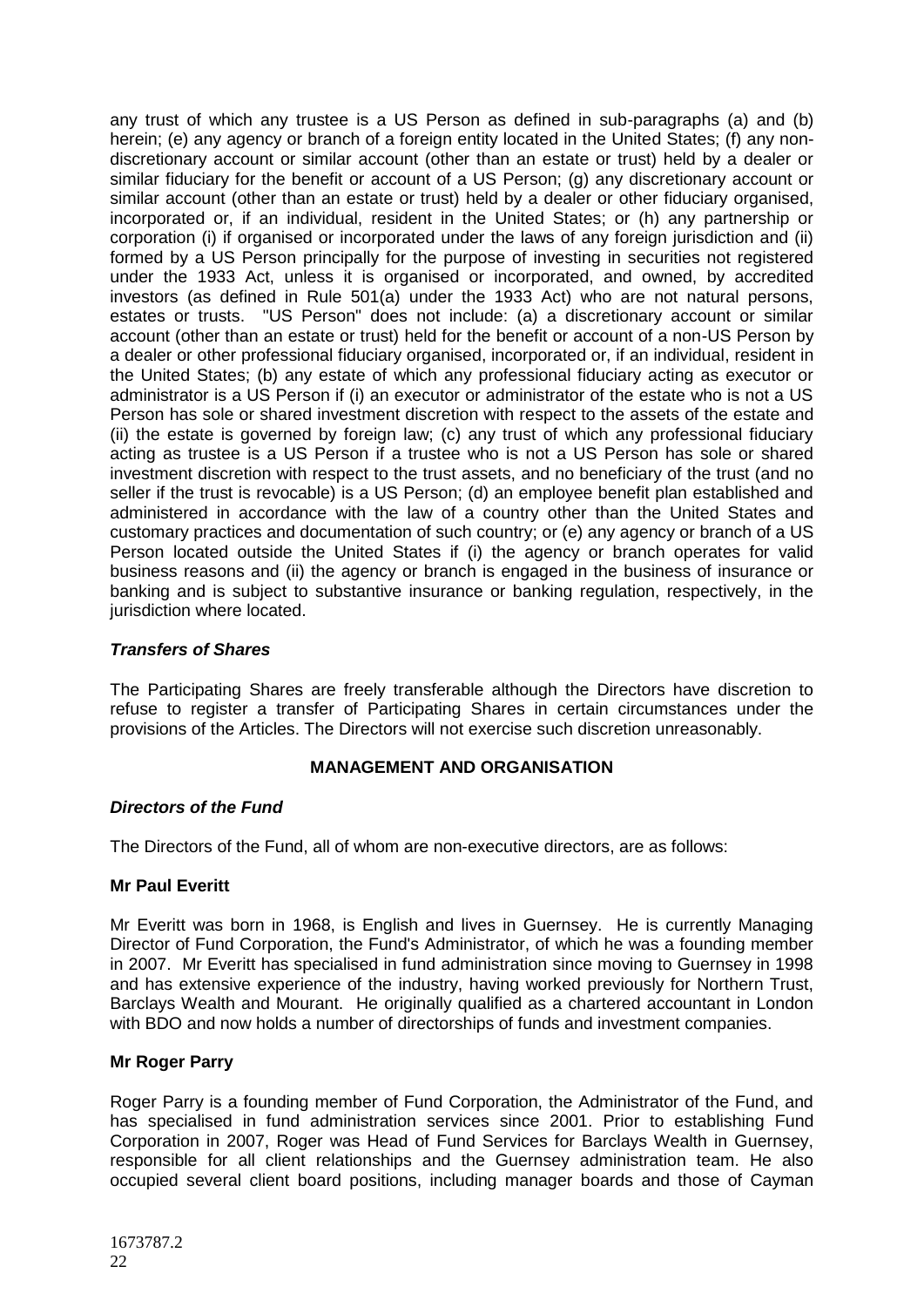### based funds.

Prior to moving to Guernsey in 2006, Roger worked in London as financial controller of Phoenix Equity Partners, a private equity house, comprising five funds totaling more than £900 million. Following their buy-out from CSFB in 2001, Roger was responsible for all fund administration activities, from assisting with fundraising, investor relations and AGM preparation to investment completion and monitoring, quarterly and year-end reporting and cash management.

Roger has a B.Sc.(Hons.) (Accounting) from the University of Hull and qualified as a chartered accountant with Wilder Coe in London.

### **Mr Jonathan Wilson**

Jon Wilson is the Managing Director of Vida Financial Services Limited. He is a former director of Barings (Channel Islands) where he was responsible for portfolio management and client services.

He joined Barings in 2007 having served Barclays Private Clients International in Jersey as a Senior Investment Manager.

Jon's career includes stockbroking in the City of London with Williams de Broe and Durlacher, followed by three successful years spent as a hedge fund manager.

He is a Chartered Member of the Chartered Institute of Securities and Investments holding masters qualifications in Financial Markets and Portfolio Construction Theory. He is also a Trust and Estate Practitioner and a member of the Institute of Directors, holding Diploma qualifications for both institutes.

The Directors have overall responsibility for investment policy, the management or supervision of each Cell's portfolio and its liquid assets, the supervision and determination of the Net Asset Value and the Subscription and Redemption Prices of Participating Shares and for keeping proper books and records within the limitations detailed in these Scheme Particulars.

The Directors may be removed by an Ordinary Resolution of the Management Shareholders. Other or additional directors may be elected by the Management Shareholders. Any additional directors appointed by the Directors will be subject to re-election by the Shareholders.

It is anticipated that the Directors will meet at least quarterly to review the investment policy and performance of each Cell and the administrative affairs of the Fund. Under the Articles, the Fund will not hold the Directors liable for any acts or omissions in the performance of its or their duties to the extent that due care and diligence has been exercised, and will indemnify the Directors, to the extent permitted by law, against liabilities arising in connection with the proper performance of their duties.

No Director has:

- 1. any unspent convictions in relation to indictable offences; or
- 2. been bankrupt or the subject of a voluntary arrangement or has had a receiver appointed to any asset of such Director; or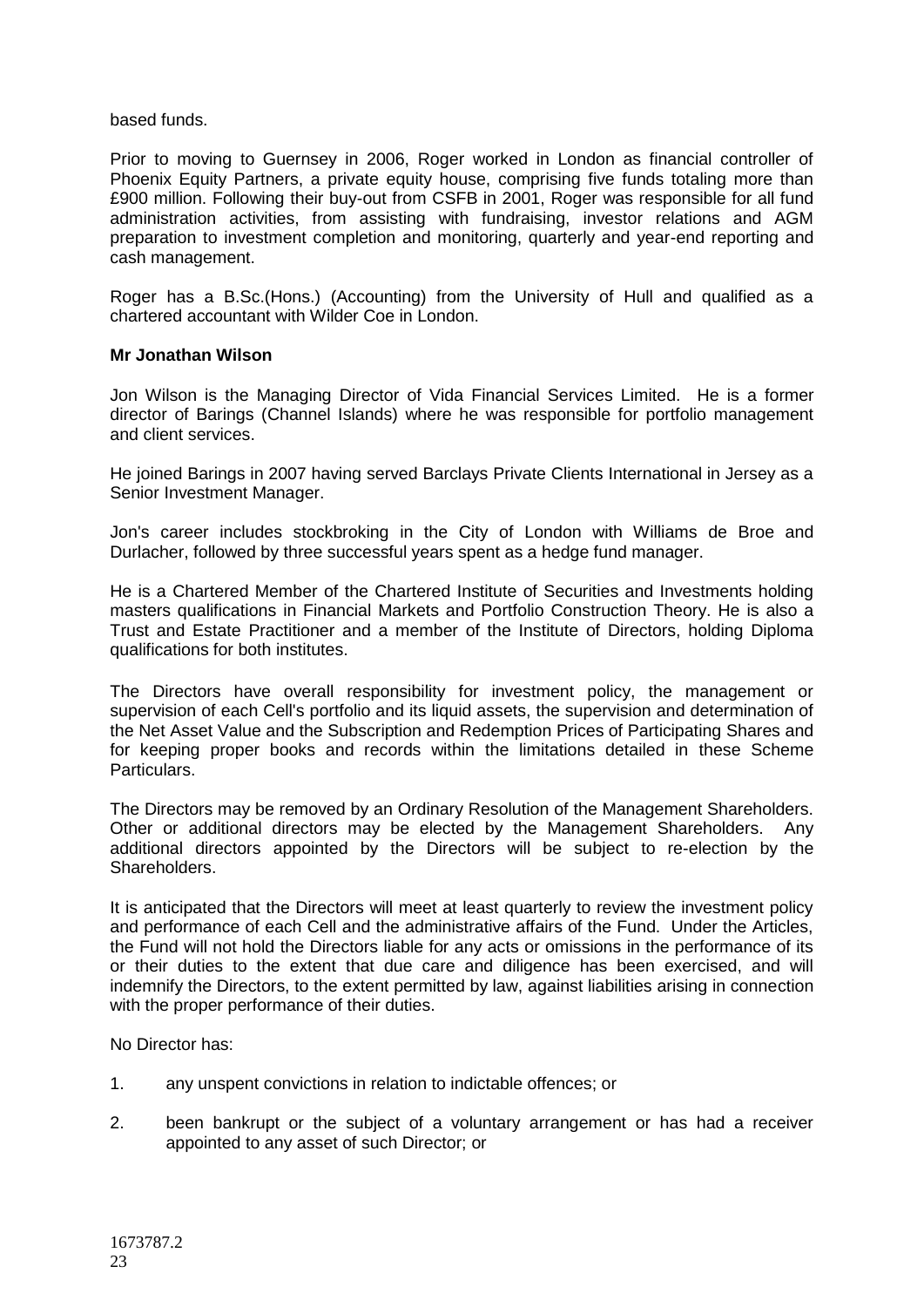- 3. been a director of any company which, while he was a director with an executive function or within 12 months after he ceased to be a director with an executive function, had a receiver appointed or went into compulsory liquidation, creditors voluntary liquidation, administration or company voluntary arrangements, or made any composition or arrangements with its creditors generally or with any class of its creditors; or
- 4. been a partner of any partnership which, while he was a partner or within 12 months after he ceased to be a partner, went into compulsory liquidation, administration or partnership voluntary arrangement or had a receiver appointed to any partnership asset;
- 5. had any public criticism by statutory or regulatory authorities (including recognised professional bodies); or
- 6. been disqualified by a court from acting as a director or from acting in the management or conduct of affairs of any company.

# *The Manager*

Subject to the overall control of the Directors, the Fund is managed by the Manager.

The directors of the Manager are Messrs' Jonathan Wilson and Howard Mauger.

#### **Mr Howard Mauger**

Howard has worked in the Life Insurance, Investment and Pension industry for over 30 years.

Having worked both in Guernsey and the U.K. in the private client and corporate sectors he has gained extensive experience in all aspects of the industry. Howard co founded Nova (recently changed to Vida) Financial Services Ltd. in 1999.

The Manager is a company incorporated in Guernsey on 16 August 1989 with an issued share capital of £25,000 fully paid and its registered office is at Roseneath, The Grange, St Peter Port, Guernsey.

The Manager is licensed by the GFSC to perform certain restricted activities in connection with controlled investment business.

Under the terms of an agreement dated 10 May 2013 between the Manager and the Fund (the "**Investment Management Agreement**") the Manager is responsible for the management of the Fund and its Cells. The Manager has power to delegate its responsibilities, in whole or in part, subject to supervising its delegates or agents. Specifically the Manager may delegate the investment management of individual Cells to an Investment Advisor specific to each Cell (details of which are provided in the relevant Supplemental Particulars). The Investment Advisor to a Cell may be a member of the Manager's group of companies.

The Manager will be responsible for the investment management of all Cells in which an Investment Advisor has not been appointed. The Manager may invest assets of any such Cell into other Cells and/or CIS to which the Manager is also manager and for which the Manager may be entitled to be remunerated on an arm's length basis.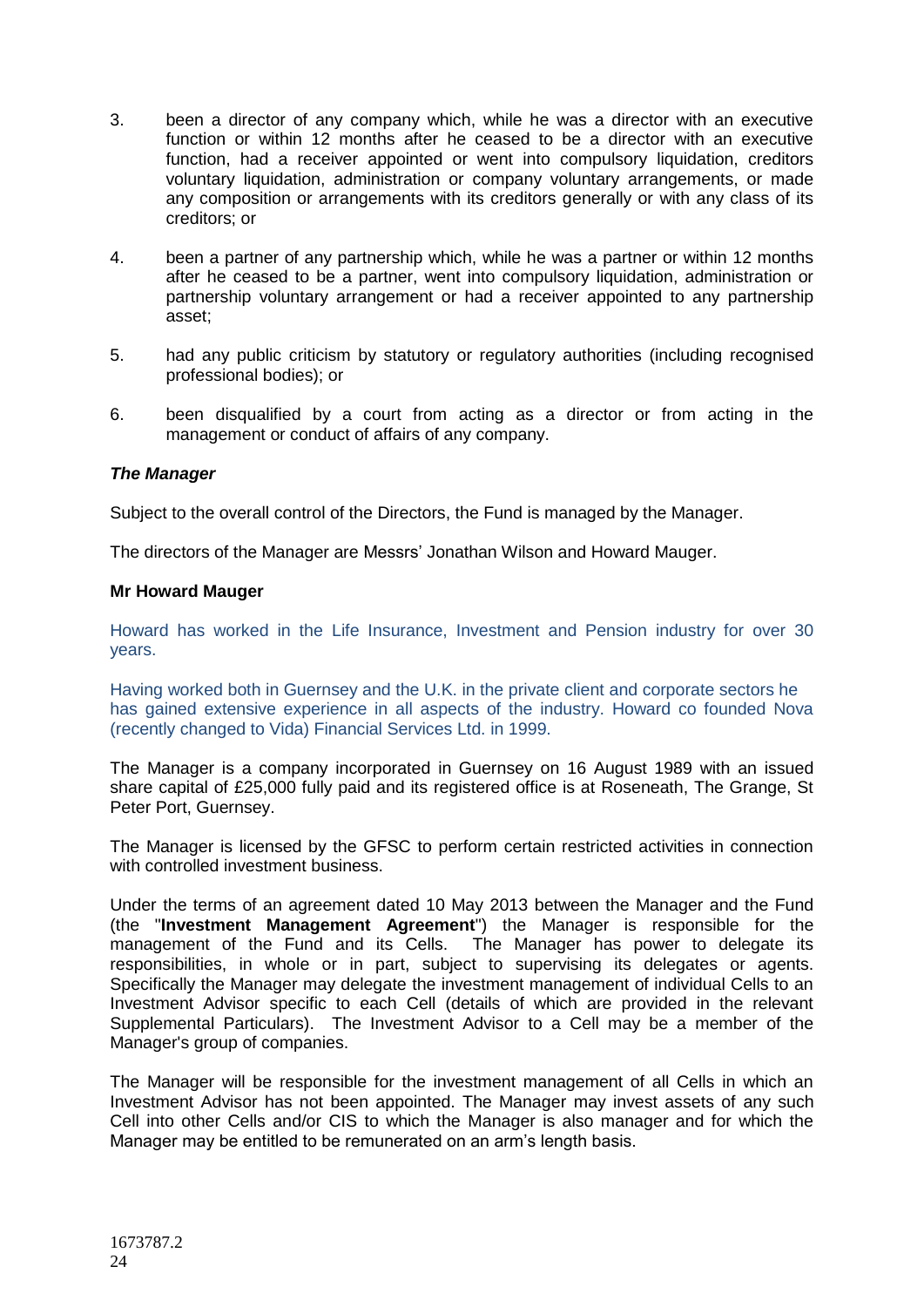When allocating investment opportunities, the Manager and Investment Advisor will ensure that all such investments will be allocated in a fair and equitable manner.

The appointment of the Manager can be terminated by the Directors with not less than six months' written notice or earlier if agreed by the Manager and the Directors.

The Manager is entitled to deal in Participating Shares without accounting to the Fund or its Shareholders for any profits thereby generated.

The Investment Management Agreement provides that the Manager shall not be liable to the Fund or the Shareholders for any error of judgement or for any loss suffered by the Fund or the Shareholders in connection with its services in the absence of gross negligence, wilful default or fraud in the performance or non-performance of its obligations or duties. The Investment Management Agreement contains provisions for the indemnification of the Manager by the Fund against liabilities to third parties arising in connection with the performance of its services, except under certain circumstances. The Investment Management Agreement also contains provisions for the indemnification of the Fund by the Manager in certain circumstances.

The Directors shall be entitled to remove the Manager forthwith if the Manager goes into liquidation, if for good and sufficient reason the Directors are of the opinion that a change of manager is desirable in the interests of Shareholders or if an Extraordinary Resolution is passed removing the Manager or if the holders of three quarters of all the Participating Shares in issue request the removal of the Manager or if the Manager ceases to be licensed under the POI Law.

Under the terms of the Investment Management Agreement, the Manager is not liable for any acts or omissions in the performance of its services under the Investment Management Agreement in the absence of wilful default, gross negligence or fraud and subject thereto the Manager is entitled to be indemnified to the extent permitted by law, against all actions, proceedings, claims and demands arising in connection with the performance of its services.

#### *The Investment Advisors*

Under separate agreements between the Manager and each of the Investment Advisors identified in the relevant Supplemental Particulars (each an "**Investment Advisory Agreement**"), the Manager may delegate to the relevant Investment Advisor its investment advisory function in connection with the relevant Cell(s) referred to in such Supplemental Particulars. Under each Investment Advisory Agreement the Investment Advisor will manage the investments of the relevant Cell(s) and be entitled to the fees as set in the relevant Supplemental Particulars.

The Investment Advisors shall have discretion as to the daily investment management activities undertaken on behalf of the relevant Cell but the Manager shall have absolute discretion to take control either generally or to a limited extent and either in collaboration or to the exclusion of others, the making, varying or disposal of Investments of any Cell.

The Investments Advisors may, as part of their aforesaid discretion, invest assets of the relevant Cell into other Cells or other CIS to which they also act as either investment advisor or investment manager and for which they are separately remunerated on an arm's length basis by such other Cell or CIS in terms detailed in either the Supplemental Particulars of such Cell or the scheme particulars of such CIS.

The appointment of any Investment Advisor can be terminated by the Manager or the relevant Investment Advisor upon not less than three months' written notice or earlier upon a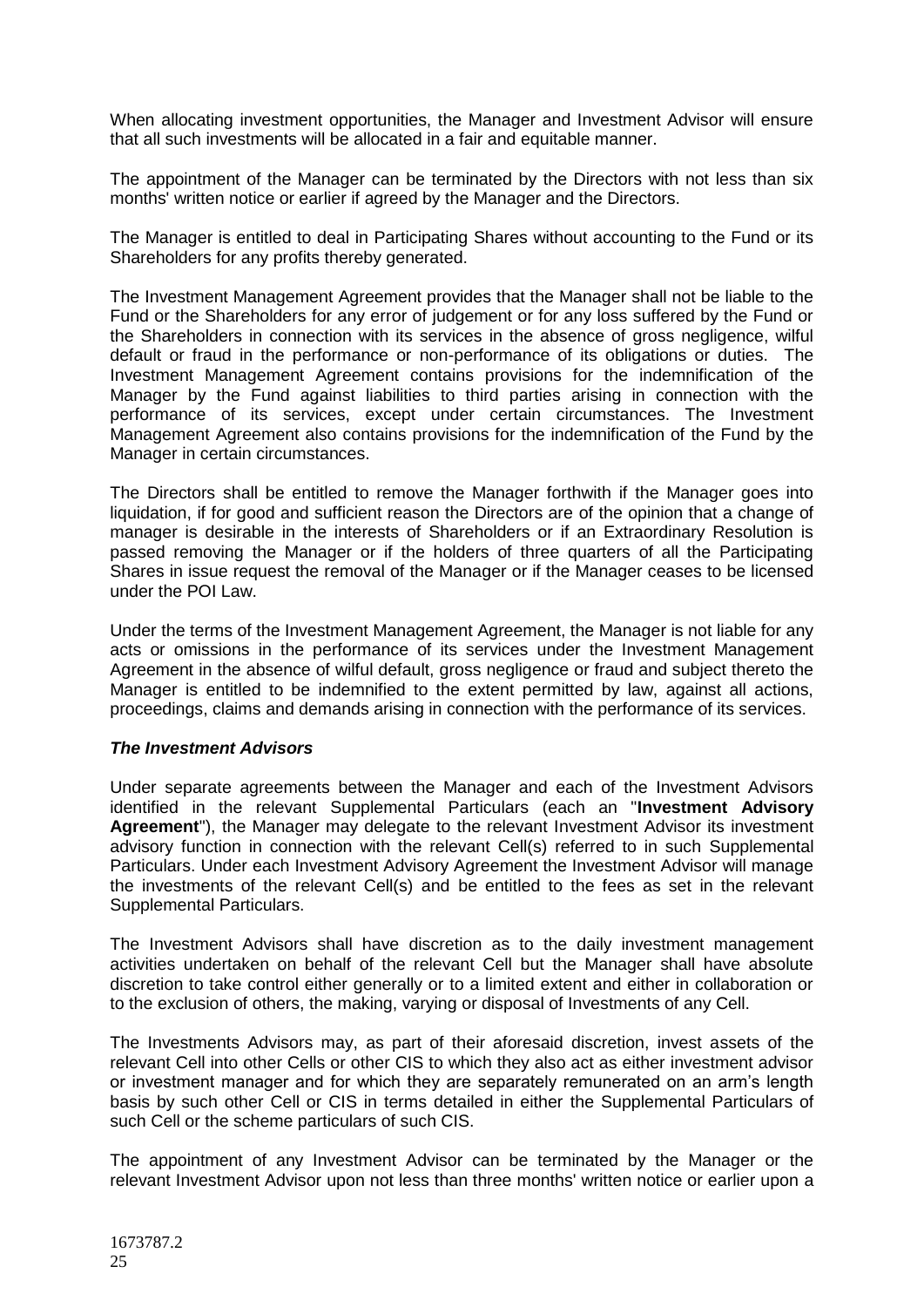material breach of the provisions of the Investment Advisory Agreement for the non-listed Cells, upon the insolvency of either party, or if the Manager ceases to be the manager of the relevant Cells or the Manager loses its licence under the POI Law.

The Investment Advisory Agreement provides that the Investment Advisor shall not be liable to the Fund, the relevant Cell, the Shareholders or the Manager for any loss suffered by the relevant Cell, the Manager or the Shareholders in connection with its services in the absence of negligence, wilful default or fraud in the performance or non-performance of its duties. The Investment Advisory Agreement contains provisions for the indemnification of the Investment Advisor by the Manager out of the relevant Cell against liabilities arising in connection with the performance of its duties.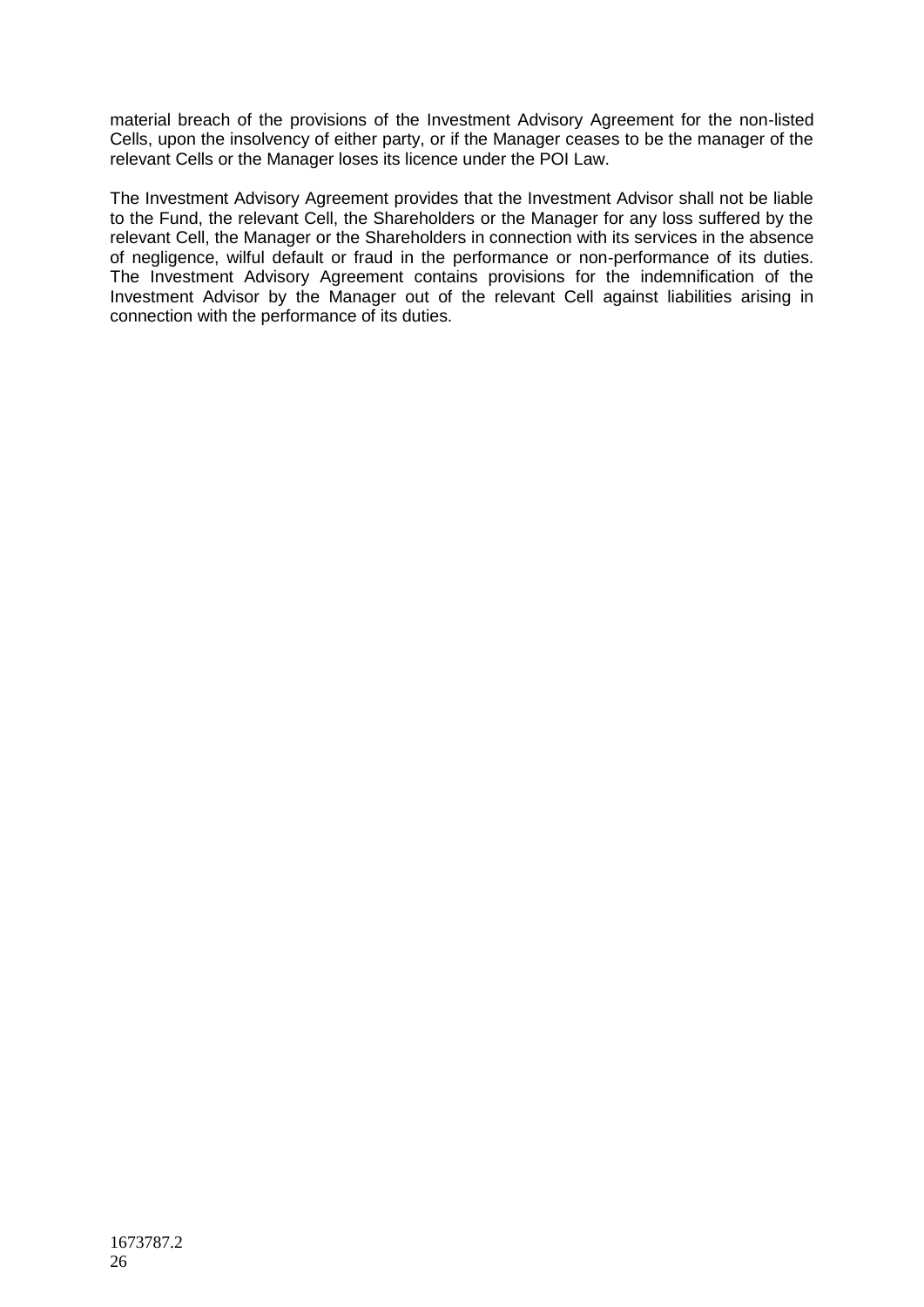# *The Administrator*

Lumiere Fund Services Limited has been appointed by the Manager as Administrator of the Fund.

The Administrator is a company incorporated in Guernsey on 16 February 2007 and has an issued share capital and share premium of £100,000.

The Administrator's registered office is at PO Box 268, Mill Court, La Charroterie, GY1 3QZ.

The Administrator is licensed by the GFSC under the provisions of the POI Law, to conduct certain restricted investment activities in relation to CIS.

Under the terms of an Administration and Secretarial Agreement dated 10 May 2013 between the Manager, the Administrator and the Fund (the "**Administration Agreement**"), the Administrator is responsible *inter alia* for processing subscriptions for, conversions and redemptions of Participating Shares, preparing valuations of each Cell, calculating Subscription and Redemption Prices and maintaining the accounts and records of the Fund and Cells and has also been appointed to act as Secretary to the Fund.

The Administrator may also act as administrator to other CISs into which assets of Fund may be invested. The Administrator undertakes to administer the respective CIS in accordance with their specific scheme particulars and will be remunerated by each CIS in accordance with relevant scheme particulars.

The appointment of the Administrator can be terminated by the Directors or the Administrator upon not less than six months' written notice or earlier upon default by either party.

The Administration Agreement provides that the Administrator (including its employees) shall not be liable to the Fund or the Manager for any loss suffered or incurred by the Fund or the Manager arising out of any act or omission on the part of the Administrator in connection with its duties under the Administration Agreement in the absence of negligence, wilful default or fraud of the Administrators (or of it employees). The Administration Agreement contains provisions for the indemnification of the Administrator and its employees by the Fund against liabilities to third parties arising in connection with the performance of its services, except it the case of negligence, will default or fraud of the Administrator or its employees.

# *The Custodian*

By an agreement dated 10 May 2013 (the "**Custodian Agreement**"), the Company has appointed Deutsche Bank International Limited, Guernsey Branch, of Lefebvre Court, Lefebvre Street, St Peter Port, Guernsey GY1 3WT to act as Designated Custodian. The Custodian is a limited company incorporated in Guernsey on 1 July 1989 and having its registered office at Lefebvre Court, Lefebvre Street, St Peter Port, Guernsey. The Custodian is a branch of Deutsche Bank International Limited, a private limited liability company incorporate in Jersey on 6 October 1972 with issued and paid up share capital of £16,707,265 (including share premium) as at 31 December 2012, with assets under custody in excess of €10billion.

The Custodian provides a full range of banking and custodial services. It is licensed by the Guernsey Financial Services Commission under the POI Law to act inter alia as custodian or trustee of Guernsey-based collective investment schemes. It is also licensed under the provisions of the Banking Supervision (Bailiwick of Guernsey) Law, 1994, as amended as a deposit taking institution.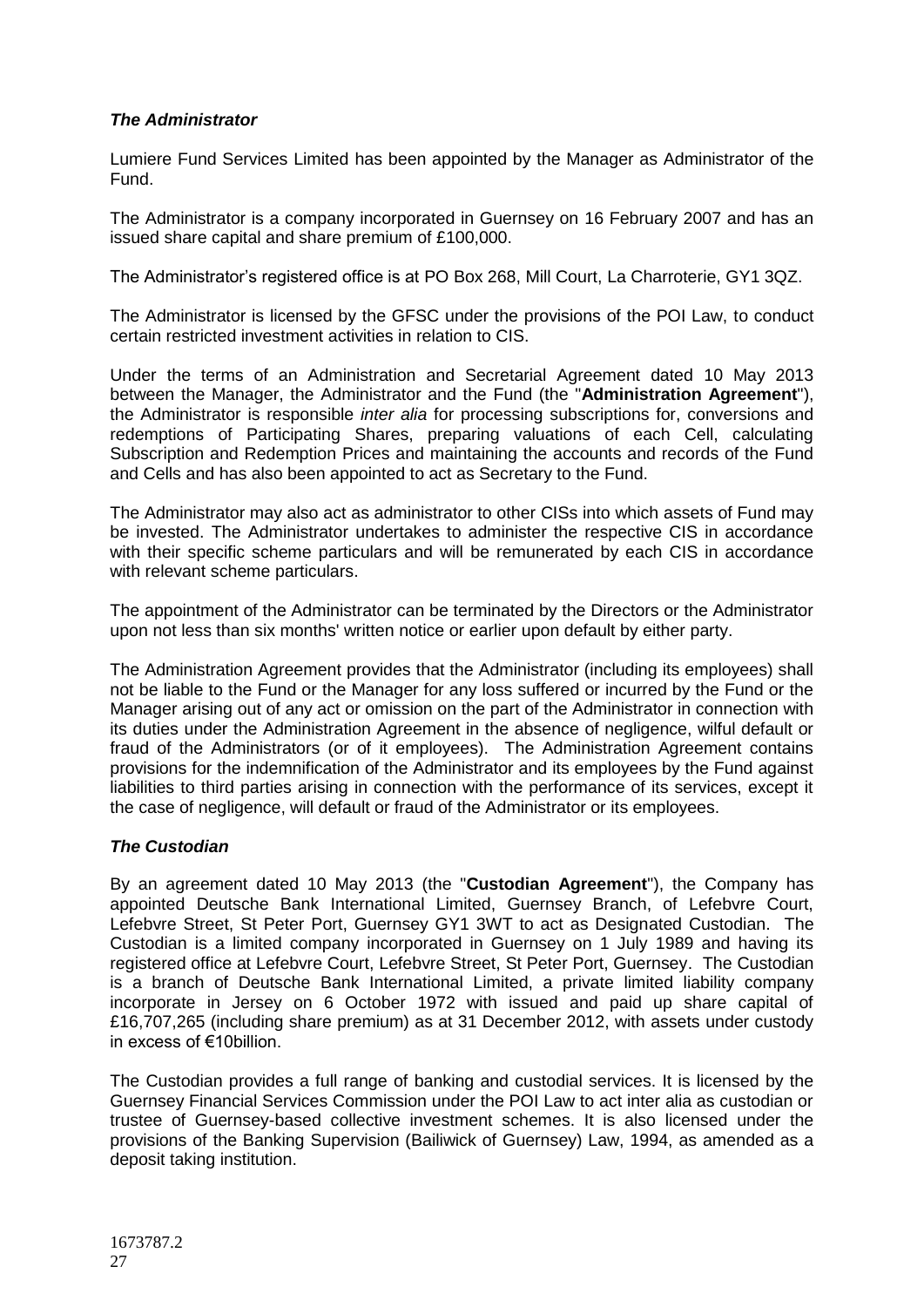Deutsche Bank International Limited is a wholly owned subsidiary of Deutsche Bank AG which is incorporated in Germany. The Deutsche Bank Group has 3,075 branches in 70 countries/territories world-wide operating global investment and private banking services.

The Custodian may also act as custodian to other CIS into which assets of the Fund may be invested. The Custodian undertakes to deal with each of the respective CIS in accordance with their specific scheme particulars and will be remunerated by each CIS in accordance with it relevant scheme particulars.

The Custodian is not entitled to retire voluntarily except upon the appointment of a new Custodian pursuant to the terms of the Custodian Agreement. The directors of the Company may terminate the appointment of the Custodian by giving not less than three months' notice in writing at any time if the Custodian:

- i. goes into liquidation (except voluntary liquidation for the purpose of reconstruction or amalgamation upon terms previously approved in writing by the Company) or be unable to pay its debts or be declared insolvent or "*en désastre*"; or
- ii. if a receiver is appointed to the undertaking of the Custodian or any part thereof; or
- iii. if the Custodian shall commit any material breach of its obligations under the Custodian Agreement and (if such breach shall be capable of remedy) shall fail within thirty days of receipt of notice served by the Company requiring it so to do to make good such breach; or
- iv. if the Custodian is unable to fulfil its duties under the Custodian Agreement in any material respect by reason of circumstances or a combination of circumstances referred to in clause 9 thereof for a continuous period of three months; or
- v. ceases to be a resident in the Island of Guernsey for fiscal purposes; or
- vi. is removed from office by an Extraordinary Resolution; or
- vii. ceases to be qualified to act pursuant to the POI Law,

then the Manager must within 90 days appoint another qualified Custodian to take the Custodian's place.

Under the terms of the Custodian Agreement, the Custodian is not liable for any acts or omissions in the performance of its services in the absence of fraud gross, negligence or wilful default and subject thereto the Custodian is entitled to be indemnified to the extent permitted by law, against all actions, proceedings, claims and demands arising in connection with the performance of its services.

With the prior consent of the Custodian and GFSC, some Cells may use the services of Prime Brokers for the trading and custody of assets pursuant to Prime Brokerage Agreements which will be on usual commercial terms. A Prime Broker to a Cell will be identified in the relevant Supplemental Particulars. In such circumstances, the Custodian is responsible for those assets of the relevant Cell not held by the appointed prime broker, with the appointed prime broker being responsible for the other assets of that Cell. Assets held by an appointed prime broker need not be segregated and may become available to creditors of the brokers in the event of a broker's insolvency.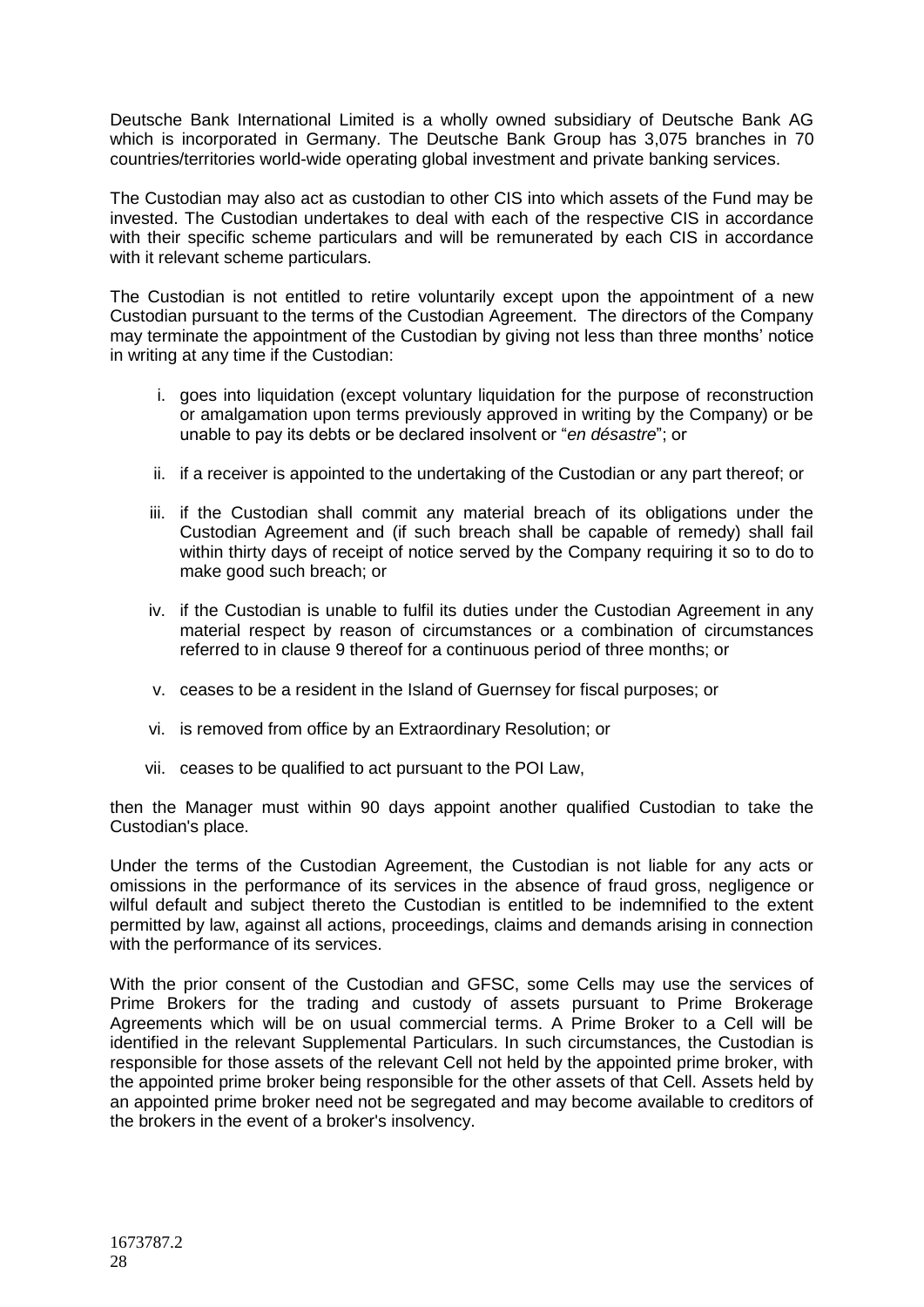# *Registrar*

Pursuant to the Administration Agreement and as consented to by the Custodian, the Administrator has been appointed to keep the register of holders of Shares in respect of each Cell and to make the Register available for inspection at the address of the Administrator.

# *Prime Brokers*

The Company may from time to time engage a Prime Broker to provide prime brokerage services to a Cell under the terms of a prime brokerage agreement (each a "**Prime Brokerage Agreement**") entered into between the Cell and the Prime Broker named in the Supplemental Particulars for the Cell concerned. The brokerage services may include the provision to the Cell of margin financing, clearing, settlement, stock borrowing and foreign exchange facilities. The Cell may also utilise other brokers and dealers for the purposes of executing transactions for the Cell.

Prime Brokers may also from time to time provide a custody service for the relevant Cell's investments, including documents of title or certificates evidencing title to investments, held on the books of the Prime Brokers as part of their prime brokerage function in accordance with the terms of their customer documents and the rules of the FCA, PRA or relevant regulator, as the case may be, by which they are regulated in the conduct of their investment business. Prime Brokers may appoint sub-custodians of such investments. Prime Brokers will exercise reasonable skill, care and diligence in the selection of any such sub-custodians and will be responsible to the Cell for the duration of the sub-custody agreements for satisfying themselves as to the ongoing suitability of such sub-custodians to provide custodial services to the Cell, will maintain a level of supervision which the Prime Brokers consider to be appropriate over such sub-custodians and will make what the Prime Brokers consider to be appropriate enquiries periodically to confirm that the obligations of such sub-custodians continue to be competently discharged.

The Cell's investments may be borrowed, lent or otherwise used by a Prime Broker for its own purposes, whereupon such investments will become the property of the Prime Broker and the Cell will have a right against the Prime Broker to require the return of equivalent assets. The Cell will rank as an unsecured creditor in relation thereto and, in the event of the insolvency of the Prime Broker, the Cell may not be able to recover such equivalent assets in full.

The details of any such Prime Brokerage arrangements will be more fully set out in the relevant Supplemental Particulars.

# **FEES AND EXPENSES**

# <span id="page-28-0"></span>*Establishment costs*

The cost of the establishment of the Company and its regulation is being borne by the Manager and Administrator. The Manager and Administrator shall charge each cell a launch fee as set out in the relevant Supplemental Particulars.

These costs and expenses are being amortised over the first five accounting periods of the Fund and will be apportioned between the Cells pro rata to their respective Net Asset Values.

# *Fees of the Manager*

The Manager receives a monthly fee in arrears from each Cell at the maximum annual rate of 3.0% (three per cent)] per annum of the Net Asset Value of the Cell(s), as specified in the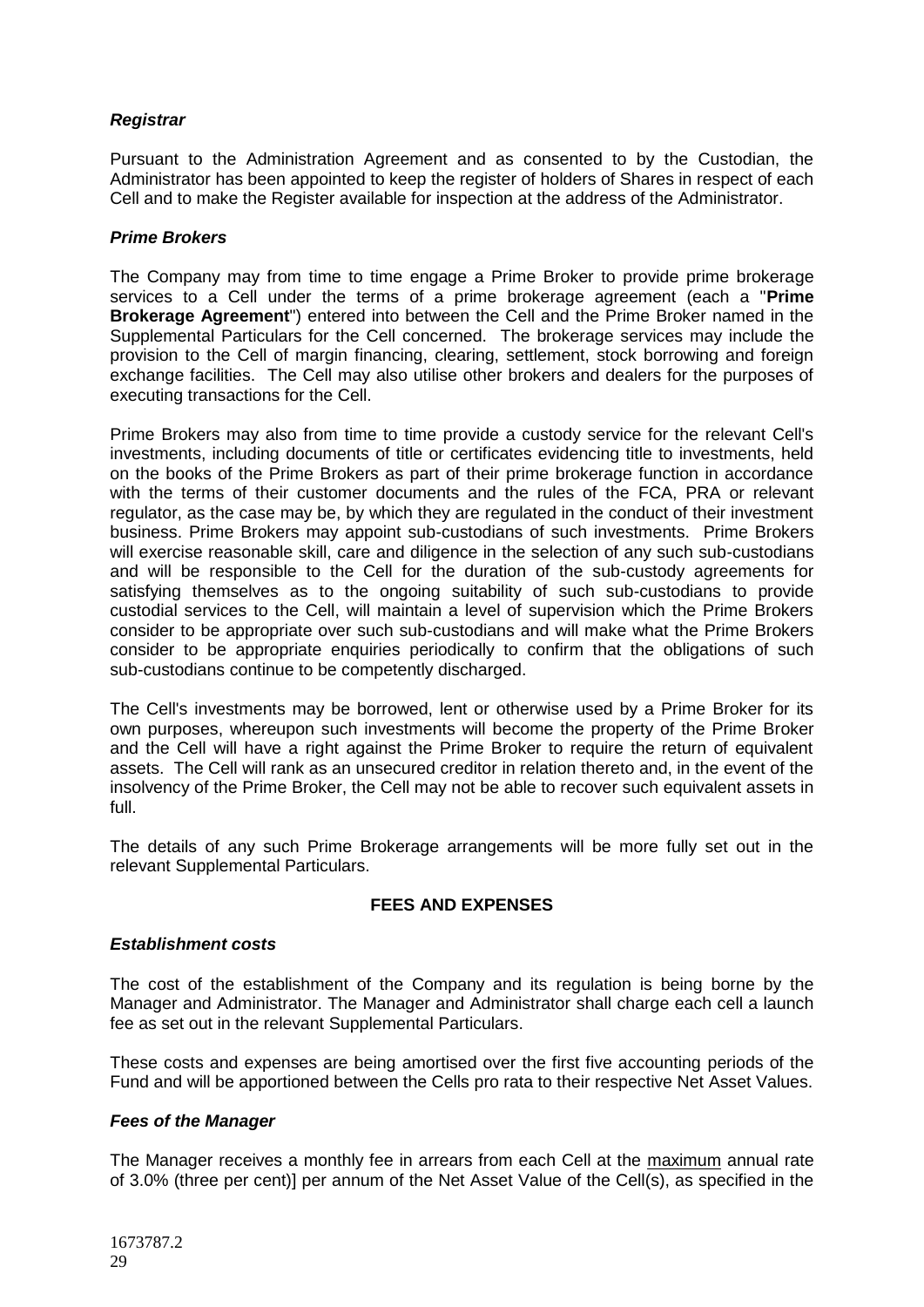Supplemental Particulars, calculated and accrued daily or as at each Valuation Point, at the discretion of the Manager.

# *Performance fees*

In addition to the annual management fee, a maximum performance fee may be levied against certain Cells as indicated in the Supplemental Particulars, at the discretion of the Manager, on any increase in Net Asset Value.

# *Fees of the Investment Advisors (where appointed)*

Pursuant to the Investment Advisory Agreements, the Investment Advisors detailed therein shall be entitled to receive up to 2.7% (two point seven per cent.) per annum of the Net Asset Value of the relevant Cell(s). Fees are calculated and accrued as at the relevant Cell's Valuation Point. The Manager will pay the fees of the Investment Advisors from its own fees.

# *Fees of the Custodian*

The fees of the Custodian are as set out in relevant Supplemental Particulars.

# *Fees of the Administrator*

Fees are calculated and accrued on an annual basis and are as set out in the relevant Supplemental Particulars.

# *Fees of Prime Brokers*

Should a Prime Broker be enlisted to provide prime brokerage services to any Cell, the brokerage and custodial services of the Prime Broker shall be charged and expenses reimbursed on commercial terms from the Cell for which fees are charged at prevailing commercial rates. Fees payable to the Prime Broker will be subject to review from time to time.

# *Other operating expenses*

The Manager and the Administrator will be responsible for providing all office personnel, office space and office facilities required for the performance of their services. The Fund will pay ongoing legal, audit and administrative expenses incidental to its operations and business, including but not limited to (1) brokerage commissions and charges, foreign exchange costs and registration fees relating to investments, (2) fees and charges of clearing agents, (3) interest on debit balances and other bank charges, (4) the costs of maintaining the Fund's registered office in Guernsey and the listing of the Participating Shares, (5) any income taxes, withholding taxes and other government charges and duties for which the Fund is liable and (6) any regulatory fees and expenses. Where these expenses relate specifically to the administration of a particular Cell, the expenses will be allocated to that Cell otherwise the expenses will be allocated between the Cells pro rata to their Net Asset Values. An estimated provision for the expenses payable by each Cell is stated in the Supplemental Particulars for such Cell. Such figure is an estimate only, and any excess expenses will be payable by the relevant Cell or Cells in the manner described above.

Under the Articles, the maximum amount payable to the Directors is such sum as may be approved by Ordinary Resolution to be divided between them equally or as they shall determine. The Directors will receive GBP 7,500 each per annum. The Directors shall also be entitled to reimbursement of reasonable travel and other expenses related to the management of the Fund. These expenses shall be allocated between the Cells pro rata to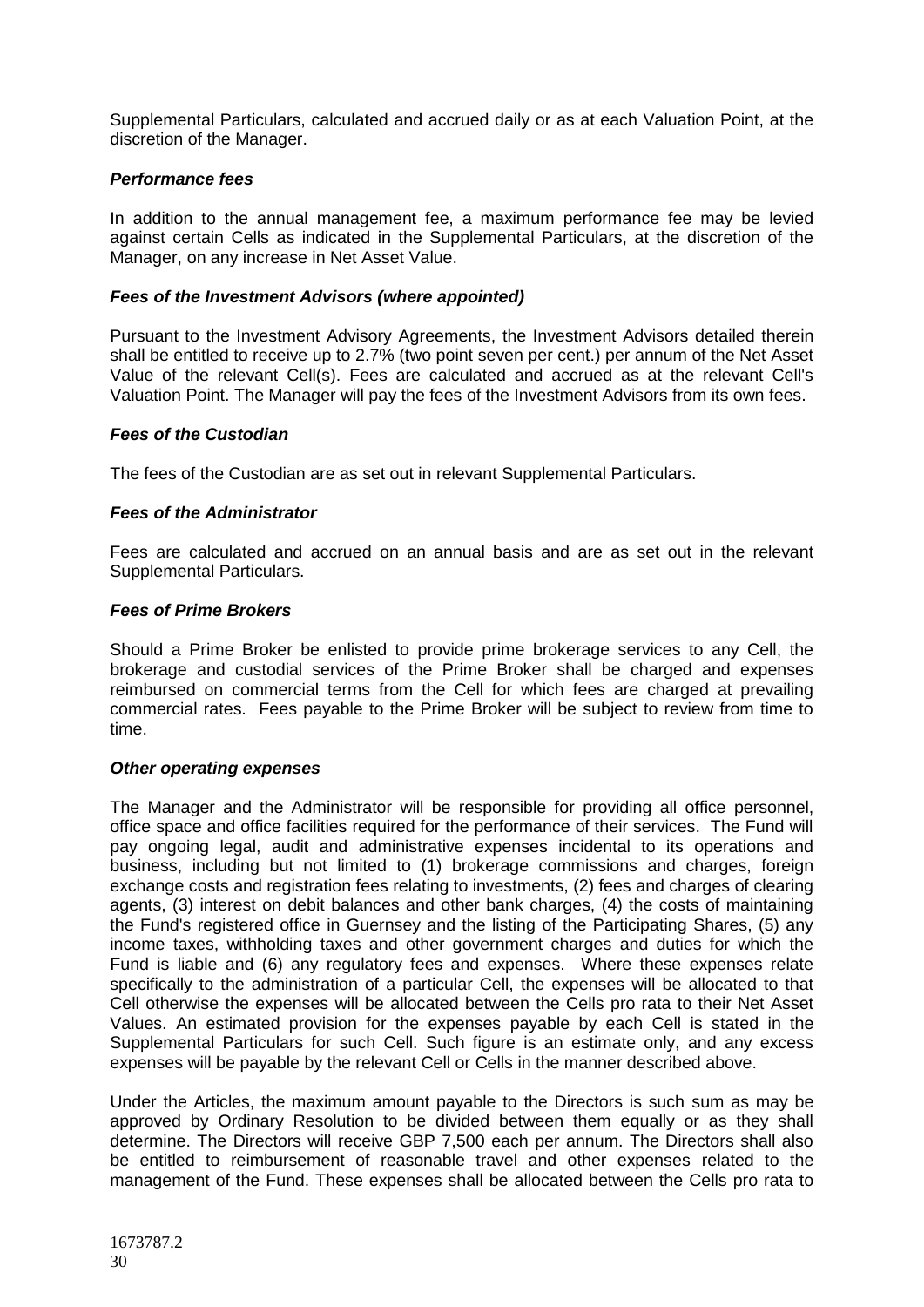their Net Asset Values. Each Director may waive all or part of their fees in their individual sole discretion.

### *Cell closure costs*

The Directors may, in their absolute discretion, agree to charge reasonable relevant closure fees on any cells that are terminated. It is expected that any such fees will be payable to the Manager, Administrator and legal adviser, possibly amongst others.

### *Client money account interest*

The Administrator is required to operate a client money account in respect of funds received from subscribers or held for the account of redeeming investors. Any interest accruing in respect of such account is for the benefit of the Administrator.

# **CONFLICTS OF INTEREST**

<span id="page-30-0"></span>The Manager may from time to time act as investment advisor or manager to other funds. It is therefore possible that the Manager may, in the course of its business, have potential conflicts of interest with the Fund or a Cell. The Manager will, however, have regard in such event to its obligations under the Investment Management Agreement and, in particular, to its obligations to act in the best interests of the Fund and each Cell so far as practicable, having regard to its obligations to other clients when undertaking any investment where potential conflicts of interest may arise.

Jonathan Wilson is a director of the Manager and of the Fund; he is also a shareholder in the Manager. Paul Everitt and Roger Parry are directors of the Fund and are also directors and shareholders of the Administrator.

Management shares in the Company's Core are owned 50% by the Manager and 50% by the Administrator.

A full list of the directorships and beneficial interests of Messrs Everitt, Parry and Wilson is available from the Manager and Administrator during normal business hours.

The directors of the Manager may also act as directors of other CIS unrelated to the Fund and be remunerated for acting in such capacity. It is possible that a Cell may invest into such unrelated CIS and this may be perceived to be a conflict of interests. If this situation arises, in addition to this information being in the annual financial statements, investors are at liberty to request this information (if they consider it to be prudent) from the Administrator at anytime.

The Investment Advisory Agreements in respect of the appointments of each Investment Advisor are available for inspection by Shareholders of those Cells in respect of which they act as investment advisor at Roseneath, The Grange, St Peter Port, Guernsey GY1 3SJ.

Under the Articles cash forming part of the assets of any Cell may be placed by the Custodian in any current, deposit or loan account with itself or with any associate of the Custodian or the Manager so long as that bank pays interest thereon at a rate no lower than is, in accordance with normal banking practice, the commercial rate for deposits of the size in question negotiated at arm's length.

The Manager, Administrator or its Directors may invest in the Fund, and should this occur the interests of the investors and the Manager or such Directors will be aligned and not give rise to any conflict of interests.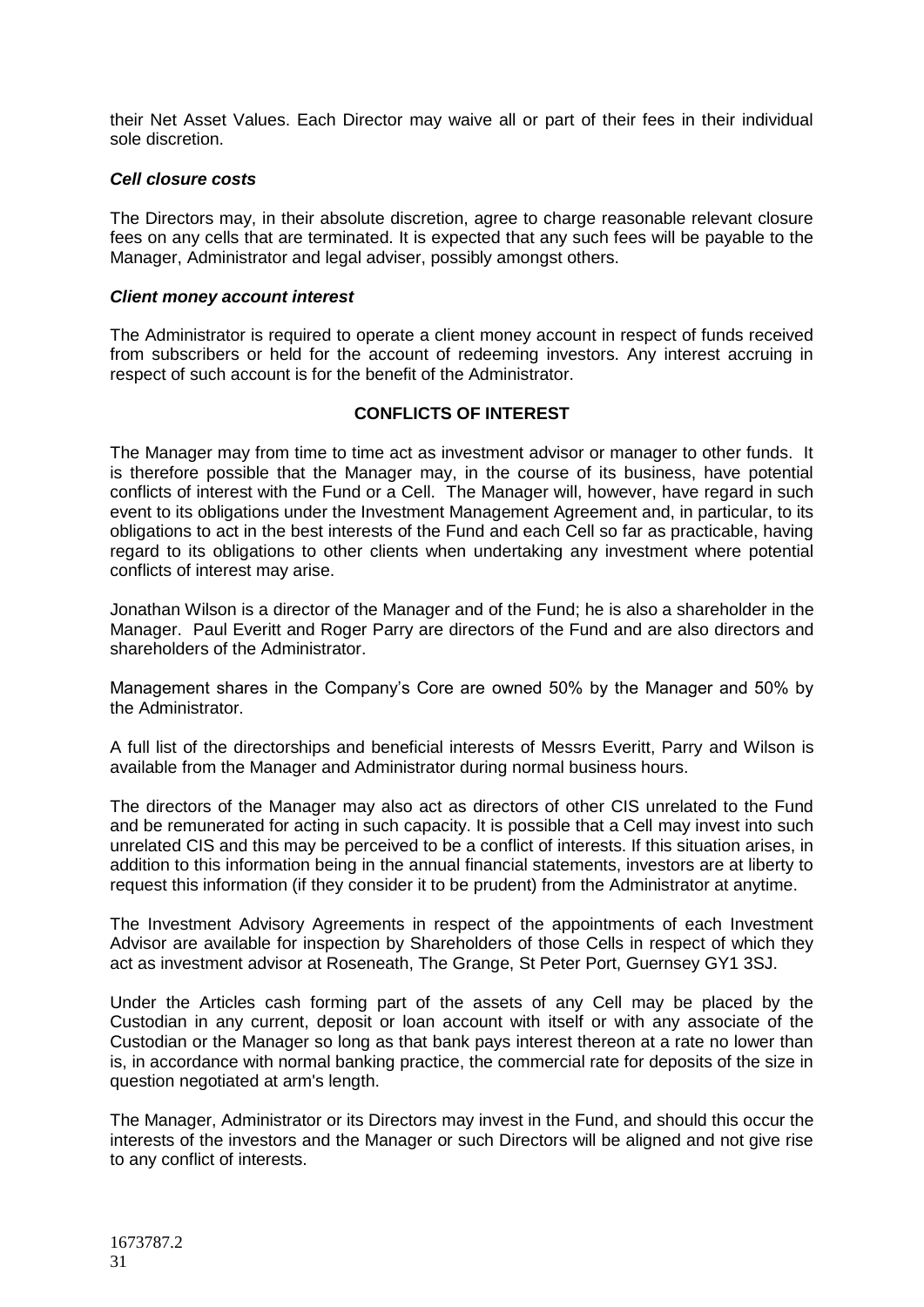If any conflict of interest arises, the Directors will endeavour to ensure that it is resolved fairly.

# **TAXATION**

<span id="page-31-0"></span>The following summary of the anticipated tax treatment in the United Kingdom and Guernsey applies to persons holding Participating Shares as an investment. The summary does not constitute legal or tax advice and is based on taxation law and practice at the date of these Scheme Particulars. Prospective investors should be aware that the level and bases of taxation may change from those described and should consult their own professional advisors on the implications of making an investment in, holding or disposing of Participating Shares under the laws of the countries in which they are liable to taxation.

# **Guernsey**

# *The Fund*

Guernsey currently does not levy taxes upon capital inheritances, capital gains, gifts, sales or turnover, nor are there any estate duties, save for an *ad valorem* fee for the grant of probate or letters of administration.

In return for the payment of a fee, currently £600, a company is able to apply annually for exempt status for Guernsey tax purposes. A company that has exempt status for Guernsey tax purposes is exempt from tax in Guernsey on both bank deposit interest and any income that does not have its source in Guernsey. It is the intention of the Directors to apply for Guernsey tax exempt status for the Fund from the date of incorporation and on an annual basis thereafter. The Directors shall endeavour to manage the Company to ensure that the Fund continues to be eligible for and obtains such status in the future.

Payments of dividends and interest by a company that has exempt status for Guernsey tax purposes are regarded as having their source outside Guernsey and hence are payable without deduction of tax in Guernsey.

# *The Shareholders*

Any shareholders who are resident for tax purposes in Guernsey, Alderney or Herm will suffer no deduction of tax by the Company from any dividends payable by the Fund but the Administrator will provide details of distributions made to Shareholders resident in the Islands of Guernsey, Alderney and Herm to the Director of Income Tax in Guernsey. Guernsey does not levy any taxes on interest as a matter of domestic law, save where the recipient of the interest is a Guernsey resident tax payer.

Shareholders resident outside the bailiwick of Guernsey and not trading in Guernsey through a permanent establishment will not be subject to any tax in Guernsey in respect of any Shares owned by them.

Although not a Member State of the European Union, Guernsey, in common with certain other jurisdictions, entered into agreements with EU Member States on the taxation of savings income. Since 1 July 2011, paying agents in Guernsey must automatically report to the Director of Income Tax in Guernsey any interest payment to individuals resident in the contracting EU Member States which falls within the scope of the EU Savings Directive (2003/48/EC) (the "EU Savings Directive") as applied in Guernsey. However, whilst such interest payments may include distributions from the proceeds of shares or units in certain collective investment schemes which are, or are equivalent to, UCITS, in accordance with EC Directive 85/611/EEC (as recast by EC Directive 2009/65/EC (recast)) and guidance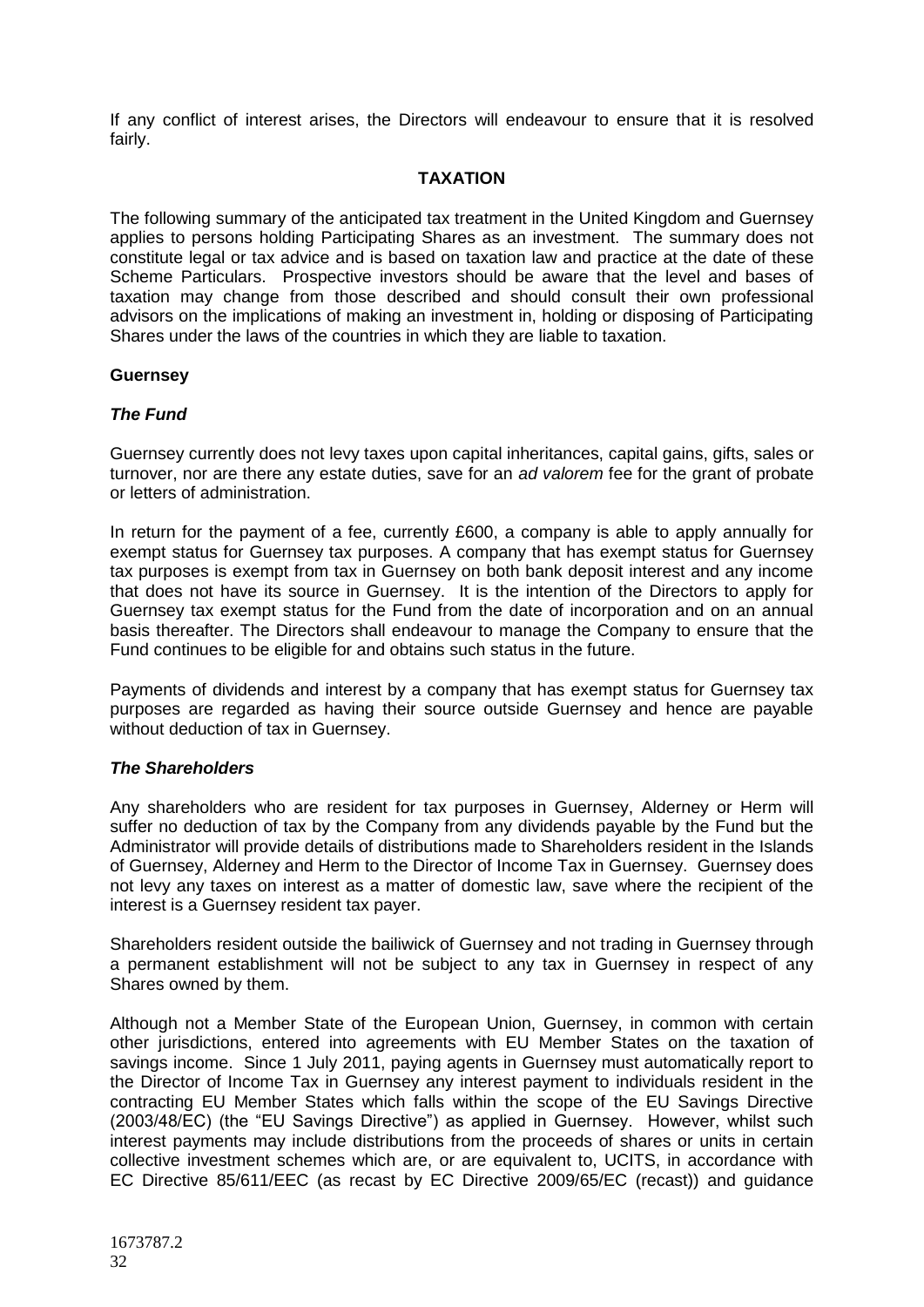notes issued by the States of Guernsey on the implementation of the bilateral agreements, the Company should not be regarded as, or as equivalent to, a UCITS. Accordingly, any payments made by the Company to Shareholders will not be subject to reporting obligations pursuant to the agreements between Guernsey and EU Member States to implement the EU Savings Directive in Guernsey.

The operation of the EU Savings Directive is currently under review by the European Commission and a number of changes have been outlined which, if agreed, will significantly widen its scope. These changes could lead to the Company having to comply with the EU Savings Directive in the future.

The States of Guernsey are also in discussion with, *inter alia,* the United Kingdom and the United States of America with regard to entering into Inter-Governmental Agreements ("IGA's") for the reporting of information as required under FATCA or its equivalent in foreign jurisdictions. At the time of writing, it is expected that the States of Guernsey will conclude these IGA's within the next 6 months. No additional withholding taxes should apply to the Company as a result of Guernsey entering into the IGA's, such that the returns to Shareholders should remain unaffected. However, Shareholders should be aware that, in certain circumstances, information regarding their interest in the Company may be provided to foreign governments in accordance with the IGA's.

# *United Kingdom*

The Directors intend that the Company should be managed and conducted so that it does not become resident in the United Kingdom for United Kingdom taxation purposes. Accordingly, and provided that the Company does not carry on a trade in the United Kingdom through a permanent establishment situated therein for United Kingdom taxation purposes, the Company will not be subject to United Kingdom corporation tax on income and capital gains arising to it. The Directors intend that the affairs of the Company are conducted so that no such permanent establishment will arise insofar as this is within their control, but it cannot be guaranteed that the conditions necessary to prevent any such permanent establishment coming into being will at all times be satisfied. Interest and other income received by the Company which has a United Kingdom source may be subject to withholding taxes in the United Kingdom.

# *United Kingdom Shareholders*

Subject to their personal circumstances, Shareholders resident in the United Kingdom for taxation purposes will be liable to United Kingdom income tax or corporation tax on dividends paid or other distributions of income made by the Company whether or not such distributions are reinvested in the Company.

Each class of Participating Shares of each Cell constitutes a separate "offshore fund" for the purposes of the UK's "offshore fund" legislation contained in Part 8 of the Taxation (International and Other Provisions) Act 2010 ("**TIOPA**").

Under that legislation, any gain arising on the sale, disposal or redemption of a relevant interest in an offshore fund held by persons who are resident or ordinarily resident in the UK for tax purposes will be taxed at the time of such sale, disposal or redemption as income and not as a capital gain. The Participating Shares will constitute relevant interests in an "offshore fund" for the purposes of the legislation. These rules do not apply where a fund is certified by HM Revenue & Customs as a "reporting fund" throughout the entire period during which an investor holds that interest.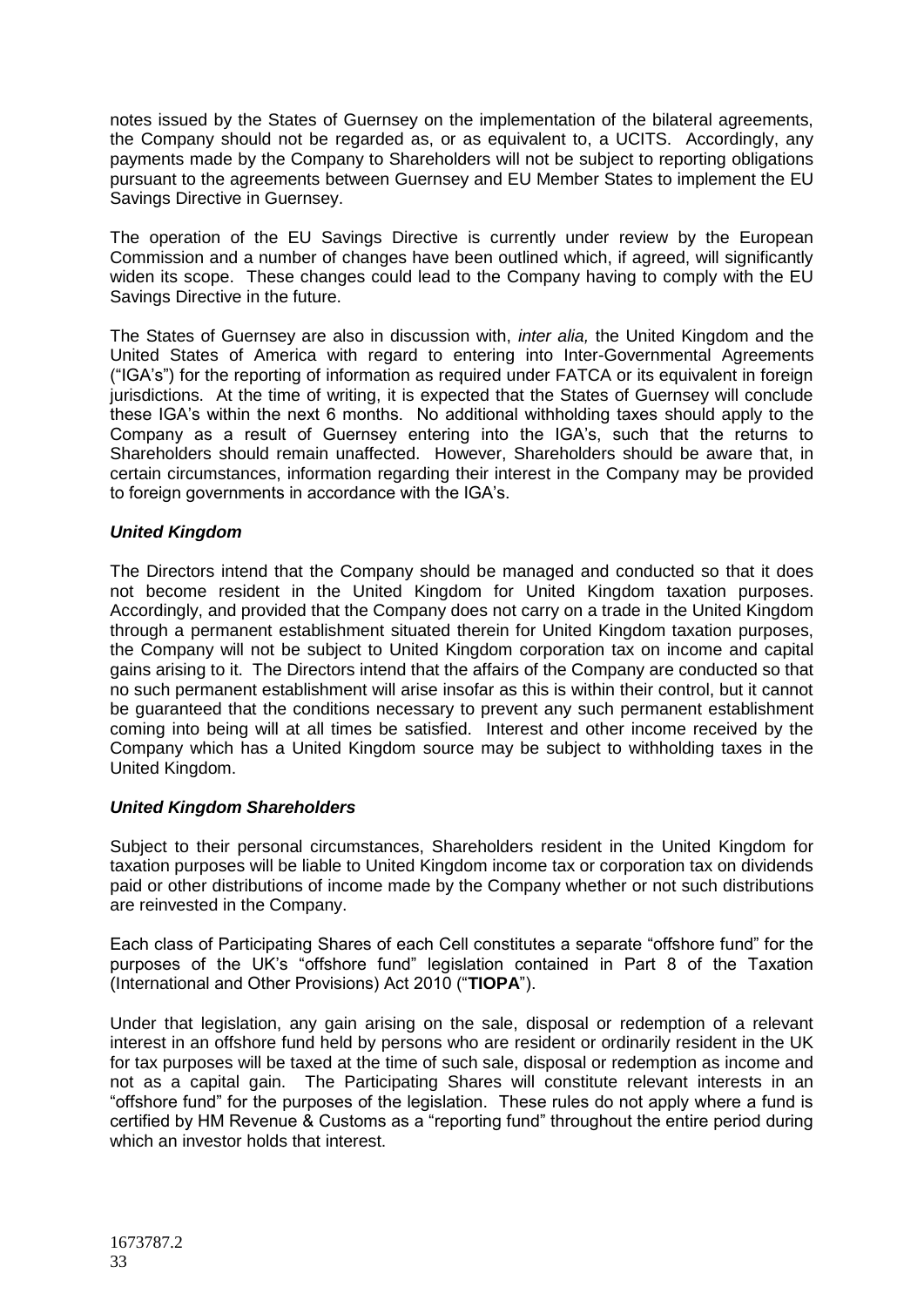The Directors intend to seek certification of the following Classes of Participating Shares as "Reporting Funds" for the purposes of UK taxation and to comply with any requirements to maintain reporting fund status:

- GBP Propeller Multi Asset ERC Fund
- GBP Propeller Precious Metals Fund
- GBP Propeller Multi Asset Growth Fund

The Directors intend that the company will conduct its affairs so as to enable each share class of each cell to be certified as a reporting fund throughout its life. The application to become a "reporting fund" must be made by the later of (i) the end of the accounting period for which reporting fund status is sought and (ii) 3 months from the date of launch to United Kingdom resident investors. Once a fund is accepted by HMRC as a "reporting fund" it will continue to hold this status for as long as it continues to meet all the qualifying conditions set out by HMRC.

Under the "reporting fund" regime 100 percent of the income of the Reporting Fund must be reported to investors on an annual basis, or following each reporting period if different to the Fund's accounting year (subject to an allowance for a 10 percent margin of error). Shareholders in a "reporting fund" will be charged to UK tax on income distributed, but will also be taxed on reported income to the extent it exceeds such distributions as if it were additional distributions.

Provided a Class of Participating Shares obtains certification as a "reporting fund", Shareholders who are resident or ordinarily resident in the UK for tax purposes (other than investors who are dealing in the Participating Shares who are subject to different rules) should be liable to capital gains tax (or corporation tax on capital gains) in respect of any gain realised on disposal or redemption of the relevant Participating Shares. Any such gain may however be reduced by any general or specific UK capital gains tax exemption or allowance available to a Shareholder and may result in certain investors incurring a proportionately lower UK tax charge.

If a Class of Participating Shares fails to satisfy the non-qualifying investment test (i.e. it broadly holds more than 60% of its assets in debt instruments at any point in an accounting period), distributions received by UK resident investors may be treated as interest rather than dividends. The Directors intend to manage the Company such that the non-qualified investment test is not failed, however no guarantee can be provided to shareholders in this regard.

Under the United Kingdom corporate debt tax regime, a corporate Shareholder that is within the charge to United Kingdom corporation tax in certain circumstances will be taxed (or relieved) on the annual increase (or decrease) in the value of their holding, calculated on a fair value basis. This treatment will apply where more than 60 percent of the value of the Cell investments are in the form of qualifying investments, which broadly are those which yield a return directly or indirectly in the form of interest.

New legislation was introduced in Finance Bill 2012 – the attention of companies resident in the United Kingdom for tax purposes is drawn to this point. The new Controlled Foreign Company legislation introduces an entity based system which operates using a more territorial methodology by bringing to charge only the proportion of overseas profits that have been artificially diverted from the UK. Various exemptions are also available with the intention of minimising compliance burdens and focus attention on higher risk entities. The new legislation applies for accounting periods commencing on or after 1 January 2013. The Directors intend to manage the Company so that it is not caught by the Controlled Foreign Companies rules, however, no guarantee can be provided that this will remain the case.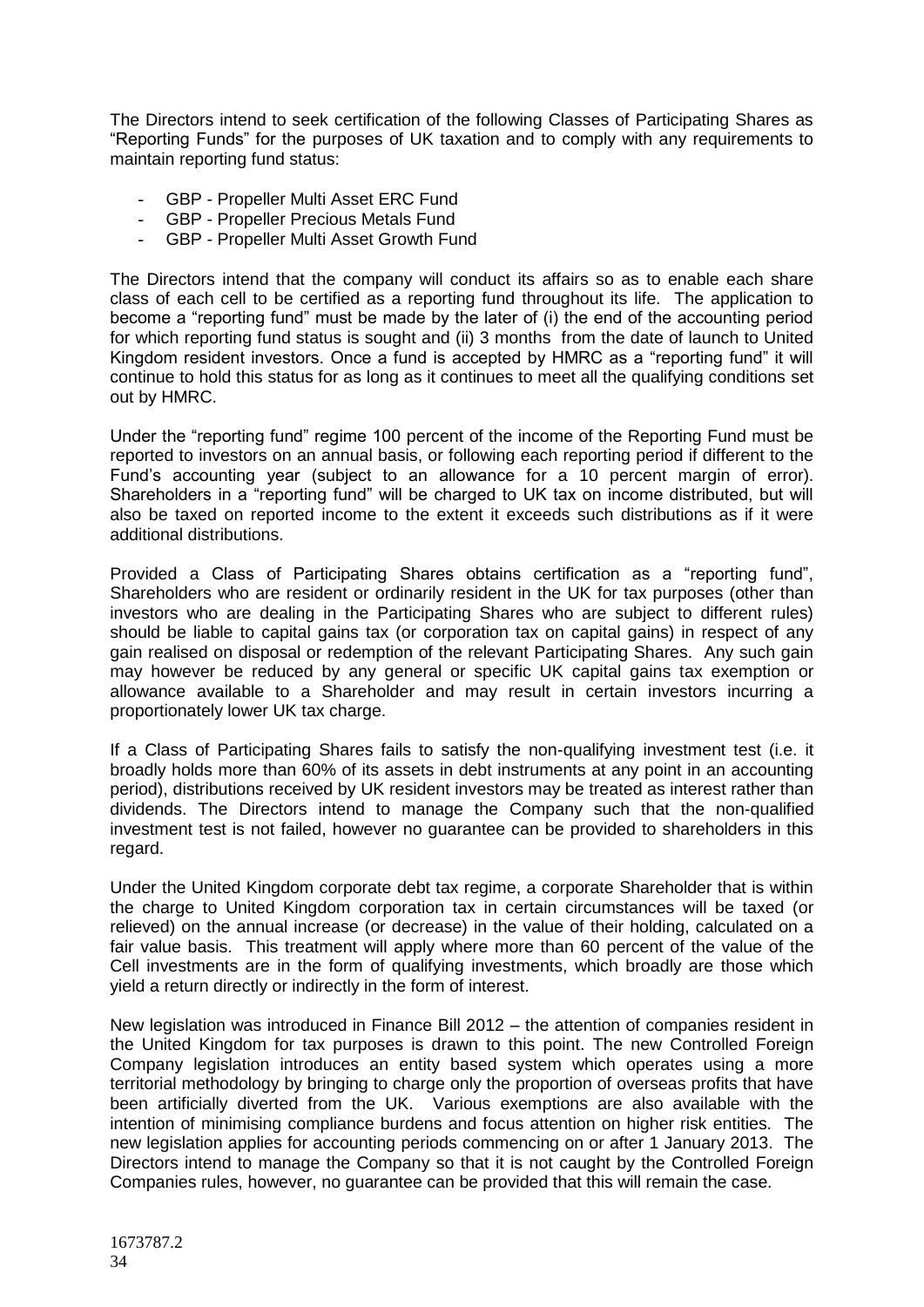Persons resident or ordinarily resident for tax purposes in the United Kingdom (and who, if they are individuals, are domiciled in the United Kingdom) may be subject to the provisions of section 13 of the Taxation of Chargeable Gains Act 1992. These apply to a company that is not resident in the United Kingdom for tax purposes but, if it were, would be controlled in such a manner as to be regarded as a "close company" for United Kingdom tax purposes. In such circumstances, United Kingdom Shareholders may have attributed to them part of any chargeable gain accruing to such non -resident company that is proportionate to their interest in that company. However, no charge arises where the amount so apportioned is less than 10 percent of the chargeable gain accruing to such company.

The attention of individuals ordinarily resident in the United Kingdom is drawn to the provisions of Chapter 2, Part 13 of the Income Taxes Act 2007. This chapter contains provisions for preventing the avoidance of income tax by individuals by means of transactions resulting in the transfer of income to persons (including companies) resident or domiciled abroad and may render them liable to taxation in respect of undistributed income and profits of the Fund on an annual basis.

**Persons interested in purchasing Participating Shares should inform themselves as to any tax consequences particular to their circumstances arising in the jurisdiction in which they are resident or domiciled for tax purposes in connection with the acquisition, ownership, redemption or disposition by them of Participating Shares.**

# **ADDITIONAL INFORMATION**

### <span id="page-34-0"></span>**Incorporation and share capital**

The Fund was registered in Guernsey on 28 March 2013 under the provisions of the Companies Laws, as a protected cell company, under the name of Strategic Capital Partners PCC Limited.

The Fund has the power to issue 100 Management Shares at nil par value, which are owned equally by Vantage Limited, a company owned by Jonathan Wilson and the Administrator. The Fund also has the power to issue unlimited redeemable participating nil par value shares which may be issued to separate Cells. Management shares were issued on incorporation and allow Participating Shares to have a preference over some other class of share capital.

#### **Memorandum of association**

The objects of the Fund are unrestricted and set out in full in clause 4 of the memorandum of incorporation, which is available for inspection as stated at "Documents Available for Inspection" below.

# **Articles of incorporation**

The following is a summary of the principal provisions of the Articles in so far as they have not been described earlier in these Scheme Particulars.

# **Variation of class rights and alteration of capital**

Subject to the provisions of Guernsey law, all or any of the special rights for the time being attached to any class of shares for the time being issued may (unless otherwise provided by the terms of issue of the shares of that class or the Articles) from time to time (whether or not the Fund or any Cell is being wound up) be altered or abrogated with the consent in writing of the holders of not less than three-quarters of the issued shares of that class or with the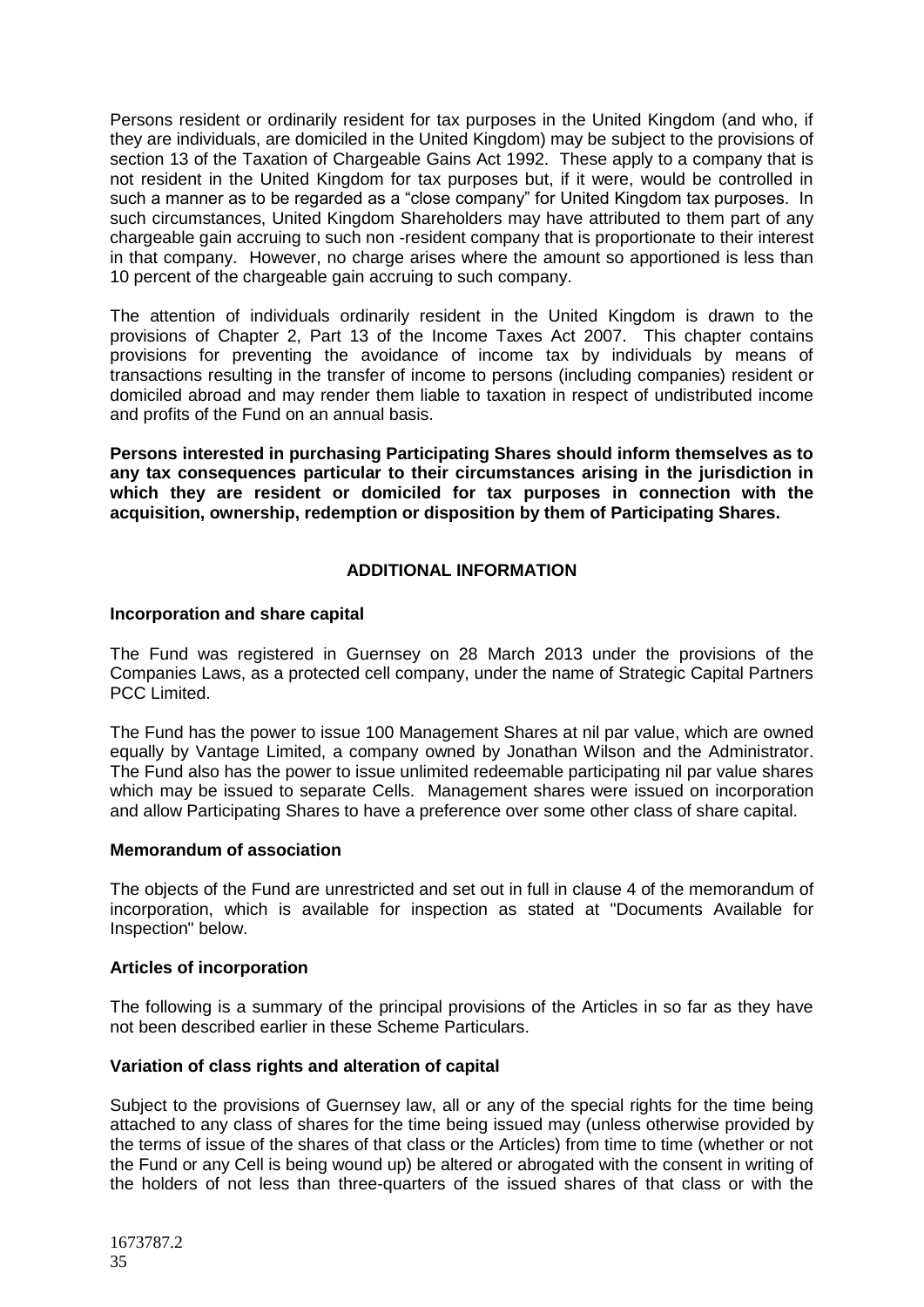sanction of an Extraordinary Resolution passed at a separate general meeting of the holders of such shares. All the provisions of the Articles as to general meetings of the Fund shall *mutatis mutandis* apply to any such separate general meeting but so that the necessary quorum shall be two members holding or representing by proxy a total in aggregate of not less than ten per cent. of the issued shares of the class, and any holder of shares of the class shall be entitled on a poll to one vote for every such share held by him and any holder of shares of the class present in person or by proxy may demand a poll.

The rights attached to the Participating Shares shall be deemed to be varied by the creation or issue of any shares (other than Participating Shares) ranking *pari passu* with or in priority to them as respects participation in the profits or assets of the Fund.

Subject to the preceding paragraph, the special rights attached to any class of shares having preferential rights shall (unless otherwise expressly provided by the conditions of issue of such shares) be deemed not to be varied by:

- (a) the creation, allotment or issue of further shares ranking pari passu
- (b) therewith; the creation, allotment or issue of Management Shares;
- (c) the creation, allotment, issue or redemption of Participating Shares of any class;
- (d) payment of a dividend on the Participating Shares of any other class where the dividend is paid out of the Cell of that other class;
- (e) the exercise by the Directors of their discretions with respect to the adoption of Class Rules and the attribution of assets, profits and liabilities or the transfer of assets between Cells;
- (f) if the Company shall be would up, by the exercise by the liquidator of his powers under the Articles; or
- (g) the conversion of Participating Shares of any class into Participating Shares of another class.

The Fund may from time to time by Ordinary Resolution increase its share capital by such sum to be divided into shares of such amounts as the resolution shall prescribe.

The Company may by ordinary resolution:

- (a) consolidate and divide all or any of its share capital into shares of larger or smaller amounts than its existing shares;
- (b) subject to the Articles, subdivide all or any of its shares into shares of a smaller amount;
- (c) cancel shares which, at the date of the passing of the resolution, have not been taken up or agreed to be taken up by any person, and diminish the amount of its share capital by the amount of the shares so cancelled;
- (d) convert all or any of its shares the nominal amount of which is expressed in a particular currency or former currency into shares of a nominal amount of a different currency, the conversion being effected at the rate of exchange (calculated to not less than three significant figures) current on the date of the resolution or on such other day as may be specified therein;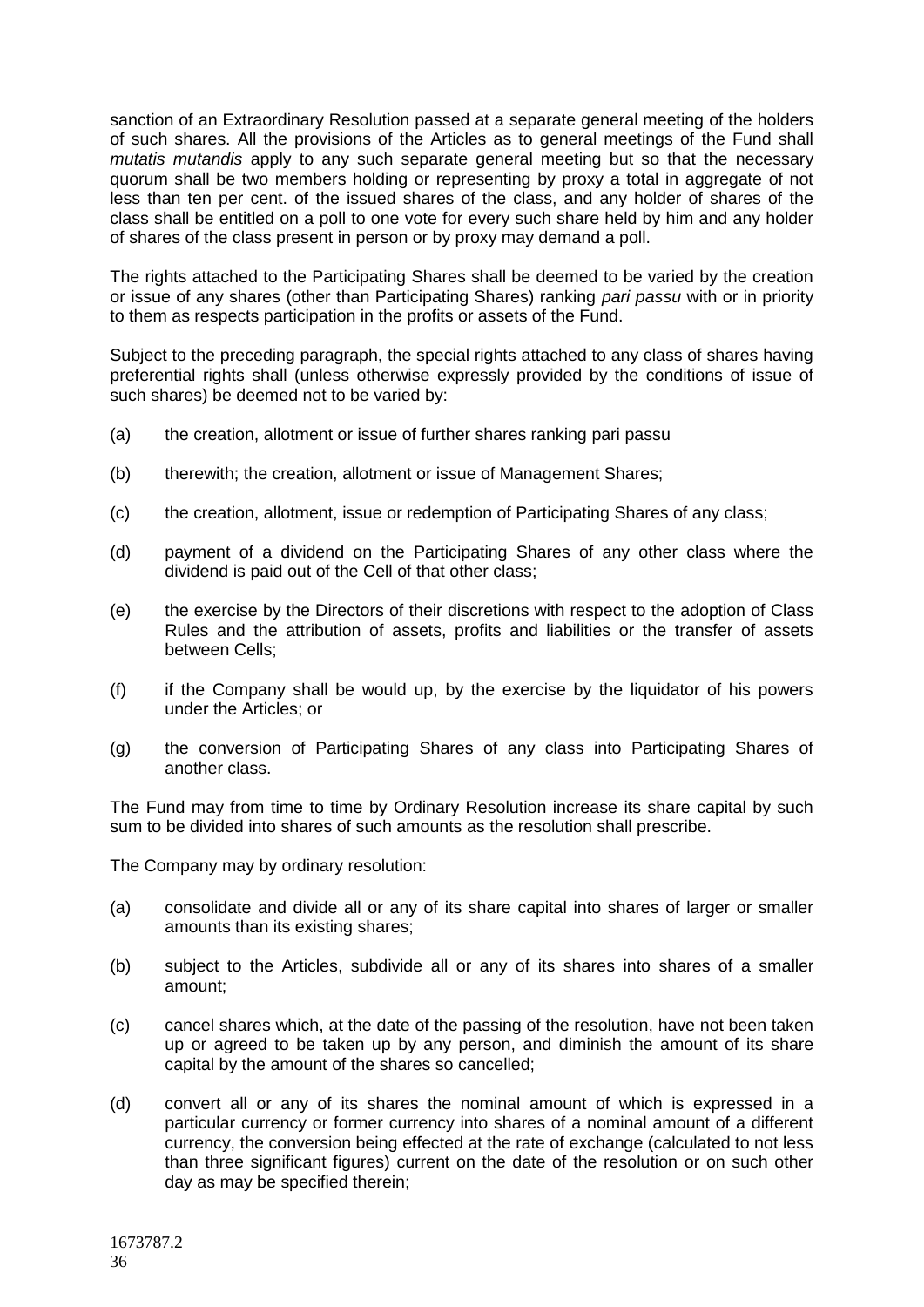(e) where its share capital is expressed in a particular currency or former currency, denominate or redenominate It, whether by expressing its amount in units or subdivisions of that currency or former currency, or otherwise.

#### **Issue of shares**

All shares in the Fund for the time being unissued are under the control of the Directors who may allot and dispose of or grant options over the same to such persons, on such terms and in such manner, as they may think fit. Shares do not carry any rights of pre-emption. Except with the consent of the majority of votes cast at a separate general meeting of the holders of Participating Shares, no shares in the capital of the Fund, other than Participating Shares, Management Shares and Nominal Shares shall be issued.

### **Classes of Shares**

### *a) Management Shares*

The Management Shares are owned equally by Vantage Limited and (the **Administrator**). The rights attaching to the Management Shares are as follows:

(i) Voting Rights:

The Management Shares carry voting rights and rank pari passu with Participating Shares for such purposes.

(ii) Dividends and distribution of assets on a winding up:

The Management Shares carry no right to dividends. In the event of liquidation they hold the right to receive the net proceeds of the liquidation of the Core assets.

(iii) Redemption:

The Management Shares are not redeemable.

# *b) Participating Shares*

The rights attaching to the Participating Shares are as follows:

(i) Voting Rights:

On a show of hands, every holder who (being an individual) is present in person shall have one vote and, on a poll, every holder present in person or by a proxy or by a duly authorised representative shall have one vote for every Participating Share held.

(ii) Dividends:

The Directors may from time to time if they think fit pay such interim dividends on Participating Shares of a particular Cell as appear to the Directors to be justified by the profits of that Cell. Further, following recommendation by the Directors, the Shareholders of each Cell may from time to time by Ordinary Resolution declare dividends payable to holders of Participating Shares of the relevant Cell, provided that no such dividend exceeds the amount recommended by the Directors. (See further, "Dividends" below).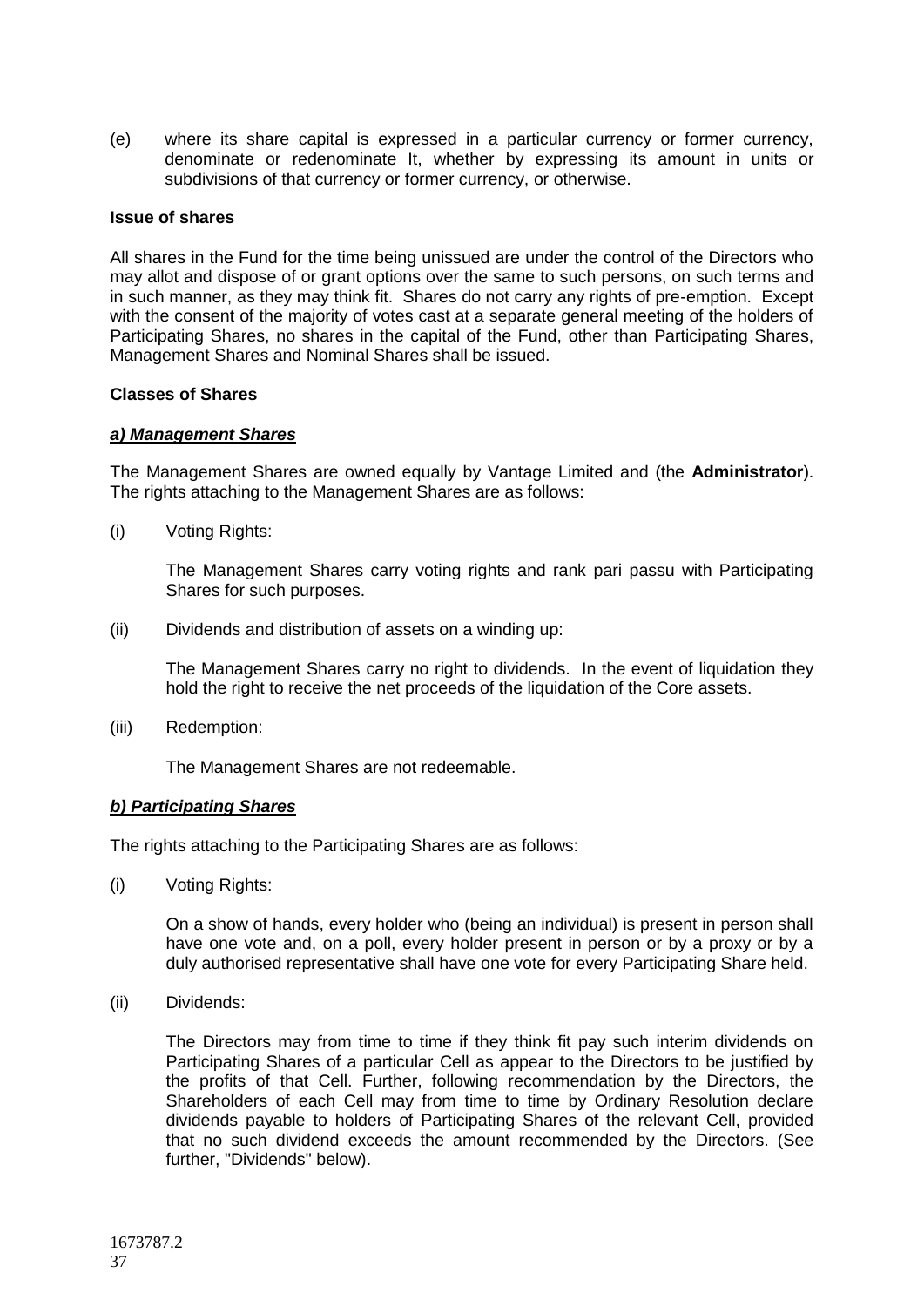The rate of dividend on the Participating Shares of a particular Cell in respect of any Annual Accounting Period of the Fund (as defined in the Articles) shall be calculated by the Directors and shall be arrived at by dividing the amount available for dividends payable to Participating Shares, as calculated in accordance with Guernsey company law by the number of Participating Shares entitled to the dividend.

### (iii) Winding up:

The Articles provide that the Participating Shares carry a right to a return of the nominal capital paid up in respect of such Participating Shares, in priority to any distribution on the Nominal Shares, using the assets available in the relevant Cell. The Articles further provide that where such assets are insufficient recourse may be had to assets of the Fund not comprised within any Cell i.e. the non-cellular assets. However, this would be subject to the requirements of the Companies Law, namely that a recourse agreement is put in place between the Fund and the relevant Shareholder, pursuant to which recourse can be held to the non-cellular assets, such recourse agreement is approved by resolution of the Shareholders of the Fund's core and each Director who authorises the entering into of the such recourse agreement makes a declaration that he believes on reasonable grounds that no creditor of the Fund will be unfairly prejudiced by the recourse agreement. Surplus assets remaining after the return of capital paid up on the Participating Shares and Nominal Shares of that Cell are distributed to the holders of the Participating Shares pro rata.

### (iv) Redemption:

The Participating Shares may be redeemed by Shareholders on any Redemption Dealing Day at a price based on the Net Asset Value of such Participating Shares during any period in which the calculation of the Net Asset Value has not been suspended.

# *c) S Shares*

S shares shall carry the same rights as, rank pari passu with and in all respects be treated as if they were Participating shares of the class relating to the same Cell as such S Shares, except that such S Shares shall not be redeemable at the option of the holder and may be issued on terms such that they enjoy preferential rights to profits arising on a realisation of specified assets of that Cell.

# **Transfer and compulsory redemption of Participating Shares**

The instrument of transfer of a Participating Share shall be in writing in any usual or common form in use in Guernsey or in any other form which the Directors may sanction or allow and shall be signed by or on behalf of the transferor. The Directors may in their absolute discretion and without giving a reason decline to register the transfer of a Participating Share, provided that, if such Participating Share is listed, this would not prevent dealings from taking place on an open and proper basis on the relevant exchange.

The Directors shall decline to register a transfer of Participating Shares unless the instrument of transfer is deposited at the Fund's registered office (or such other place as the Directors may reasonably require, accompanied by the relevant certificate (or such other evidence as the Directors may reasonably require) and the instrument of transfer relates to Participating Shares of one Cell only.

The Directors shall not be bound to register more than four persons as joint holders of any Participating Share.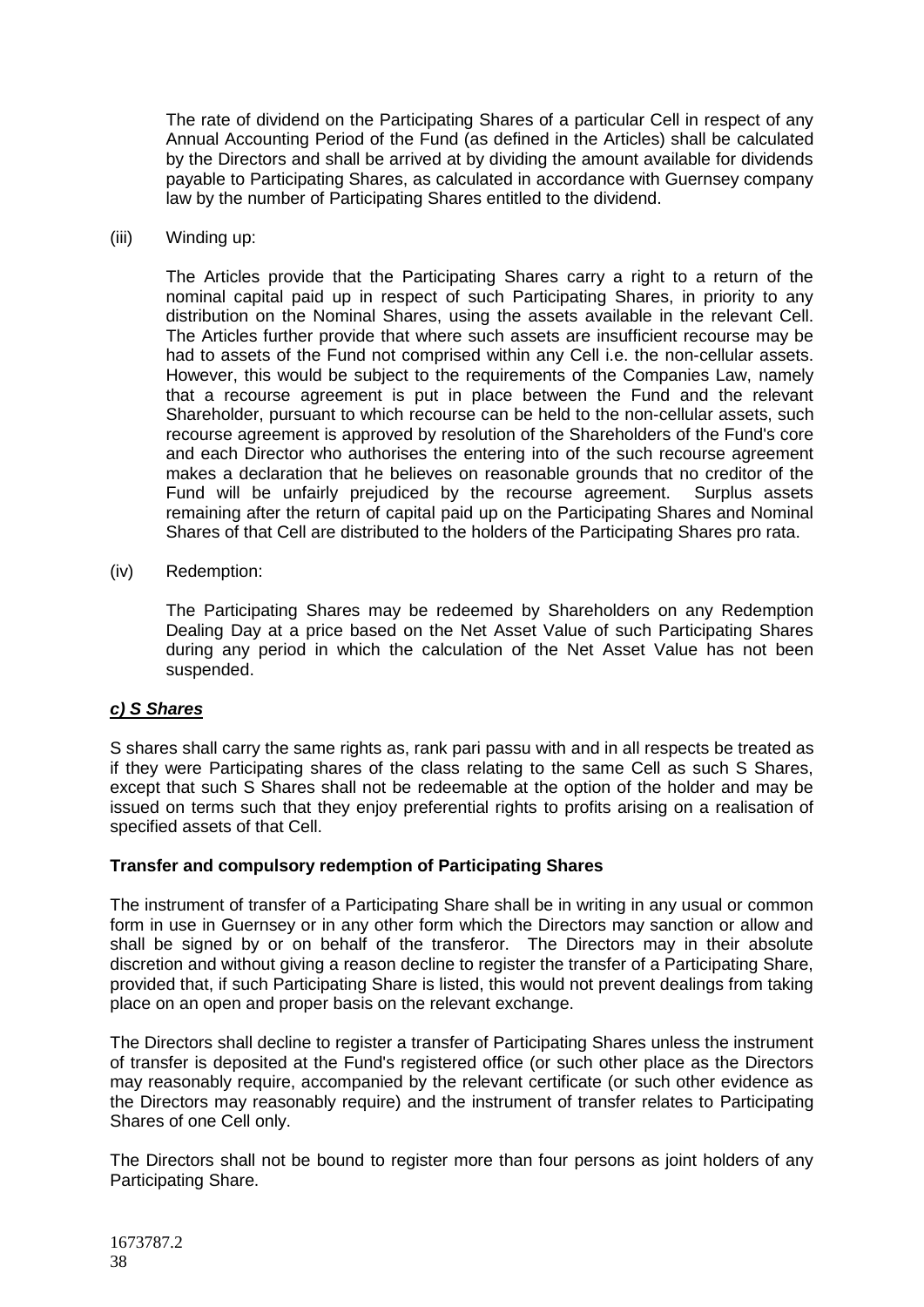# **Directors**

Unless otherwise determined by the Fund by Ordinary Resolution the number of Directors shall be at least two.

The ordinary remuneration of the Directors who do not hold executive office for their services shall not exceed in aggregate £50,000 per annum or such higher amount as the Fund may from time to time by ordinary resolution determine. Such remuneration shall be deemed to accrue from day to day.

The Board may reward additional remuneration to any Director engaged in exceptional work at the request of the Board on a time spent basis. Such remuneration and expenses shall be allocated between all the Cells pro rata to the Net Asset Values of the Cells from time to time except to the extent that the Directors determine that an alternative allocation would be more equitable.

The Directors and alternate Directors may be paid all travelling, hotel and other expenses properly incurred by them in attending and returning from meetings of the Directors or any committee of the Directors or general meetings of the Fund or in connection with the business of the Fund. The Directors shall be entitled to be paid by way of remuneration for their services such sum as is stated under "Other Operating Expenses" on page [31] of these Scheme Particulars or such other sum as may be voted to them by the Fund in general meeting which shall be divided between them as they shall agree or failing agreement equally. Such remuneration will accrue from day to day. The Directors may grant extra remuneration to any Director who is called on to perform any special or extra services for or at the request of the Fund.

Subject to the provisions of Guernsey law, a Director may be a director, managing director, manager or other officer, employee or member of any company in which the Fund may be interested, which may be promoted by the Fund or with which the Fund has entered into any transaction, arrangement or agreement and no such Director shall be accountable to the Fund for any remuneration or other benefits received thereby.

Provided the nature and extent of any material interest of his is or has been declared to the other Directors, a Director notwithstanding his office:

- (a) may be a party to, or otherwise interested in, any transaction or arrangement with the Fund, or in which the Fund is otherwise interested;
- (b) may act by himself or through his firm in a professional capacity for the Fund (otherwise than as Auditor) and he or his firm shall be entitled to remuneration for professional services as if he were not a Director;
- (c) may be a Director or other officer of, or employed by, or a party to any transaction or arrangement with, a shareholder of or otherwise directly or indirectly interested in, any body corporate promoted by the Fund or with which the Fund has entered into any transaction, arrangement or agreement or in which the Fund is otherwise interested; and
- (c) shall not by reason of his office, be accountable to the Fund for any benefit which he derives from any such office or employment or from any such transaction or arrangement or from any interest in any such body corporate and no such transaction or arrangement shall be liable to be avoided on the ground of any such interest or benefit.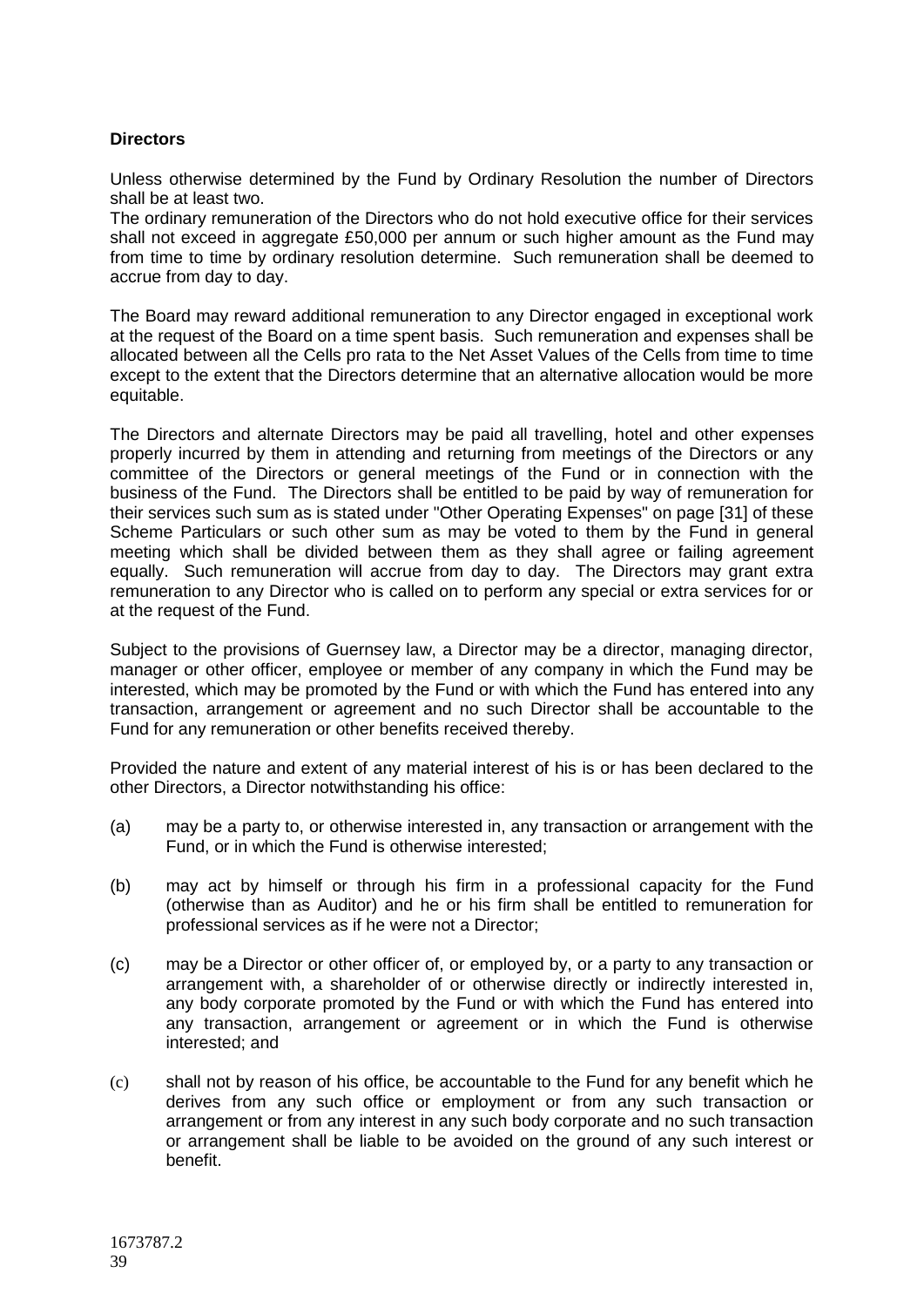# **Dividends**

The Directors may from time to time as they see fit pay such interim dividends on Participating Shares of a particular Cell as appear to the Directors to be justified by the profits of that Cell. Further, following recommendation by the Directors, and subject to the Companies Law and the rules of any listing exchange and as hereinafter set out, the Shareholders of each Cell may from time to time by Ordinary Resolution declare dividends on Participating Shares to be paid to the Shareholders, but no dividend shall be declared in excess of the amount recommended by the Directors. The Directors have the right to recommend the payment of dividends in respect of any Cell at their discretion, provided that dividends will be payable only to the extent that they are covered by funds of the Cell concerned as may be lawfully distributed as dividends.

The Directors may, with the sanction by Ordinary Resolution of the Shareholders of a Cell, satisfy any dividend, in whole or in part, by distributing in specie any of the assets of the Cell concerned provided that no such distribution shall be made which would amount to a reduction of capital, save with the consents required under applicable law.

All unclaimed dividends may be invested or otherwise made use of by the Directors for the benefit of the Fund until claimed. No dividend shall bear interest against the Fund. Any dividend unclaimed after a period of six years from the date of declaration thereof will be forfeited and will revert to the Cell in respect of which it was declared and the payment by the Directors of any unclaimed dividend or other sum payable on or in respect of a Participating Share into a separate account will not constitute the Fund a trustee in respect thereof.

### **Income Allocations**

The Cells are intended to generate capital growth rather than income and accordingly allocations of income are not expected. If a Cell is established with the intention that income is to be generated, details will appear in the relevant Supplemental Particulars. If unexpected income is generated by a Cell, it will be allocated on the next Valuation Point or as is otherwise notified by the Directors.

# **Valuation of Net Assets**

The determination of the Net Asset Value for each Cell is the responsibility of the Manager. Valuations made pursuant to the Articles are binding on all persons. In determining the Net Asset Value the Articles provide *inter alia* that:

- (a) deposits shall be valued at their principal amount plus accrued interest calculated on a daily basis;
- (b) certificates of deposit shall be valued with reference to the best price bid for certificates of deposit of like maturity, amount and credit risk, for settlement as at the relevant Valuation Point;
- (c) treasury bills and bills of exchange shall be valued with reference to prices ruling in the appropriate markets for such instruments for settlement as at the relevant Valuation Point;
- (d) forward foreign exchange contracts will be valued by reference to the market value of similar contracts settled as at the relevant Valuation Point;
- (e) all valuations of financial futures contracts shall be assessed by reference to the prevailing prices on the relevant futures exchanges;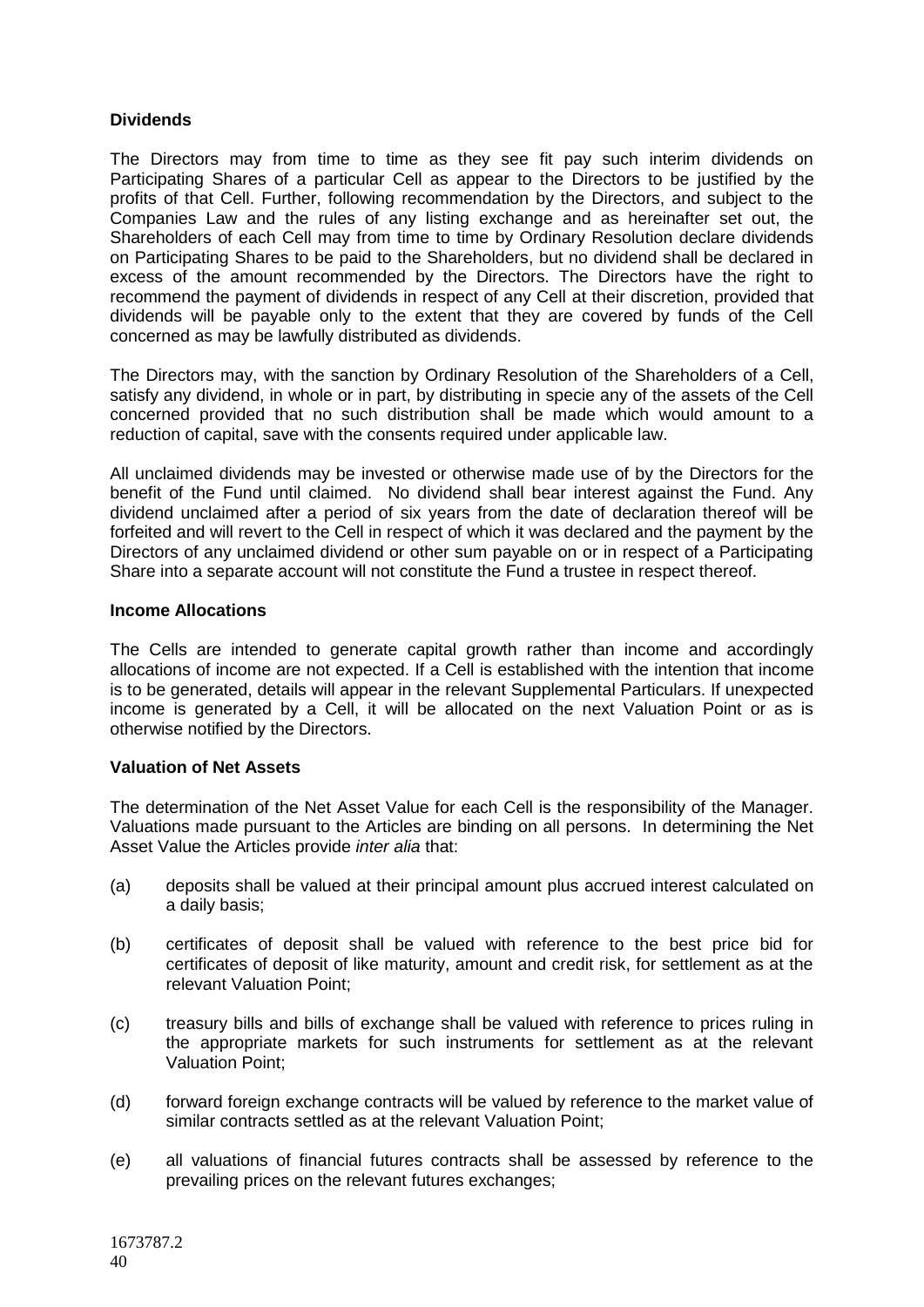- (f) the value of any units, shares or other security of any unit trust, mutual fund, investment company or other similar investment vehicle or CIS shall be derived from the last prices, whether estimated or final, published by the managers thereof;
- (g) where any security owned or contracted for by the Fund is listed or dealt in on a stock exchange recognised as such under the securities laws of the jurisdiction in which it is situated or on any OTC market, all calculations of the Net Asset Value which are required for the purpose of computing the price at which Participating Shares of any Cell are to be issued, shall be based on the latest mid price therefore as at the relevant Valuation Point. When such security is listed or dealt in on more than one stock exchange or OTC market the Manager may in their absolute discretion select any one of such stock exchanges or over-the-counter markets for the foregoing purposes;
- (h) in respect of any security the quotation of which has been temporarily suspended or in which there has been no recent trading, the value shall be taken to be a reasonable estimate of the amount which would be received by a seller by way of consideration for an immediate transfer or assignment from the seller at arm's length less any fiscal charges, commission and other sales charges which would be payable by the seller;
- (i) the value of any investment which is not quoted, listed or normally dealt in on a stock exchange or OTC market shall be the value considered by the Manager in good faith to be the value thereof; and
- (j) notwithstanding the foregoing, the Manager shall be entitled, at their discretion, to apply a method of valuing any Investment comprised in any Cell different from that prescribed hereunder if such method would in their opinion better reflect the fair value of such investment and without prejudice to the generality of the foregoing, the Manager may rely upon opinions and estimates of any persons who appear to them to be competent to value investments of any type or designation by reason of any appropriate professional qualification or experience of the relevant market.

For the purpose of determining the net asset value per Participating Share, any assets or liabilities in currencies other than the currency in which Participating Shares of the relevant Cell are designated will be notionally converted into the currency in which Participating Shares of the relevant Cell are designated at the rate (whether official or otherwise) which the Manager shall in their absolute discretion deem appropriate to the circumstances having regard, *inter alia*, to any premium or discount which they consider may be relevant and to the costs of exchange at the time of determination of the Net Asset Value.

# **Winding up**

The Fund may be voluntarily wound up at any time by Special Resolution. The Directors are bound to convene an extraordinary general meeting for the purpose of passing a Special Resolution for the winding up of the Fund if the Fund's authorisation under the POI Law, is revoked (unless the GFSC otherwise agrees). On a winding up, a liquidator will be appointed firstly to pay the debts of the Fund and then to distribute its assets amongst shareholders, according to the rights attached to their shares. The assets of one Cell are not available to meet the liabilities of any other Cell and Shareholders are only entitled to share in the surplus assets of the Cell to which their shares relate. Liabilities not attributable to any Cell shall be discharged out of non-cellular assets.

# **Variation of Management and Custodian Agreements**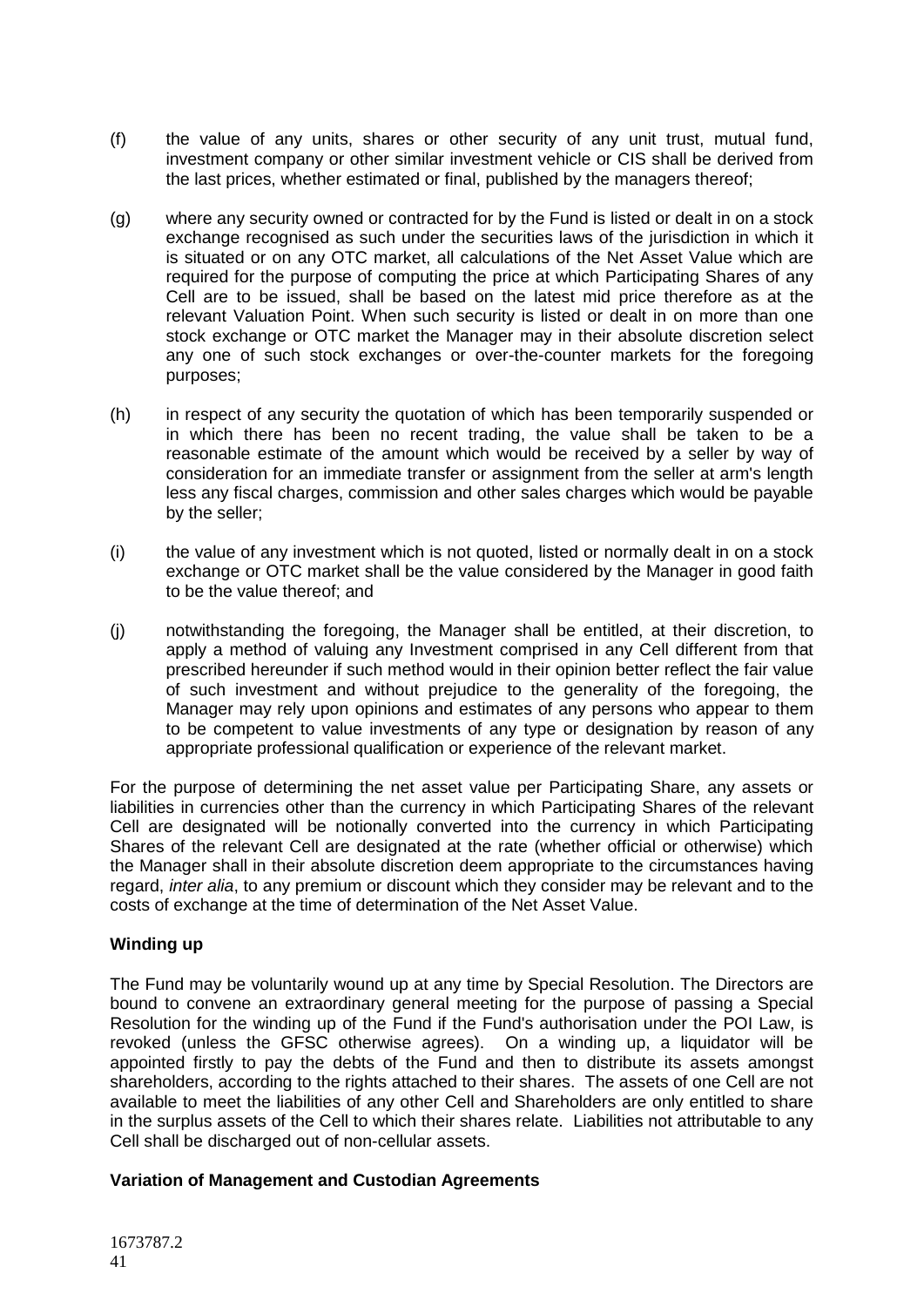No modification, alteration or addition shall be made to the Investment Management Agreement or the Custodian Agreement unless approved by an Extraordinary Resolution of Shareholders provided that no such approval is required for any modification, alteration or addition which is required solely:

- (a) to implement any change in the POI Law; or
- (b) as a direct consequence of any such change in applicable legislation; or
- (c) to change the dates on which any accounting period begins or ends or to change any income allocation date; or
- (d) to replace the Manager or the Custodian when it has been removed or wishes to retire or has retired; or
- (e) to remove any obsolete provisions; or
- (f) to make any modification, alteration, amendment or addition which the Manager and the Custodian certify does not materially prejudice the interests of the Shareholders; or
- (g) to correct a manifest error.

#### **Directors General**

The Board may exercise all the powers of the Fund to borrow money and to mortgage, hypothecate, pledge or charge all or part of its undertaking property and uncalled capital and to issue debentures and other securities, whether outright or as collateral security for any liability or obligation of the Company or of any third party.

If the Fund in general meeting removes any Director before the expiration of his period of office, it or the Board may appoint another person to be a Director in his stead who shall retain his office so long only as the Director in whose stead he is appointed would have held the same if he had not been removed. Such removal shall be without prejudice to any claims such Director may have for damages for breach of any contract of service between him and the Company.

#### **Directors' other interests**

The Directors have indicated that they may be investors in one or more Cells. Once such investment has been made, such investment will be disclosed in the audited financial statements of the Fund.

No Director (and no member of his immediate family) has any interest in any transactions which are or were unusual in their nature or conditions or significant to the business of any Cell which have been effected by the Fund since its incorporation.

There are no Directors' employment contracts with the Fund nor are any such contracts proposed to be put in place.

There are no director loans in place.

A Director is not required to retire from office on attaining a particular age.

#### **Regulatory consents**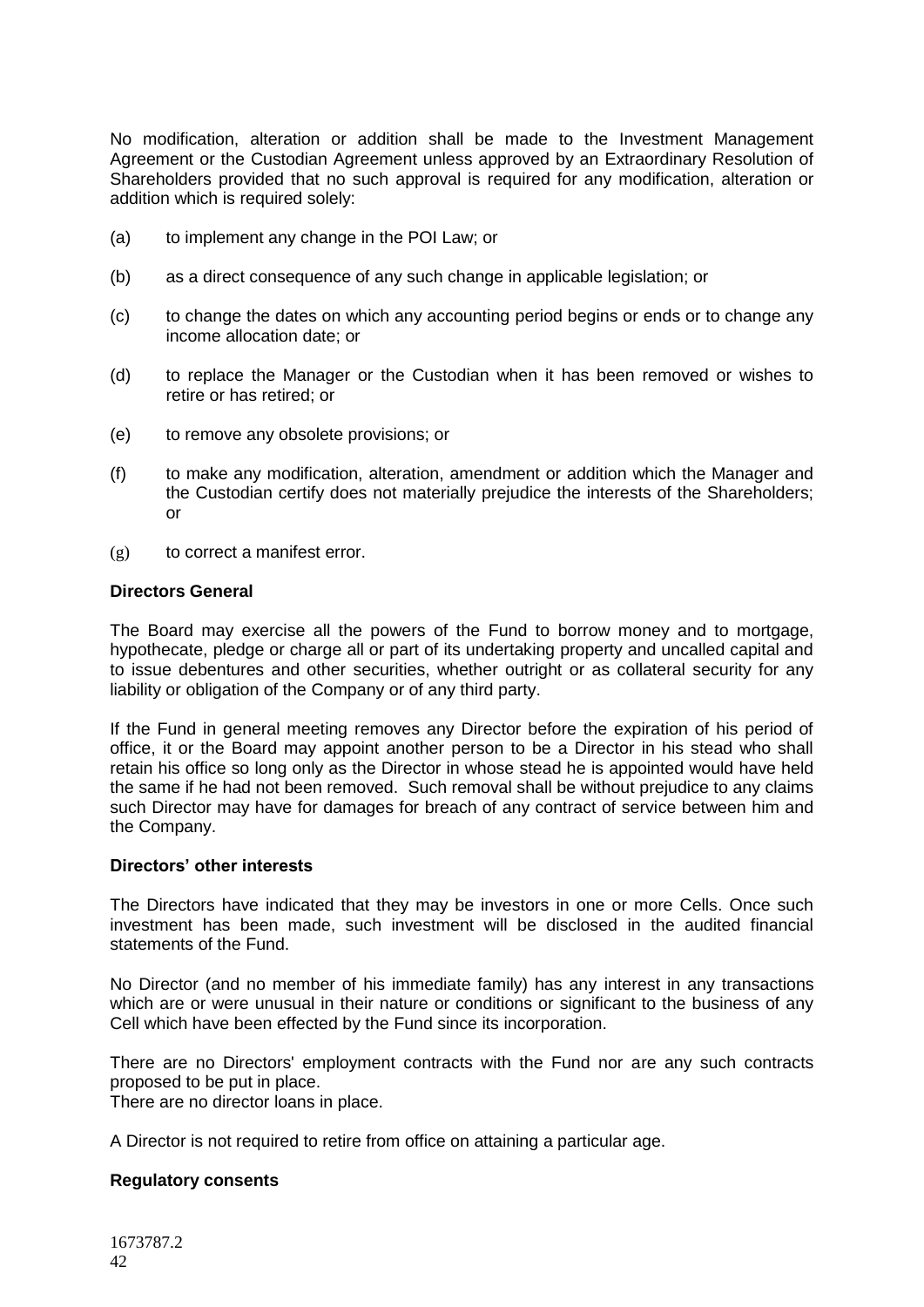All consents, approvals, authorisations or other orders of all regulatory authorities (if any) required by the Fund under the laws of England and Wales and Guernsey for the issue of Participating Shares and for the Manager, the Administrator and the Custodian to undertake their respective obligations under their respective agreements referred to in the paragraph "Material Contracts" below have been given.

# **Report and financial statements**

Copies of the audited financial statements of the Fund and of each Cell, which will be made up to the last Valuation Point in December each year will be sent to Shareholders at their registered addresses not less than 21 days before the date fixed for the general meeting of the Fund at which they will be presented and in any event, no later than six months after the end of the period to which they relate, other than those Cells where the Directors have sought overseas approval, in which case individual Cell accounts will be sent no later than three months after the period to which they relate. The amounts of the Fund and each Cell will be prepared in accordance with [UK Generally Accepted Accounting Principles/International Financial Reporting Standards].

# **General meetings**

The Fund has passed a resolution waiving the requirement for annual general meetings for an indefinite period. At least 14 clear days' notice (inclusive of the day on which the notice is served or deemed to be served) shall be given convening the general meeting in each year and will be sent to Shareholders at their registered addresses or given by advertisement. Other general meetings may be convened from time to time by the Directors by sending notices to Shareholders at their registered addresses or by Shareholders requisitioning such meetings in accordance with Guernsey law, and may be held in Guernsey or elsewhere. No Person who is not a Shareholder, or who has been appointed as a proxy by a Shareholder, may vote at a general meeting of the Fund.

# **Material contracts**

The following contracts, not being contracts in the ordinary course of business, have been or will be entered into by the Fund and are, or may be, material:

- the Investment Management Agreement;
- the Custodian Agreement;
- the Administration, Secretarial and Registrar Agreement;
- the Registrar Agreement; and
- each Investment Advisory Agreement.

Save as disclosed in this paragraph, the Fund has not since its incorporation entered into any contracts, not being contracts entered into in the ordinary course of business, which are or may be material.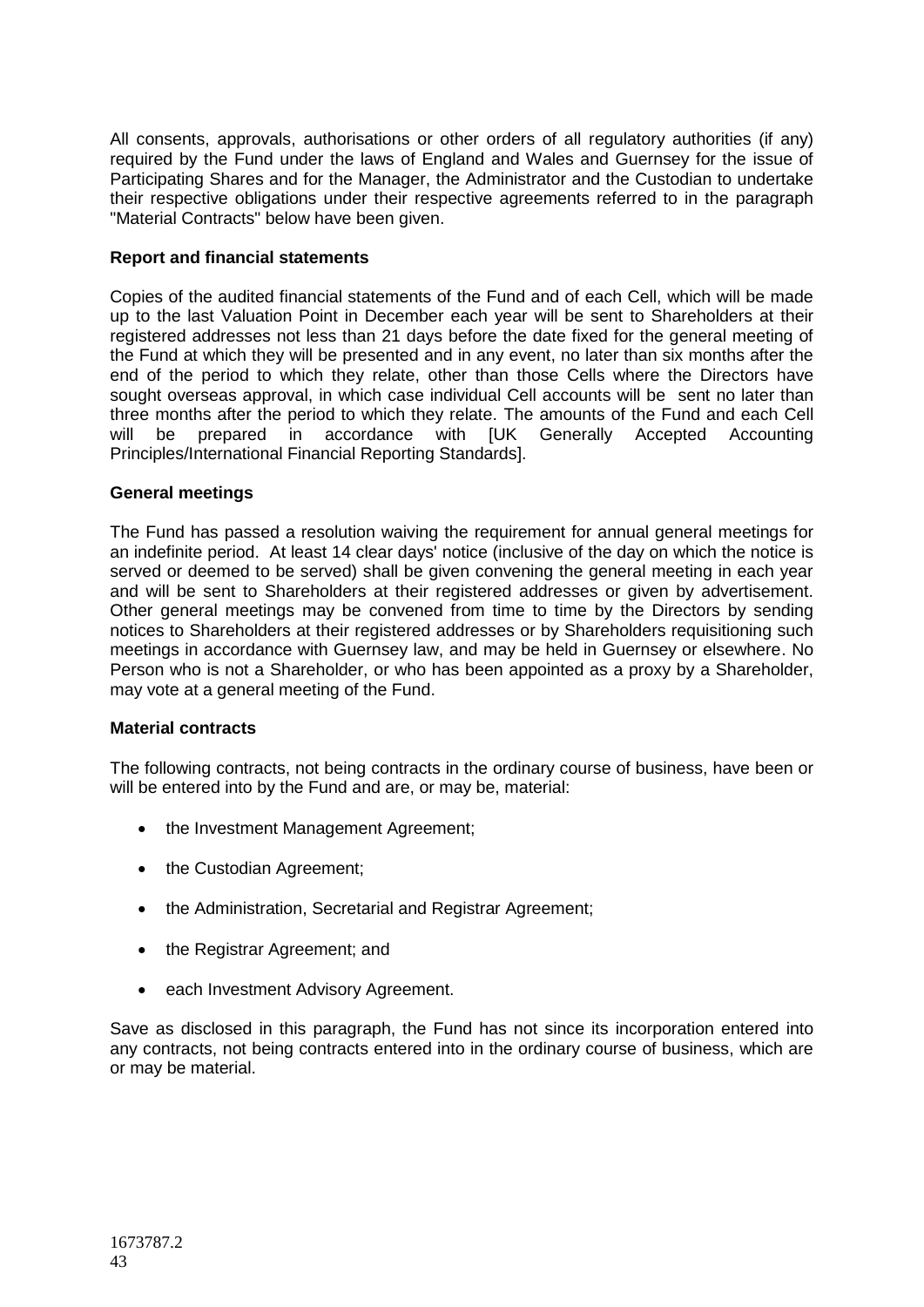# **Litigation**

The Fund has not since its incorporation been nor is it engaged in any legal or arbitration proceedings and no legal or arbitration proceedings are pending or threatened against the Fund which may have or have had a significant effect on the financial position of the Fund. The Fund has no litigation, arbitration or claim pending or, so far as the Directors are aware, threatened against it nor has any claim been named since incorporation or establishment.

### **Untraceable Shareholders**

The Fund shall be entitled to sell (at a price which the Fund shall use its reasonable endeavours to ensure is the best obtainable) after 12 years in accordance with the provisions set out in the Articles including the publication of notices. Notice will be given to any stock exchange on which the Participating Shares are listed, as applicable.

# **General**

The principal place of business and registered office of the Fund is at Roseneath, The Grange, St Peter Port, Guernsey.

These Scheme Particulars together with the relevant Supplemental Particulars constitute "scheme particulars" for the purposes of the Rules.

### **Client money rules**

The Administrator is required to operate a client money account in respect of money received from subscribers or held for the account of redeeming investors. Any interest accruing in respect of such account is for the benefit of the Administrator.

#### **Documents available for inspection**

Copies of the following documents may be inspected during usual business hours on any Business Day at the offices of the Manager and the Custodian in Guernsey in each case at the addresses stated in the Directory of these Scheme Particulars:

- the memorandum of incorporation of the Fund and the Articles;
- the material contracts referred to in Material Contracts above;
- the Companies (Guernsey) Law, 2008, as amended; and
- the most recently published annual and interim report and financial statements of the Fund and each Cell and the register of shareholders will also be available for inspection during business hours on a Business Day at the offices of the Manager and the Administrator in Guernsey.

### **MISCELLANEOUS**

<span id="page-43-0"></span>Save as may result from the entry by the Fund into the agreements listed under Material Contracts, or any other fees, commissions or expenses discharged, no amount or benefit has been paid or given or is intended to be paid or given to any promoter of the Fund. No commissions, discounts, brokerages or other special terms have been paid or granted or are